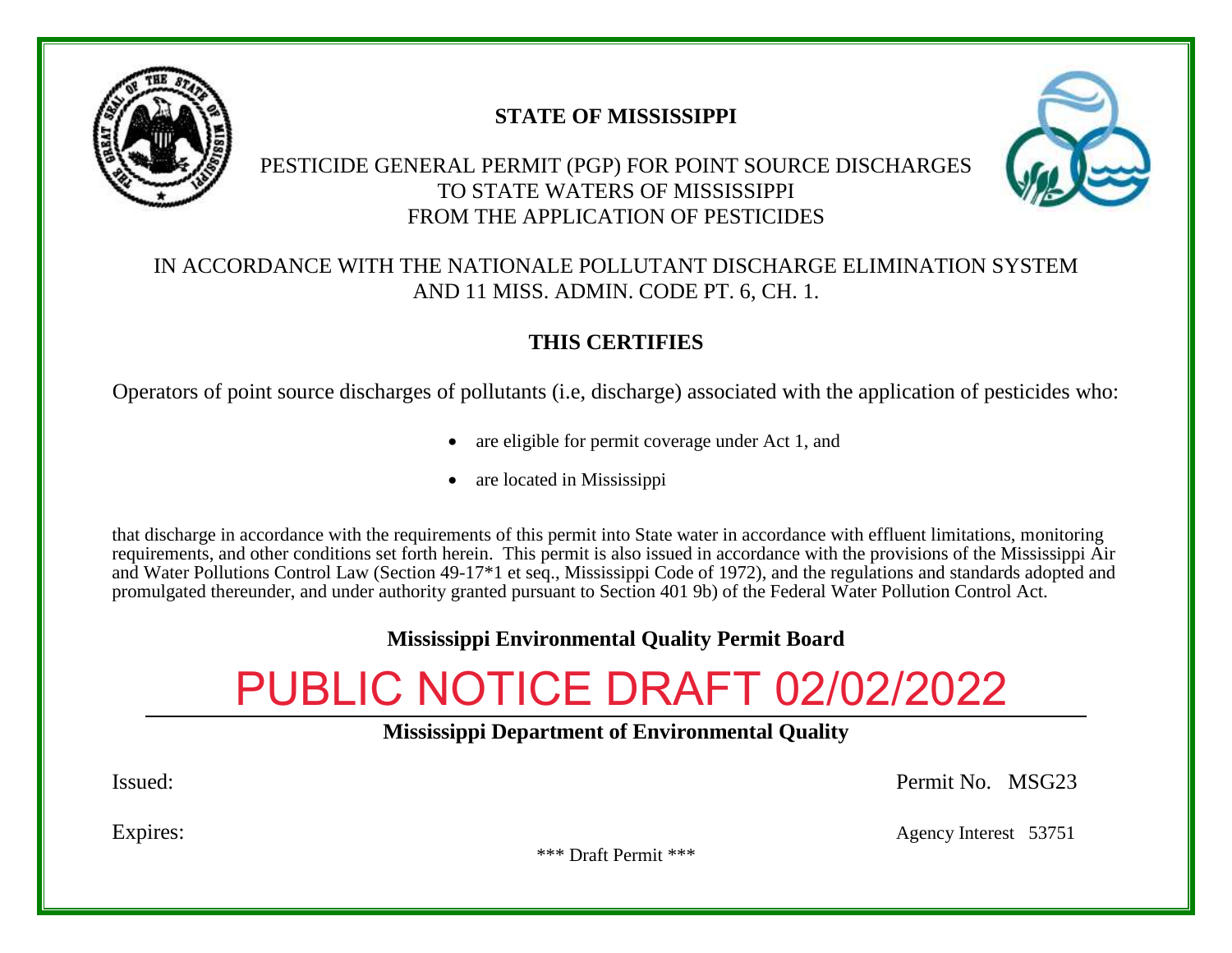# ACTS

| ACT <sub>1</sub> | <b>APPLICABILITY</b>                                           | Page 4  |
|------------------|----------------------------------------------------------------|---------|
| ACT <sub>2</sub> | OBTAINING COVERAGE                                             | Page 8  |
| ACT <sub>3</sub> | All APPLICATORS COVERED UNDER THIS PERMIT MUST COMPLY WITH THE |         |
|                  | FOLLOWING TECHNOLOGY-BASED AND WATER QUALITY BASED EFFLUENT    |         |
|                  | <b>LIMITATIONS</b>                                             | Page 14 |
| ACT <sub>4</sub> | PESTICIDE DISCHARGE MANAGEMENT PLAN                            | Page 21 |
| ACT <sub>5</sub> | DOCUMENTATION OF RECORDS AND REPORTING                         | Page 28 |
| ACT 6            | STANDARD PERMIT CONDITIONS                                     | Page 30 |
|                  |                                                                |         |

# APPENDIX

# APPENDIX A DEFINITIONS, ABBREVIATIONS, AND ACRONYMS Page 42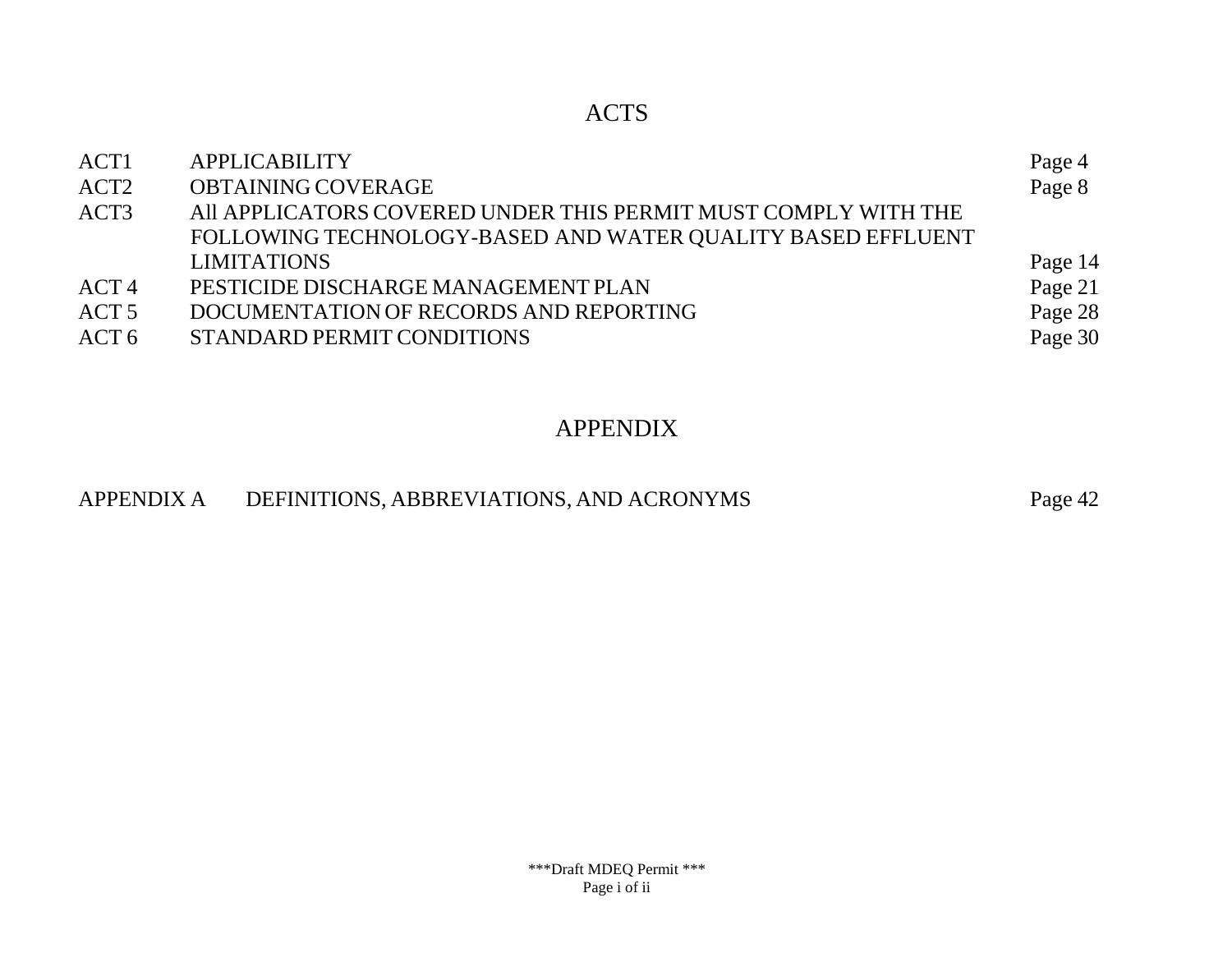# SUMMARY OF PERMIT REQUIREMENTS

# Are you a decision-maker (see ACT 1, T-2; ACT 2, T-2) for a large entity (see ACT 2, T-1, (2)) that exceeds **an annual treatment threshold (see Table 1 below)?**

| If No:                                           | If Yes:                                                 |
|--------------------------------------------------|---------------------------------------------------------|
| <b>Minimize Pesticide Discharges</b>             | <b>Complete PNOI</b>                                    |
| <b>Meet Water Quality Limits</b>                 | Plus:                                                   |
| <b>Monitor/Report Adverse Incidents</b>          | Develop $\&$                                            |
|                                                  | <b>Implement PDMP</b>                                   |
|                                                  | <b>Complete Annual</b>                                  |
|                                                  | <b>Reports</b>                                          |
| <b>Table 1. Annual Treatment Area Thresholds</b> | <b>Maintain Pesticide Application Records</b>           |
|                                                  | (Unless requested, PNOI & PDMP are not to be submitted) |

| <b>Annual Treatment Area Thresholds</b>                                                    |                                                                |  |  |  |
|--------------------------------------------------------------------------------------------|----------------------------------------------------------------|--|--|--|
| <b>Pesticide Use Pattern</b>                                                               | <b>Annual Threshold</b>                                        |  |  |  |
| Mosquitoes and Other Flying Insect Pests                                                   | $6,400$ acres of treatment area $\frac{1}{1}$                  |  |  |  |
| Weed, Algae and Pathogen Control:                                                          |                                                                |  |  |  |
| - In Water                                                                                 | 80 acres of treatment area $1^2$                               |  |  |  |
| - At Water's Edge:                                                                         | 20 linear miles of treatment area at water's $edge2$           |  |  |  |
| Nuisance Animal Control:                                                                   |                                                                |  |  |  |
| - In Water                                                                                 | 80 acres of treatment area <sup>2</sup>                        |  |  |  |
| - At Water's Edge                                                                          | 20 linear miles of treatment area at water's edge <sup>2</sup> |  |  |  |
| Forest Canopy Pest Control, Including Both Aerial<br>and Ground Applications to the Canopy | 6,400 acres of treatment area $1$                              |  |  |  |

1 For calculating annual treatment area totals, count each pesticide application activity as a separate activity. For example, applying pesticides twice a year to a hundred (100) acre site should be counted as two hundred (200) acres of treatment area. Count each area every time an application is made in a given year

2 For calculating annual treatment totals, count each pesticide application activity and both sides of a linear water body as one activity. For example, treating both sides of a ten (10) mile ditch is equal to ten (10) miles of water treatment length. Count each area or length just once regardless of the number of applications in a given year.

\*\* To determine actual total treatment acreage or distance for comparison with Table 1, do not attempt to add different pesticide use patterns. Only add actual treatment areas or distances for each pesticide use pattern for comparison with thresholds. For example, do not add actual acreage treated for nuisance animal with actual acreage treated for mosquitoes to determine if thresholds were surpassed for either nuisance animals or mosquitoes – compare only actual area treated for nuisance animals with thresholds for nuisance animals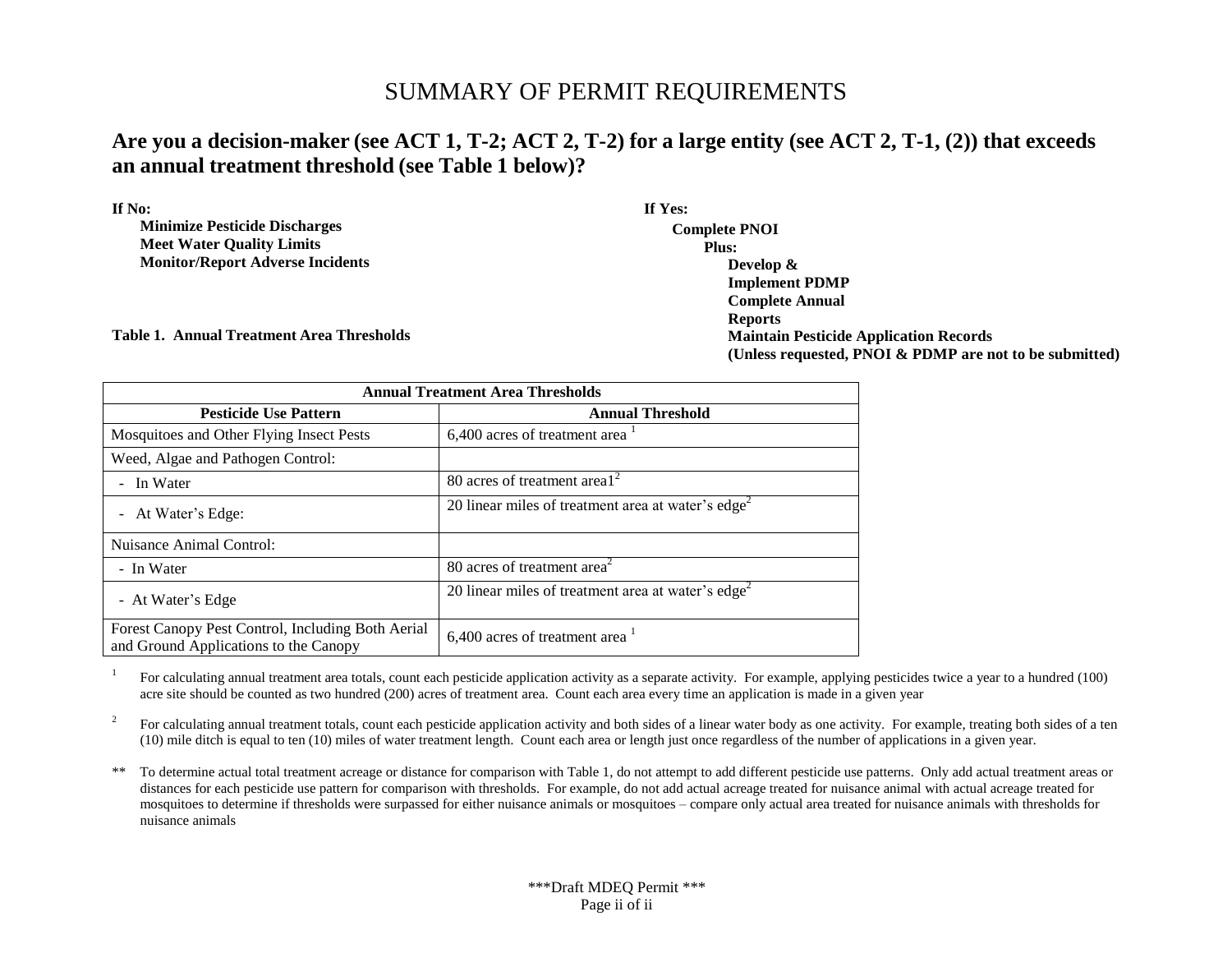# **ACT 1 (Pesticide GP) APPLICABILITY**

#### **T-1 PERMIT AREA**

This permit covers all areas of the State of Mississippi. [11 Miss. Admin. Code Pt. 6, Ch. 1.]

# **T-2 COVERAGE UNDER THIS PERMIT**

This permit covers any operator that meets the eligibility requirements identified in ACT's 1 and 2. An operator, defined in Appendix A, generally includes both (1) the entity with control over the financing for, or the decision to perform pesticide applications, including the ability to modify those decisions, that results in a discharge to waters of the State (defined in this permit as the "Decision-Maker") and (2) the entity with day-to-day operational control of or who performs activities (e.g., the application of pesticides) that are necessary to ensure compliance with the permit (e.g., they are authorized to direct workers to carry out activities required by the permit or perform such activities themselves – defined in this permit as the "Applicator"). As such, more than one operator may be responsible for compliance with this permit for any single discharge from the application of pesticides.

# **T-3 ACTIVITIES COVERED (USE PATTERNS)**

This permit covers operators who discharge to waters of the State from the application of (1) biological pesticides or (2) chemical pesticides that leave a residue (hereinafter collectively "pesticides"), for the following pesticide use patterns. Chemical pesticide residuals are pollutants as applied if they are discharged from a point source for which NPDES permits are required. Biological pesticides on the other hand are always considered a pollutant under the Clean Water Act (CWA) regardless of whether the application results in residuals or not and require NPDES permit coverage.

- (1) **Mosquito and Other Flying Insect Pest Control -** to control public health/nuisance and other flying insect pests that develop or are present during a portion of their life cycle in or above standing or flowing water. Public health/nuisance and other flying insect pests in this use category include but are not limited to mosquitoes and black flies.
- (2) **Weed, Algae and Pathogen Pest Control -** to control invasive or other nuisance weeds, algae and pathogens, such as fungi and bacteria, in water and at water's edge, including but not limited to irrigation ditches and/or irrigation canals.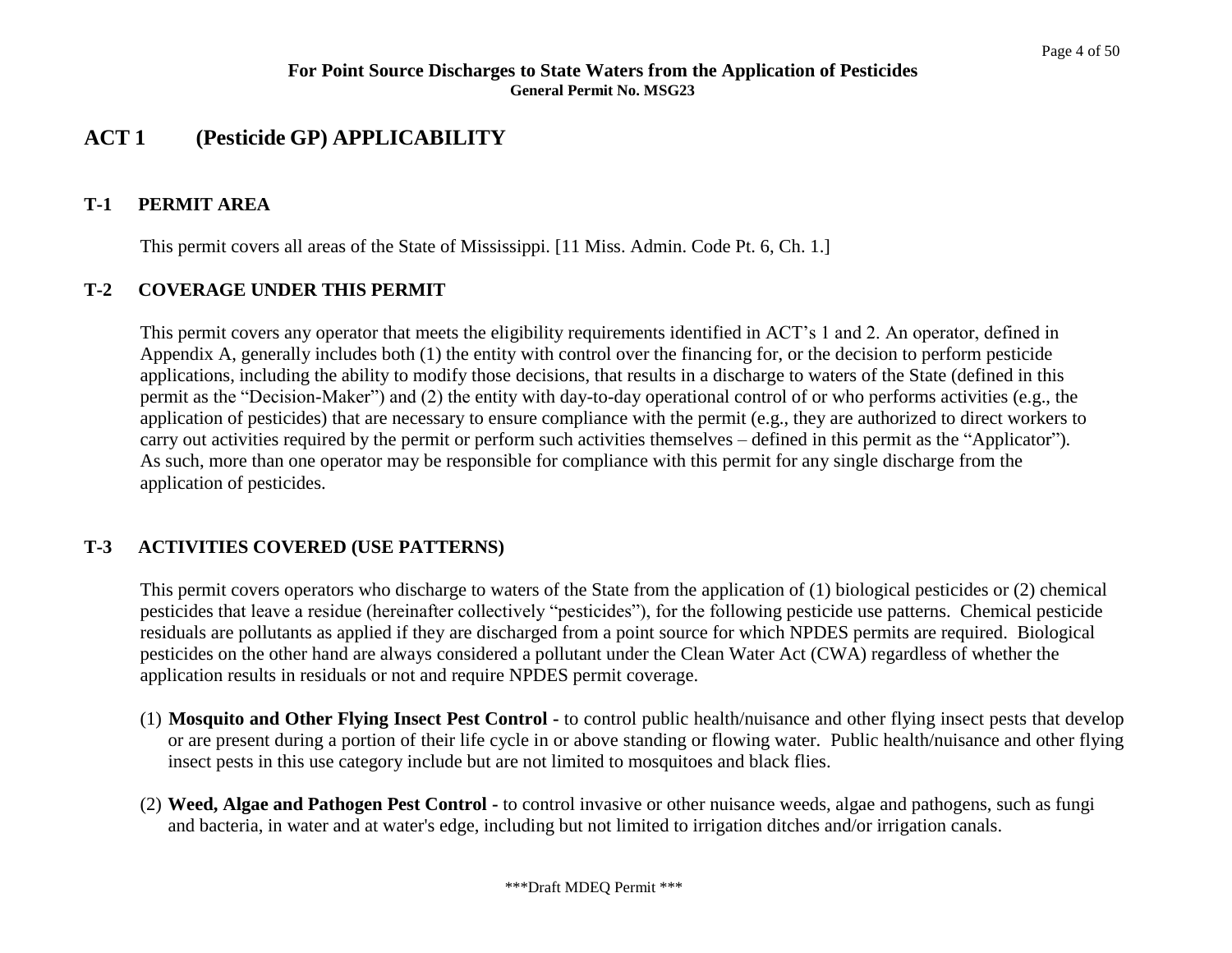- (3) **Nuisance Animal Pest Control -** to control invasive or other nuisance animals in water and at water's edge. Nuisance animals in this use category include, but are not limited to fish, lampreys, and mollusks.
- (4) **Forest Canopy Pest Control**  aerial and ground application of a pesticide to a forest canopy to control the population of a pest (e.g., insects or pathogens such as fungi and bacteria) where to target the pests effectively a portion of the pesticide unavoidably will be applied over and deposited to water.
- (5) **Other Individual "Case By Case" Pest Control Applications (must submit PNOI for consideration) -** for other applications, that are not covered by one of the four (4) applications listed above or that are proposing to discharge to a Tier 3 waterbody where a portion of the pesticide unavoidably will end up in waters of the State. Operators may submit a PNOI to the Mississippi Department of Environmental Quality (MDEQ) for consideration. MDEQ may require the submittal of further information in order to ensure the applicant can comply with requirements of this permit or any other requirements of the Permit Board deems necessary.Coverage under this permit is not guaranteed for "case by case" applicants. Applicants are only authorized to discharge under the conditions of this permit only after receiving written notification, from MDEQ, that they are covered under this permit.

# **T-4 DISCHARGES TO WATERS WHERE A TOTAL MAXIMUM DAILY LOAD HAS BEEN ESTABLISHED / APPROVED**

A project is eligible for coverage under this general permit for discharges of pollutants of concern to water bodies for which there is a total maximum daily load (TMDL) established or approved by EPA if measures and controls are incorporated into operations that are consistent with the assumptions and requirements of such TMDL. To be eligible for coverage under this general permit, the facility must incorporate any conditions applicable to any discharge(s) necessary for consistency with the assumptions and requirements of such TMDL. If, after coverage issuance, a specific wasteload allocation is established that would apply to the discharge of a pesticide being used, then the operator must implement steps necessary to meet that allocation.

# **T-5 DISCHARGES TO WATERS DESIGNATED AS TIER 3 FOR ANTIDEGRADATION PURPOSES**

A project is eligible for coverage under this permit for discharges from a pesticide application to waters designated by a State as Tier 3 (Outstanding National Resource Waters) only when made to restore or maintain water quality or to protect public health or the environment that either do not degrade water quality or only degrade water quality on a short-term or temporary basis. In accordance with anti-degradation purposes under 40 CFR 131.12(a)(3). To obtain coverage, a PNOI must be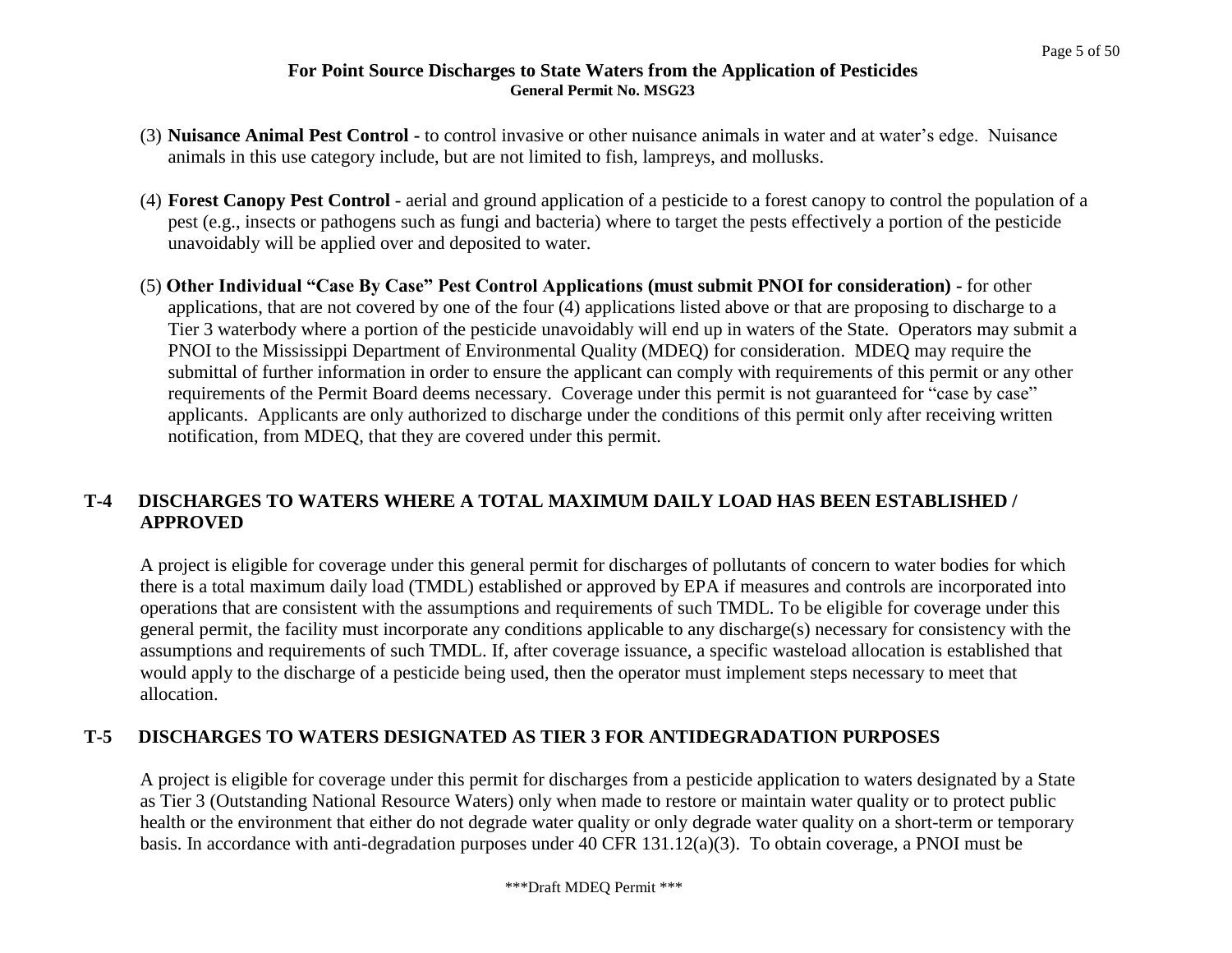submitted in accordance with ACT 1, T-3, (5). Information concerning Tier 3 waters in Mississippi can be found by performing a search for "Tier 3" on MDEQ's website at [http://www.deq.state.ms.us](http://www.deq.state.ms.us/) or by calling MDEQ at 601-961-5171.

# **T-6 PEST CONTROL AND RELATED ACTIVITIES THAT ARE EXEMPT / EXCLUDED / DO NOT REQUIR[E](http://www.deq.state.ms.us/) [NPDES](http://www.deq.state.ms.us/) PERMITTING**

Applications of chemical pesticides that leave no excess portion of pesticide (after its intended purpose), to State Waters are not considered discharges of pollutants; therefore, an operator need not obtain NPDES permit coverage where no pesticide residuals exist in State Waters. In addition, an NPDES permit is not required for return flows from irrigated agriculture or for the introduction of pollutants from nonpoint source agricultural and silvicultural activities as described in 40 CFR 122.3 (e), including storm water runoff from orchards, cultivated crops, pastures, range lands and forest lands. According to 122.27, non-point silviculture activities such as nursery operations, site preparation, reforestation and subsequent cultural treatment, thinning, prescribed burning, pest and fire control, harvesting operations, surface drainage, or road construction and maintenance form which there is natural runoff does not meet the definition of a silvicultural point source activities and therefore do not require NPDES coverage**.**

# **T-7 THIS PERMIT DOES NOT AUTHORIZE**

(1) **Discharges to Water Quality Impaired Waters.** You are not eligible for coverage under this permit for any discharges from a pesticide application to waters of the State if the water is identified as impaired by that pesticide or its degradates, unless a Pesticide Discharge Management Plan (PDMP) specifically identifies Best Management Practices (BMPs) which ensure the pesticide application will not cause or contribute to non-attainment of a water quality standard. For purposes of this permit, impaired waters are those that have been identified by the State pursuant to Section 303(d) of the CWA as not meeting applicable State water quality standards. In addition, impaired waters for the purposes of this permit include waters for which MDEQ have not yet approved or established a TMDL (303 d listed stream). In cases where the Permit Board becomes aware of potential impairment due to pesticide application activities, the Permit Board may require the submittal of certain information (such as a PNOI or PDMP) in order to ascertain whether practices are sufficient to comply with requirements of this permit or other requirements of the Permit Board. A list of these waters is available on the Internet at: [http://www.deq.state.ms.us/MDEQ.nsf/page/TWB\\_Total\\_Maximum\\_Daily\\_Load\\_Section?OpenDocument](http://www.deq.state.ms.us/MDEQ.nsf/page/TWB_Total_Maximum_Daily_Load_Section?OpenDocument) or by calling 601**-**961-5171. If your discharge would not be eligible under this permit because the water is listed as impaired for that specific pesticide, but you have evidence that shows the water is no longer impaired, you may submit this information to MDEQ and request that coverage be allowed under this permit. [11 Miss. Admin. Code Pt. 6, Ch. 1.]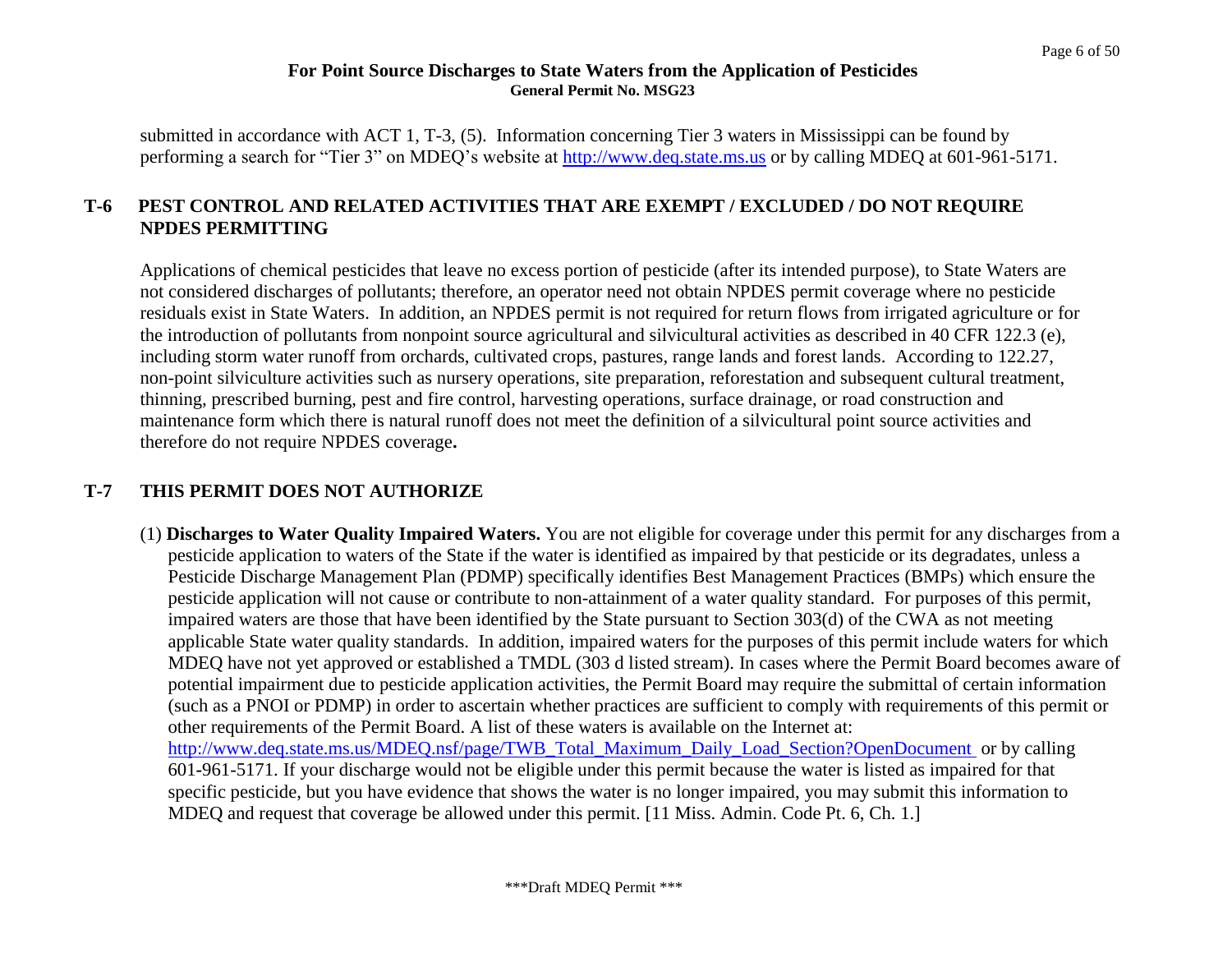- (2) **Discharges Currently or Previously Covered by another Permit.** You are not eligible for coverage under this permit if any of the following circumstances apply:
	- (i) The discharges are covered by another NPDES permit, or
	- (ii) The discharges were included in a permit that within the last five years has been or is in the process of being denied, terminated, or revoked by MDEQ (this does not apply to the routine reissuance of permits every five years).
- (3) **Discharges from the application of pesticides that the Executive Director determines have caused, or have a reasonable potential to cause or contribute to, violations of water quality standards.** If a discharge authorized under this permit is later determined to cause or have the reasonable potential to cause or contribute to the violation of an applicable water quality standard, MDEQ will notify the operator of such water quality violation(s) in writing and will provide the information used by MDEQ to make this determination. The regulated entity must take all necessary actions required to ensure future discharges do not cause or contribute to the violation of a water quality standard. Where such determinations have been made, the Mississippi Environmental Quality Permit Board (Permit Board) may notify the operator(s) (decision-maker and applicator) to cease further applications until further notice, and/or to submit a PNOI and PDMP, or otherwise that an individual permit application is necessary in accordance with ACT 2, T-4 of this permit.Compliance with this requirement does not preclude any enforcement activity as provided by the Clean Water Act for the underlying violation(s).
- (4) **Discharges or discharge-related activities that are likely to jeopardize the continued existence of any species that is listed as endangered or threatened under the Endangered Species Act (ESA) or result in the adverse modification or destruction of habitat that is designated as critical under the ESA.** Coverage under this permit is available only if the regulated entity's pesticide and discharge-related activities are not likely to jeopardize the continued existence of any species that is listed as endangered or threatened ("listed") under the ESA or result in the adverse modification or destruction of habitat that is designated as critical under the ESA ("critical habitat"). [11 Miss. Admin. Code Pt. 6, Ch. 1.]
- (5) **Other discharges** (such as treated sanitary waste water, equipment wash water, or was water from cleaning storage or mixing tanks) from facilities which handle or use pesticides.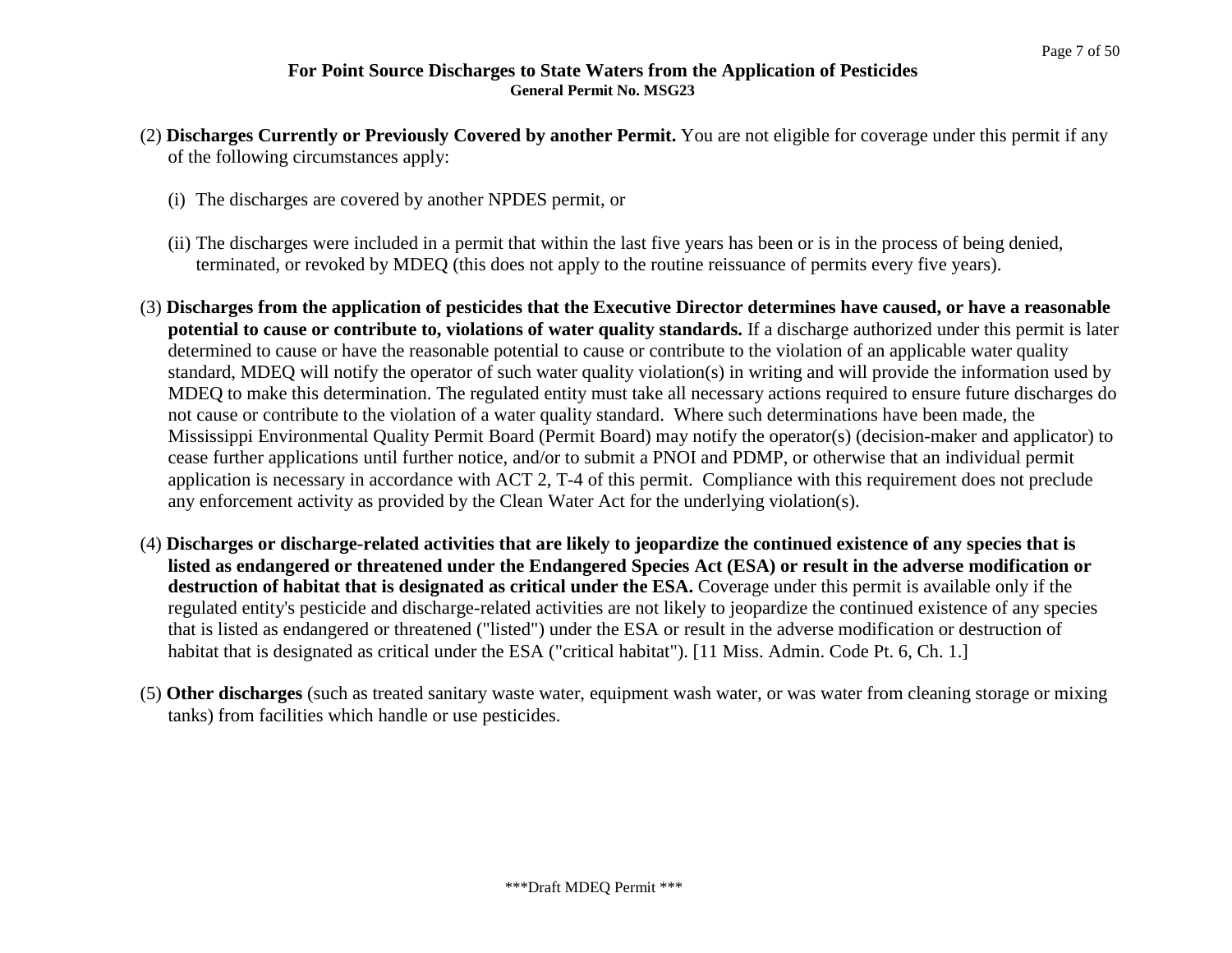# **ACT 2 (PESTICIDE GP) OBTAINING COVERAGE**

# **T-1 AUTHORIZATION TO DISCHARGE UNDER THIS PERMIT**

- (1) All operators, except for those operators identified in (2) and (3) below, who meet the eligibility requirement identified in ACT 1 and who plan to discharge pollutants associated with the application of pesticides into State waters, under the terms and conditions of this permit, **are automatically covered under this permit.** Coverage includes operators, employees, contractors, subcontractors, and other agents, only for those activities identified in ACT 1 and for the duration of this permit unless coverage is terminated pursuant to ACT 2,  $T-4 \& T-8$ .
- (2) All "decision makers" for large entities, who plan to or do surpass annual treatment thresholds (identified in table 1 below), are authorized to discharge under this permit only after the completion of a PNOI and the development of a Pesticide Discharge Management Plan (PDMP). MDEQ defines a large entity as any public entity serving over 10,000 people or any private entity that exceeds the Small Business Administration (SBA) size standard. SBA size standards can be found in 13 CFR 121 or email the SBA @ sizestandards@sba.gov or call them by phone at (202) 205-6618. The Pesticide Discharge Management Plan (PDMP) is discussed in ACT 4. **PNOI's and PDMP's are not required to be submitted to MDEQ unless required by MDEQ under ACT 1, T-3 (5) or otherwise specifically requested by MDEQ – see below**
- (3) If a Pesticide Notice of Intent (PNOI) has been submitted under ACT 1, T-3 (5) or ACT 1, T-7 (1 & 3), then operators (decision-makers and/or applicators) are authorized to discharge only after receiving written notification of such from MDEQ. MDEQ post, on the Internet at [www.deq.state.ms.us,](http://www.deq.state.ms.us/) all PNOIs received. PNOI submissions must be in accordance with the schedule identified in the request and in no case less than 10 days prior to planned discharge. Based on a review of the submitted PNOI and any other pertinent information, MDEQ may delay your authorization for further review, or may deter[mine that additional technology-based](mailto:sizestandards@sba.gov) and/or water quality-based effluent limitations are necessary. MDEQ may also deny coverage under this permit and require submission of an application for an individual NPDES permit, as detailed in T-4 of this ACT.
- (4) After December 20, 2025, applicants must submit the PNOI electronically as required by 40 CFR 127.16. **ONLY** when submittal is requested by MDEQ.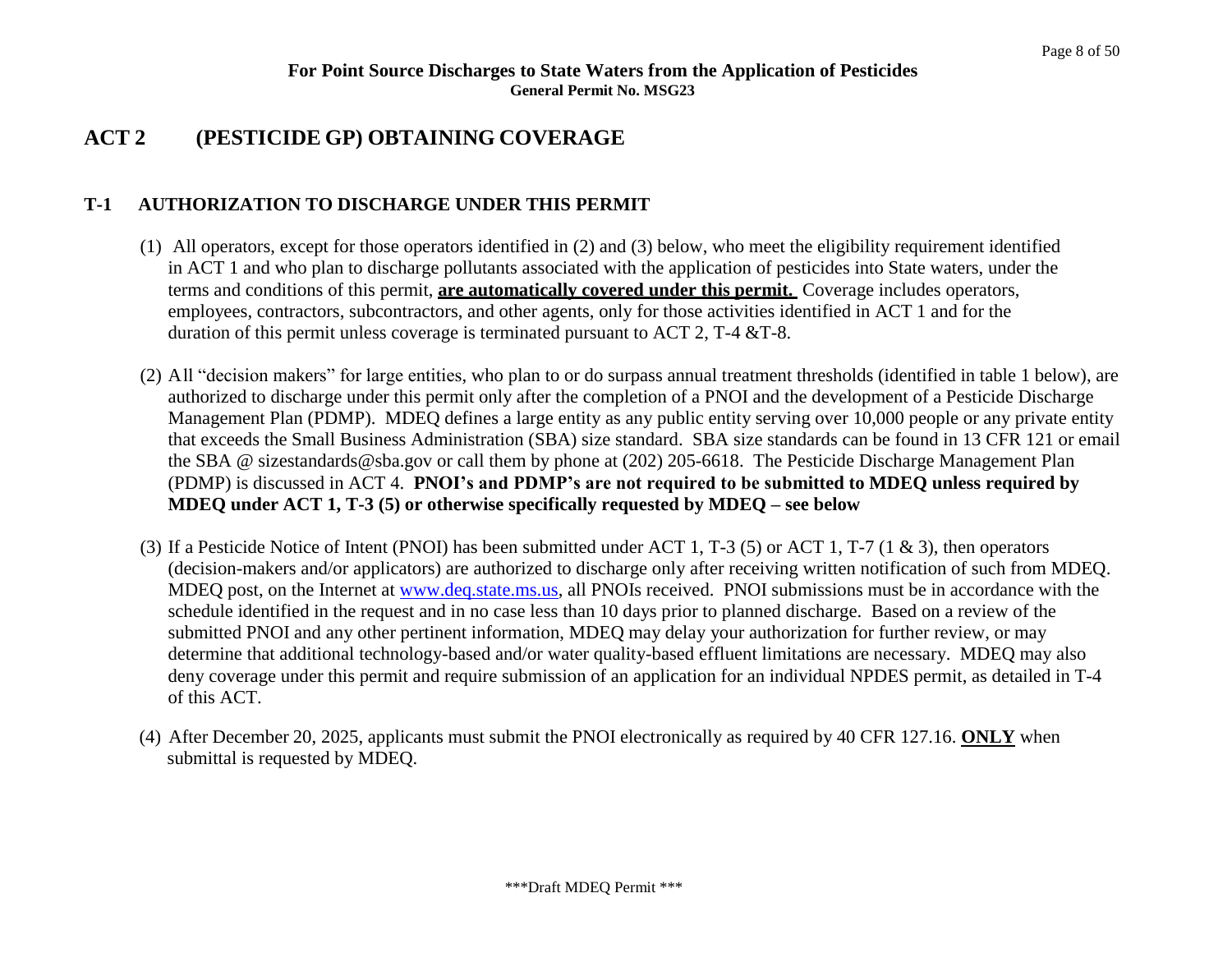| Table 1. Annual Treatment Area Thresholds **                                                  |                                                       |  |  |  |
|-----------------------------------------------------------------------------------------------|-------------------------------------------------------|--|--|--|
| <b>Pesticide Use</b>                                                                          | <b>Annual Threshold</b>                               |  |  |  |
| Mosquitoes and Other Flying Insect Pests                                                      | 6,400 acres of treatment area                         |  |  |  |
| Weed, Algae and Pathogen Control:                                                             |                                                       |  |  |  |
| -In Water                                                                                     | 80 acres of treatment area                            |  |  |  |
| - At Water's Edge:                                                                            | 20 linear miles of treatment area<br>at water's edgez |  |  |  |
| Nuisance Animal Control:                                                                      |                                                       |  |  |  |
| -In Water                                                                                     | 80 acres of treatment area                            |  |  |  |
| - At Water's Edge                                                                             | 20 linear miles of treatment area<br>at water's edgez |  |  |  |
| Forest Canopy Pest Control, Including Both<br>Aerial and Ground Applications to the<br>Canopy | 6,400 acres of treatment area                         |  |  |  |

1 For calculating annual treatment area totals, count each pesticide application activity as a separate activity. For example, applying pesticides twice a year to a hundred (100) acre site should be counted as two hundred (200) acres of treatment area. Count each area every time an application is made in a given year

- 2 For calculating annual treatment totals, count each pesticide application activity and both sides of a linear water body as one activity. For example, treating both sides of a ten (10) mile ditch is equal to ten (10) miles of water treatment length. Count each area just once regardless of number of applications in a given year.
- \*\* To determine actual total treatment acreage or distance for comparison with Table 1, do not attempt to add different pesticide use patterns. Only add actual treatment areas or distances for each pesticide use pattern for comparison with thresholds. For example, do not add actual acreage treated for nuisance animal with actual acreage treated for mosquitoes to determine if thresholds were surpassed for either nuisance animals or mosquitoes – compare only actual area treated for nuisance animals with thresholds for nuisance animals.

## **T-2 "DECISION MAKERS" WHO OPERATE LARGE ENTITIES THAT PLAN TO OR WILL, SURPASS ANNNUAL TREATMENT THRESHOLDS ARE RESPONSIBLE FOR COMPLETING PESTICIDE NOTICE OF INTENT (PNOI) FORMS**

As it relates to this permit, operators include "decision – makers" and "applicators". You are considered a "decision – maker" if you are in control over the financing for, or over the decision to perform pest control activities that will result in a discharge. When annual treatment thresholds are surpassed (annual thresholds are identified in Table 1) "decision - makers are responsible for completing Pesticide Notice of Intent (PNOI) Forms. PNOI's are not required to be submitted unless required or requested by MDEQ under ACT 1, T-3, (5) or ACT 1, T-7, (1 & 3). Decision-makers can also be "applicators".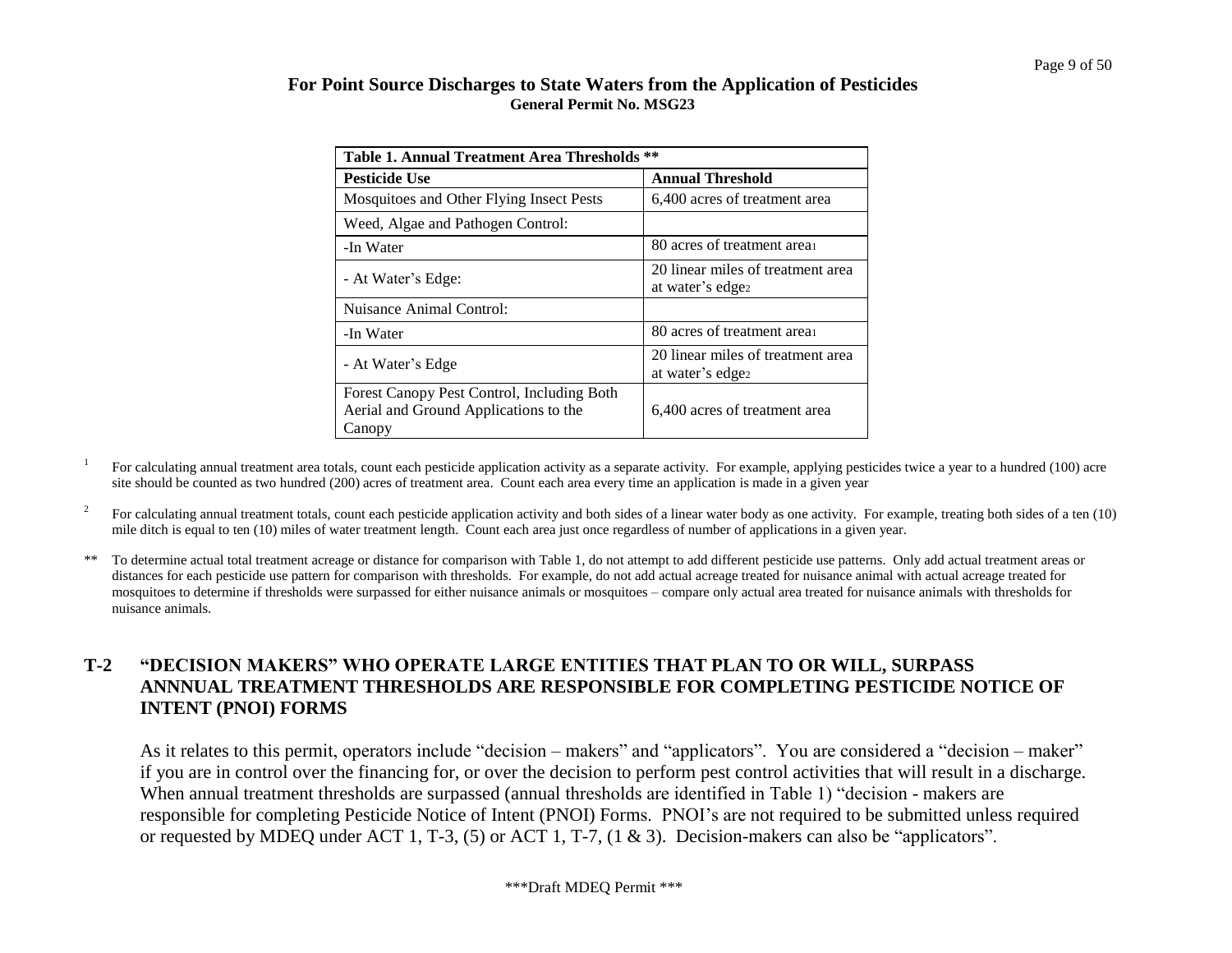"Applicators" are those entities that perform the application of pesticides or have day-to-day control of the application of pesticides. For-hire applicators and operators of pesticide research and development facilities are not required to complete PNOIs or develop PDMP unless specifically requested to.

# **T-3 OWNER(S) AND CONTRACTOR(S) ASSOCIATED WITH REGULATED PESTICIDE APPLICATION ACTIVITIES HAVE JOINT AND SEVERABLE RESPONSIBILITY FOR COMPLIANCE WITH THE PERMIT**

Notwithstanding any permit condition to the contrary, the coverage recipient and any person who causes pollution of waters of the state or places waste in a location where they are likely to cause pollution, shall remain responsible under applicable federal and state laws and regulations, and applicable permits.

# **T-4 REQUIRING AN INDIVIDUAL PERMIT OR ALTERNATE GENERAL PERMIT**

MDEQ may require you to apply for and/or obtain authorization to discharge under either an individual NPDES permit or an alternative NPDES general permit in accordance with 40 CFR 122.64 and 124.5. If MDEQ requires you to apply for an individual NPDES permit, MDEQ will notify you in writing that a permit application is required. This notification will include a brief statement of the reasons for this decision and will provide application information. In addition, if you are an operator whose discharges are authorized under this permit, the notice will set a deadline to file the permit application, and will include a statement that on the effective date of the individual NPDES permit, or the alternative general permit as it applies to you, coverage under this general permit will terminate. MDEQ may grant additional time to submit the application if you submit a request setting forth reasonable grounds for additional time. If you are covered under this permit and fail to submit an individual NPDES permit application as required by MDEQ, then the applicability of this permit to you is terminated at the end of the day specified by MDEQ as the deadline for application submittal. MDEQ may take enforcement action for any unpermitted discharge or violation of any permit requirement.

If you do not want to be covered by this general permit, but need permit coverage, you can apply for an individual permit. In such a case, you must submit an individual permit application in accordance with the requirements of 40 CFR  $122.26(c)(1)(ii)$ , with reasons supporting the request, to MDEQ at the address listed in ACT 2, T-10 of this permit. The request may be granted by issuance of an individual permit or authorization of coverage under an alternative general permit if your reasons are warranted.

When an individual NPDES permit is issued to you or you are authorized under an alternative NPDES general permit to discharge a pollutant to waters of the State as a result of a pesticide application, your authorization to discharge under this permit is terminated on the effective date of the individual permit or the date of authorization of coverage under the alternative general permit**.**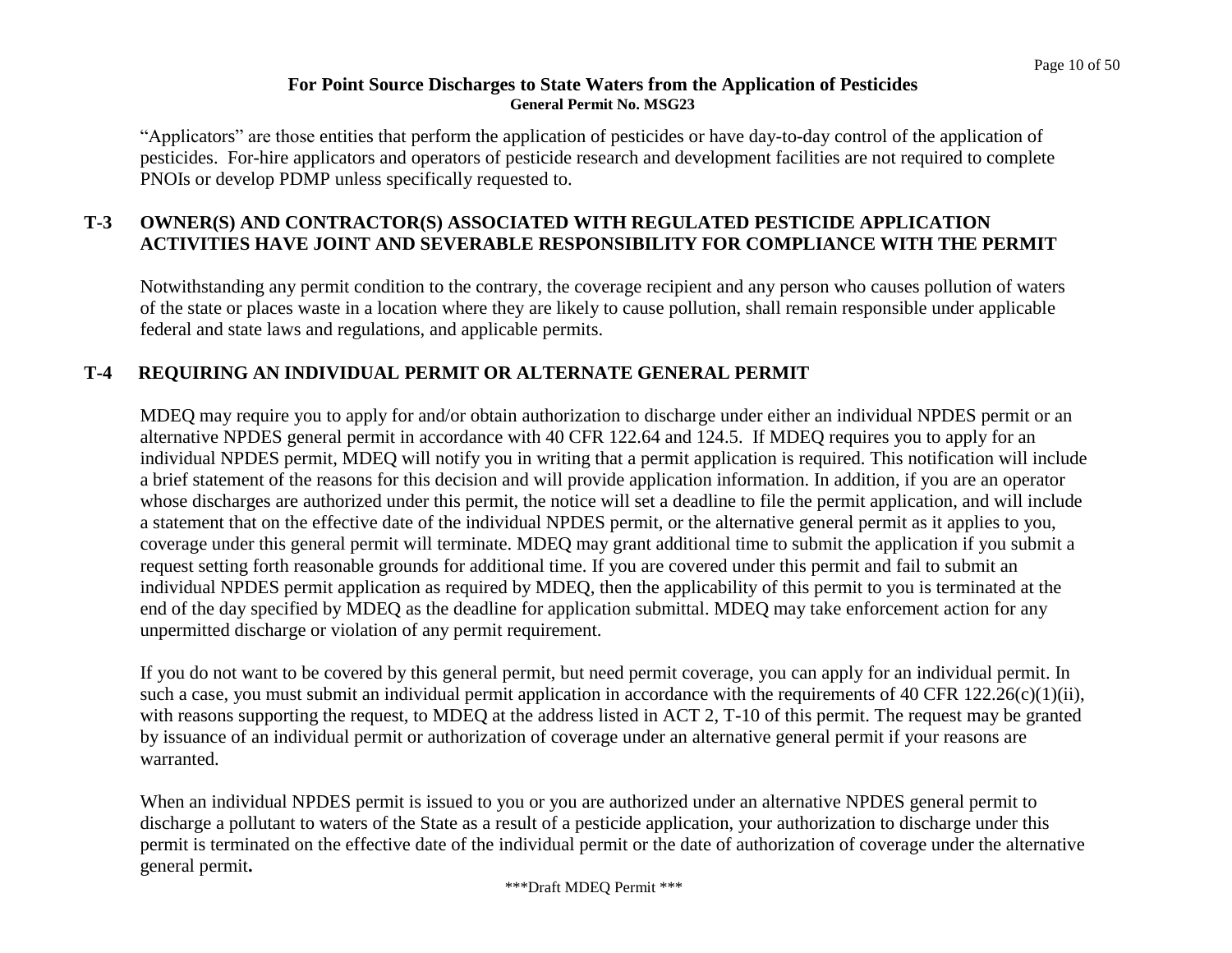#### **T-5 DISCHARGE AUTHORIZATION DATE**

You must be covered under an NPDES permit for discharge to waters of the State from the application of (1) biological pesticides or (2) chemical pesticides that leave a residue in waters of the State. Operators are authorized to discharge under this permit consistent with Table 2 below.

| <b>Table 2. Discharge Authorization Date</b>                                                                            |                                                                                                                           |                                                                                                                                                                               |  |  |  |  |
|-------------------------------------------------------------------------------------------------------------------------|---------------------------------------------------------------------------------------------------------------------------|-------------------------------------------------------------------------------------------------------------------------------------------------------------------------------|--|--|--|--|
| I. Category                                                                                                             | <b>PNOI Submittal</b><br><b>Deadline</b>                                                                                  | <b>Discharge Authorization Date</b>                                                                                                                                           |  |  |  |  |
| Operators not required to<br>submit a PNOI.                                                                             | Not applicable.                                                                                                           | Immediately or if surpassed an<br>annual treatment threshold, only after<br>completing a PNOI. Additionally,<br>after April 30, 2012, develop PDMP<br>prior to discharging. . |  |  |  |  |
| Operators that MDEQ has<br>requested the submittal of a<br><b>PNOI</b>                                                  | As identified in the<br>submittal request;<br>but, no later than<br>10 days prior to the<br>commencement of<br>discharge. | No earlier than 10 days after MDEQ<br>posts, on MDEQ's web site, the<br>receipt of your completed and<br>accurate PNOI.                                                       |  |  |  |  |
| Operators commencing<br>discharge in response to a<br>declared pest emergency<br>situation as defined in<br>Appendix A. | If a PNOI was<br>required, no later<br>than 30 days after<br>commencement of<br>discharge.                                | Immediately, for activities conducted<br>in response to declared pest<br>emergency situation.                                                                                 |  |  |  |  |

1

In the event that a discharge occurs prior to you completing a PNOI, you must comply with all other requirements of this permit immediately.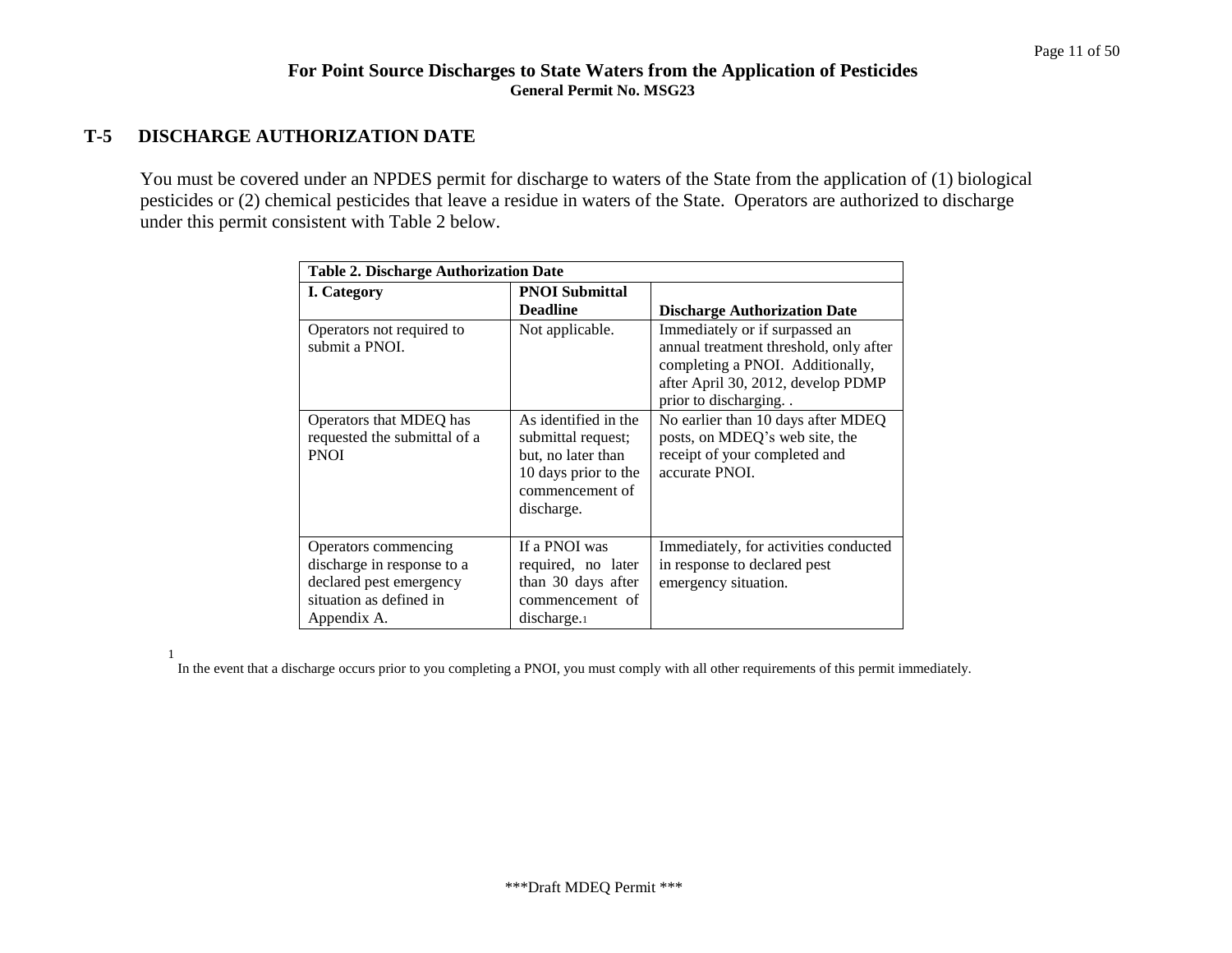#### **T-6 CONTINUATION OF THE EXPIRED GENERAL PERMIT**

If this permit is not reissued prior to the expiration date, it will be administratively continued and remain in force and effect. Permit coverage will remain until the earliest of:

- (1) Recoverage under the reissued general permit
- (2) Submittal of a Request for Termination and receipt of written concurrence
- (3) Issuance of an individual permit for the project's discharge
- (4) A formal permit decision by the Permit Board to not reissue the general permit, at which time the coverage recipient must seek coverage under an alternative general permit or an individual permit.

## **T-7 DUTY TO REAPPLY**

If you wish to continue an activity regulated by this permit after the expiration date of this permit, you must obtain authorization as required by the new permit once it is issued.

#### **T-8 TERMINATING COVERAGE**

**Submitting a Notice of Termination.** To terminate permit coverage, operators who have submitted PNOI's to MDEQ must submit a complete and accurate Notice of Termination Form (see MDEQ to obtain the NOT Form). Your authorization to discharge under this permit terminates at midnight of the day that a complete Notice of Termination is processed and posted on MDEQ's website [\(http://www.deq.state.ms.us/MDEQ.nsf/page/Main\\_Home?OpenDocument\)](http://www.deq.state.ms.us/MDEQ.nsf/page/Main_Home?OpenDocument)). If you submit a Notice of Termination without fully completing the form, then your Notice of Termination is not valid. You are responsible for complying with the terms of this permit until your authorization is terminated. In addition, decision-makers who operate large entities, that meet annual treatment thresholds are required to complete annual reports and must complete annual reports for the portion of the year up through the date of termination. The annual reports are not required to be submitted to MDEQ unless requested by MDEQ.

For operators that are not required to submit PNOI's, coverage is terminated automatically when they no longer have or plan to have a discharge from the application of pesticides (out of business). In addition, when operators are issued an NPDES individual permit or covered under an alternative NPDES general permit (according to ACT 2, T-4); your authorization to discharge under this permit is terminated on the effective date of the issuance or coverage under an alternative NPDES Permit.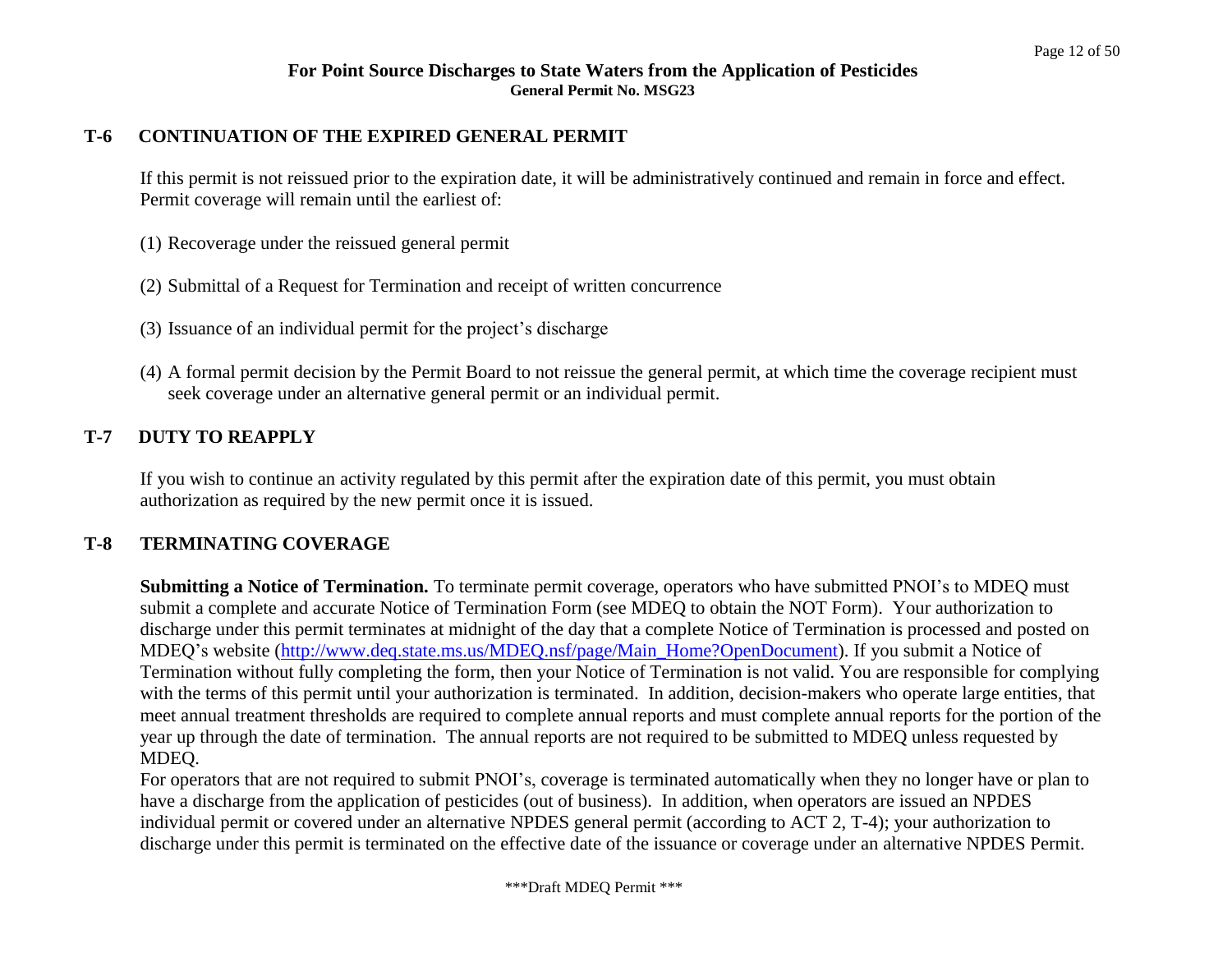# **T-9 WHEN TO SUBMIT A NOTICE OF TERMINATION**

Operators who have submitted a PNOI to MDEQ must submit a Notice of Termination within 30 days after one or more of the following conditions have been met:

- (1) A new operator has taken over responsibility of your pest control activities covered under an existing PNOI;
- (2) You have ceased all discharges from the application of pesticides for which you obtained permit coverage and you do not expect to discharge during the remainder of the permit term for any of the use patterns as identified in ACT 1, T-3; or
- (3) You have obtained coverage under an individual NPDES permit or an alternative general NPDES permit, unless you obtained coverage consistent with ACT 2, T - 4, in which case coverage under this permit will terminate automatically when the new permit is issued.

## **T-10 MDEQ's MAILING AND PHYSICAL ADDRESSES**

All information requested by MDEQ must be submitted to:

Chief, Environmental Permits Division Mississippi Department of Environmental Quality Office of Pollution Control P.O. Box 2261 Jackson, Mississippi 39225

For priority, overnight, or hand deliveries, the physical address is:

515 East Amite Street Jackson, Mississippi 39201

The Pesticide General Permit, other associated forms and guidance may be obtained from the MDEQ at the physical address shown above or by calling 601-961-5171. These materials may also be found on the MDEQ web site at [www.deq.state.ms.us.](http://www.deq.state.ms.us/) If a PNOI was submitted to MDEQ, coverage will not be granted until all other required MDEQ permits, certifications and approvals are satisfactorily addressed. [11 Miss. Admin. Code Pt. 6, Ch. 1., 11 Miss. Admin. Code Pt. 2, Ch. 2.]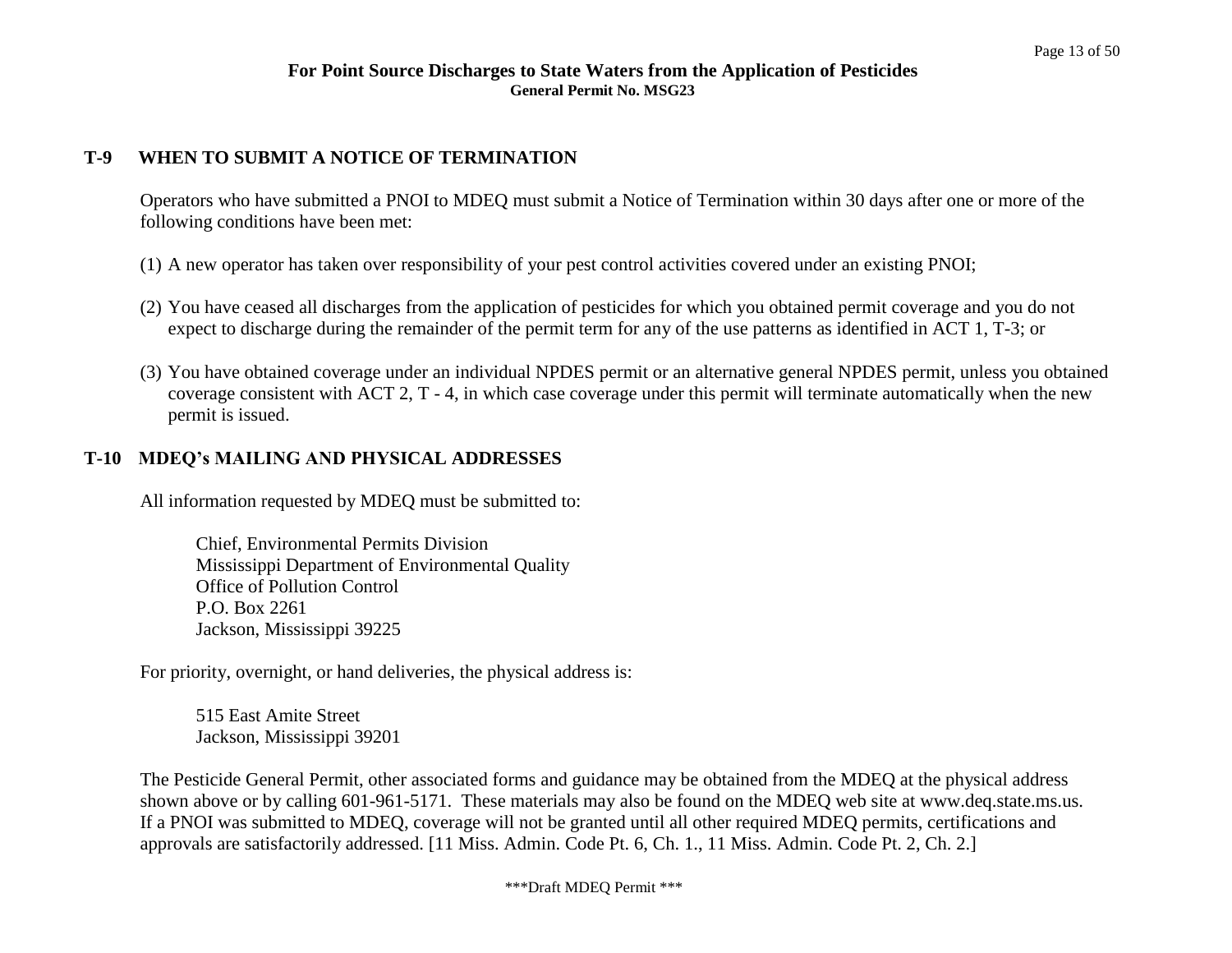## **T-11 SEVERABILITY**

Invalidation of a portion of this permit does not render the whole permit invalid. MDEQ's intent is that the permit will remain in effect to the extent possible; in the event that any ACT of this permit is invalidated, the remaining ACTs of the permit will remain in effect unless MDEQ issues a written statement otherwise.

# **T-12 OTHER FEDERAL AND STATE LAWS**

You must comply with all other applicable federal and state laws and regulations that pertain to your application of pesticides. For example, this permit does not negate the requirements under FIFRA and its implementing regulations to use registered pesticides consistent with the product's labeling. Additionally, there are other laws and regulations that may apply to certain activities that are also covered under this permit (e.g., State Pesticide Laws).

## **T-13 NEED TO HALT OR REDUCE ACTIVITY NOT A DEFENSE**

It shall not be a defense for you in an enforcement action that it would have been necessary to halt or reduce the permitted activity in order to maintain compliance with the conditions of this permit.

# **ACT 3 (PESTICIDE GP) ALL APPLICATORS COVERED UNDER THIS PERMIT MUST COMPLY WITH THE FOLLOWING TECHNOLOGY-BASED AND WATER QUALITY BASED EFFLUENT LIMITATIONS**

# **T-1 MINIMIZE PESTICIDE DISCHARGES TO WATERS OF THE STATE**

To meet the required technology based effluent limitations under this ACT, operators must implement site-specific control measures that minimize discharges of pesticides to waters of the State including but not limited to:

(1) If determined by a "Decision-Maker", applicators must use the lowest effective amount and frequency of pesticide product as determined by the decision-maker, necessary to control the target pest, using the equipment and application procedures appropriate for the task being consistent with product label application rates authorized under FIFRA, and reducing the potential for development of pest resistance, per application;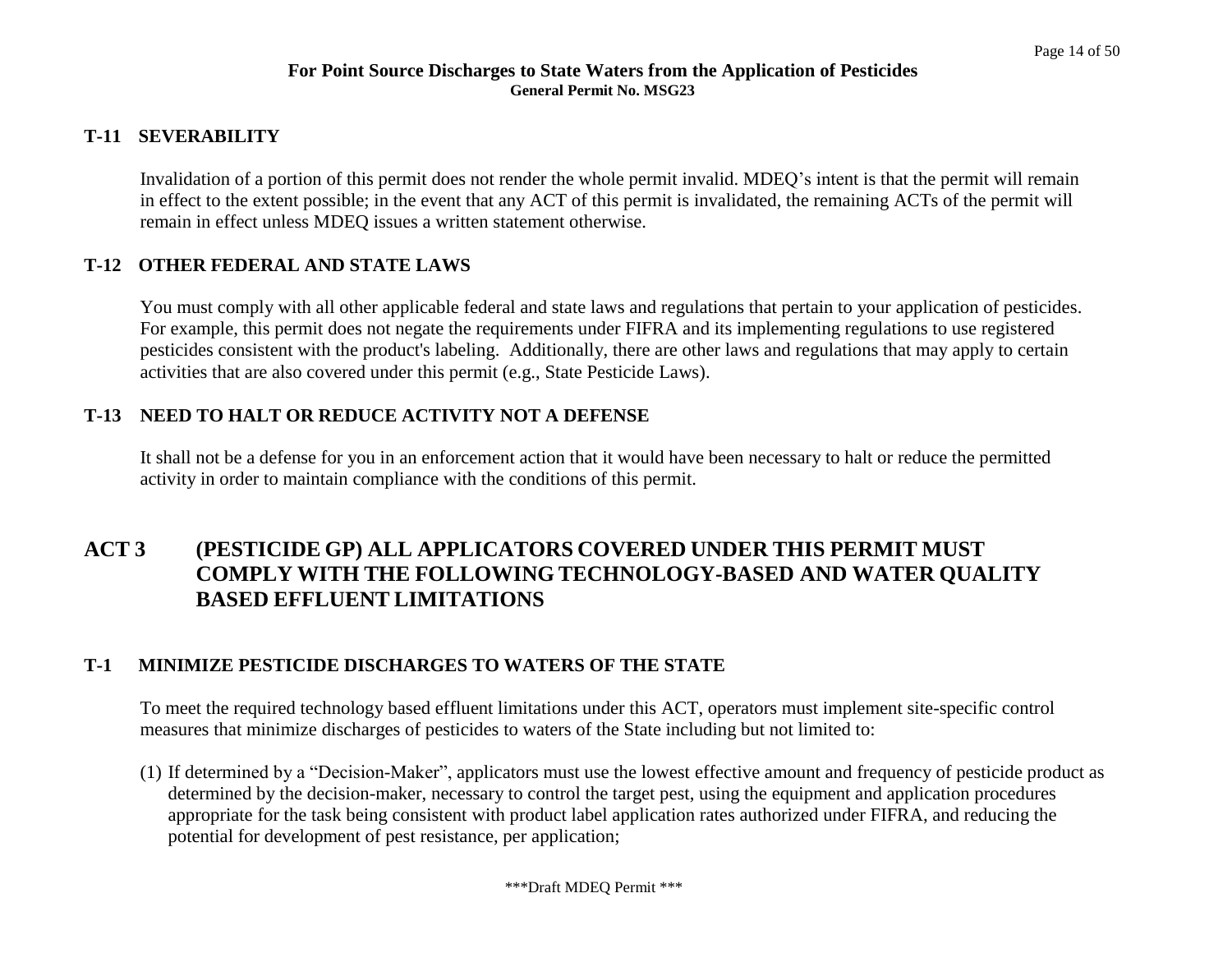- (2) **If the "Decision-Maker" does not determine** the lowest effective amount and frequency of pesticide product, necessary to control the target pest; then, applicators must determine the lowest effective amount and frequency of pesticide product, necessary to control the target pest, using the equipment and application procedures appropriate for the task being consistent with product label application rates authorized under FIFRA, and reducing the potential for development of pest resistance, per application;
- (3) Applicators must perform regular maintenance activities to reduce leaks, spills, or other unintended discharges;
- (4) Applicator must maintain pesticide application equipment in proper operating condition by calibrating, cleaning, and repairing such equipment on a regular basis;
- (5) Applicator must assess weather conditions to ensure application is consistent with applicable requirements; and
- (6) If a Pesticide Discharge Management Plan (PDMP) has been developed by a decision-maker (as required by ACT 4) for a project, then the applicator must comply with appropriate requirements of the plan – ultimately being consistent with the requirements and conditions of this permit.

# **T-2 WATER QUALITY-BASED EFFLUENT LIMITATIONS**

Discharges must be controlled as necessary to meet applicable numeric and narrative state water quality standards. If at any time an operator becomes aware, or MDEQ determines, that your discharge causes or contributes to an excursion of applicable water quality standards, you must cease applications and take corrective actions to achieve compliance with those standards and to ensure that future applications do not cause excursions of water quality standards. Compliance with this requirement does not preclude any enforcement activity as provided by the Clean Water Act for the underlying violation(s).

# **T-3 SITE MONITORING**

Applicators must monitor: the amount of pesticide being applied to ensure that the lowest amount to effectively control the pest is being used. Applications must also monitor activities to ensure that regular maintenance of application equipment is being accomplished. To keep application equipment in proper operating condition must include calibrating, cleaning, and repairing equipment on a regular basis. Maintenance activities are to be documented.

Applicators must conduct spot checks in application areas for possible adverse incidents, including but not limited to death or distress of non-target organisms and disruption of wildlife habitat, recreational or municipal water use. Spot checks are to be documented.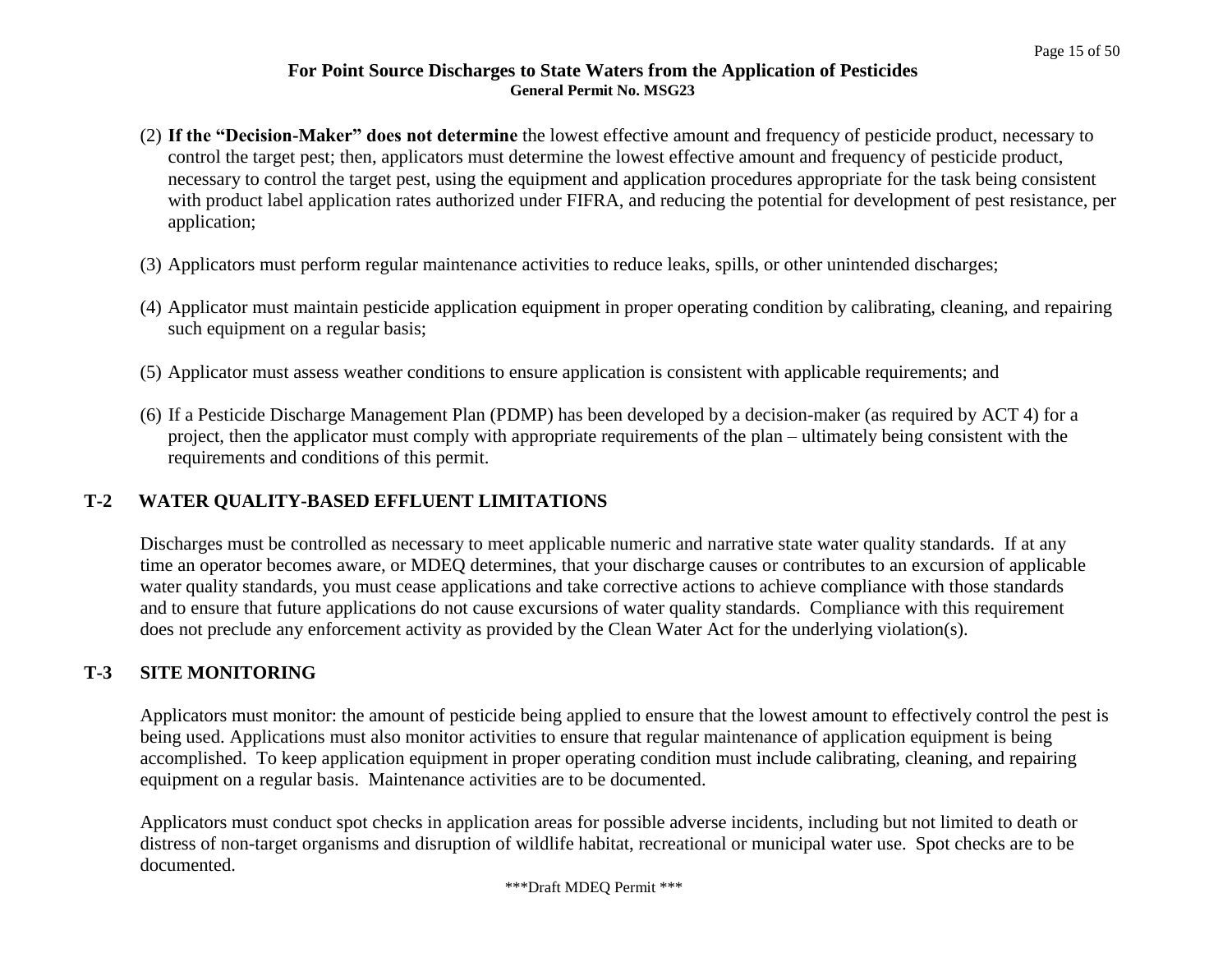#### **T-4 VISUAL ASSESSMENTS OF THE APPLICATION SITE MUST BE PERFORMED DURING**

(1) Any post-application surveillance or efficacies check that you conduct, if a surveillance or efficacy check is conducted.

(2) Any pesticide application, when considerations for safety and feasibility allow.

Visual Assessments must be documented

## **T-5 ADVERSE INCIDENT**

Adverse incident means an incident that you have observed upon inspection or of which you otherwise become aware, in which:

- (1) A person or non-target organism may have been exposed to a pesticide residue, and
- (2) The person or non-target organism suffered a toxic or adverse effect.

The phrase "toxic or adverse effects" includes effects that occur within waters of the State on non-target plants, fish or wildlife that are unusual or unexpected (e.g., effects are to organisms not otherwise described on the pesticide product label or otherwise not expected to be present) as a result of exposure to a pesticide residue, and may include:

- (1) Distressed or dead juvenile and small fishes
- (2) Washed up or floating fish
- (3) Fish swimming abnormally or erratically
- (4) Fish lying lethargically at water surface or in shallow water
- (5) Fish that are listless or non-responsive to disturbance
- (6) Stunting, wilting, or desiccation of non-target submerged or emergent aquatic plants
- (7) Other dead or visibly distressed non-target aquatic organisms (amphibians, turtles, invertebrates, etc.)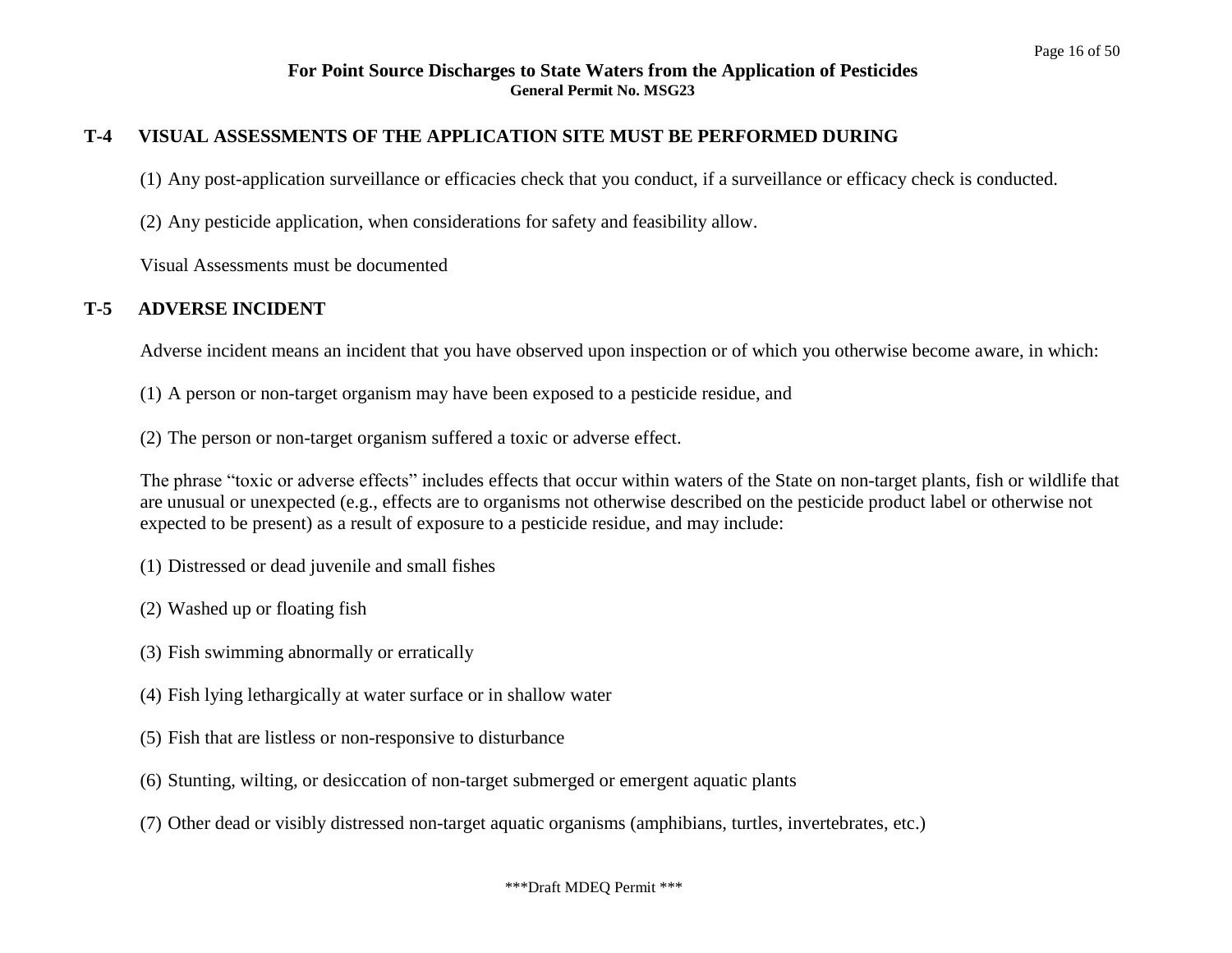The phrase, "toxic or adverse effects," also includes any adverse effects to humans (e.g., skin rashes) or domesticated animals that occur either directly or indirectly from a discharge to waters of the State that are temporally and spatially related to exposure to a pesticide residue (e.g., vomiting, lethargy). Any adverse incident must be documented.

# **T-6 ADVERSE INCIDENT DOCUMENTATION AND REPORTING – NOTIFICATION REQUIREMENTS**

If you are aware of an adverse incident, you must immediately notify MDEQ. If you are an applicator, you must also notify the decision-maker that has paid you or requested that you apply pesticide(s). This notification must be made by telephone within 24 hours of you becoming aware of the adverse incident and must include at least the following information:

- (1) Name and telephone number;
- (2) Operator name and mailing address;
- (3) If a PNOI was submitted to MDEQ and subsequently issued a Certificate of Coverage, the NPDES Coverage tracking number;
- (4) The name and telephone number of a contact person;
- (5) How and when you became aware of the adverse incident;
- (6) Description of the location of the adverse incident;
- (7) Description of the adverse incident and the EPA pesticide registration number of the product(s) involved; and
- (8) Description of any steps you have taken or will take to correct, repair, remedy, cleanup, or otherwise address any adverse effects.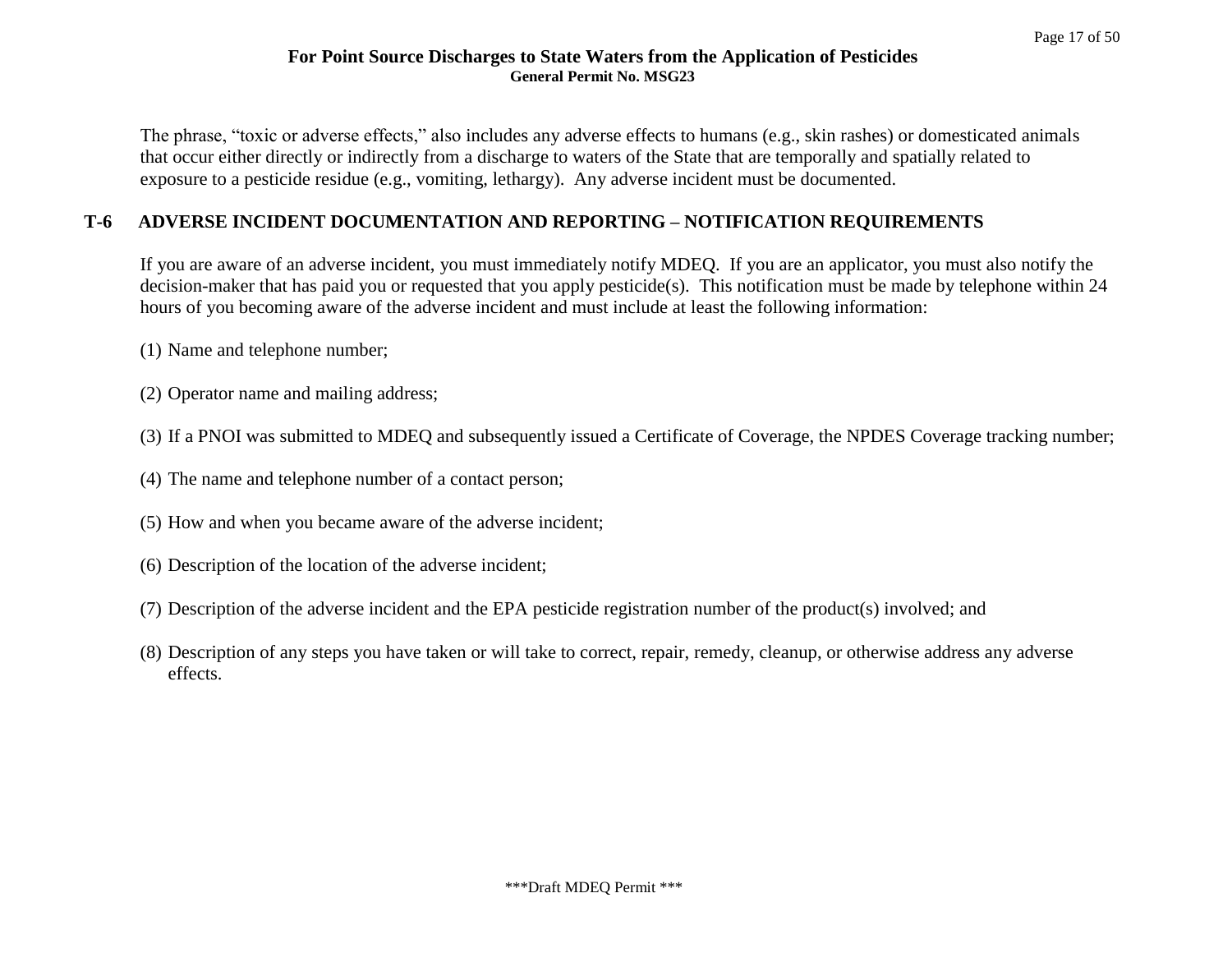Within five (5) days of a reportable adverse incident you must provide a written report of the adverse incident to MDEQ. The adverse incident report must include:

- (1) Information required to be provided in 24-hour call;
- (2) Date and time you contacted MDEQ notifying MDEQ of the adverse incident and who you spoke with and any instructions you received
- (3) Location of incident, including the names of any waters affected and appearance of those waters (sheen, color, clarity, etc);
- (4) A description of the circumstances of the adverse incident including species affected, estimated number of individual and approximate size of dead or distressed organisms;
- (5) Magnitude and scope of the affected area;
- (6) Pesticide application rate, intended use site (e.g., banks, above, or direct to water), method of application, and name of pesticide product, description of pesticide ingredients, and EPA registration number;
- (7) Description of the habitat and the circumstances under which the adverse incident occurred;
- (8) If laboratory tests were performed, indicate what test(s) were performed, and when, and provide a summary of the test results within 5 days after they become available;
- (9) If applicable, explain why you believe the adverse incident could not have been caused by exposure to the pesticide;
- (10) Actions to be taken to prevent recurrence of adverse incidents; and
- (11) Signed and dated in accordance with permit.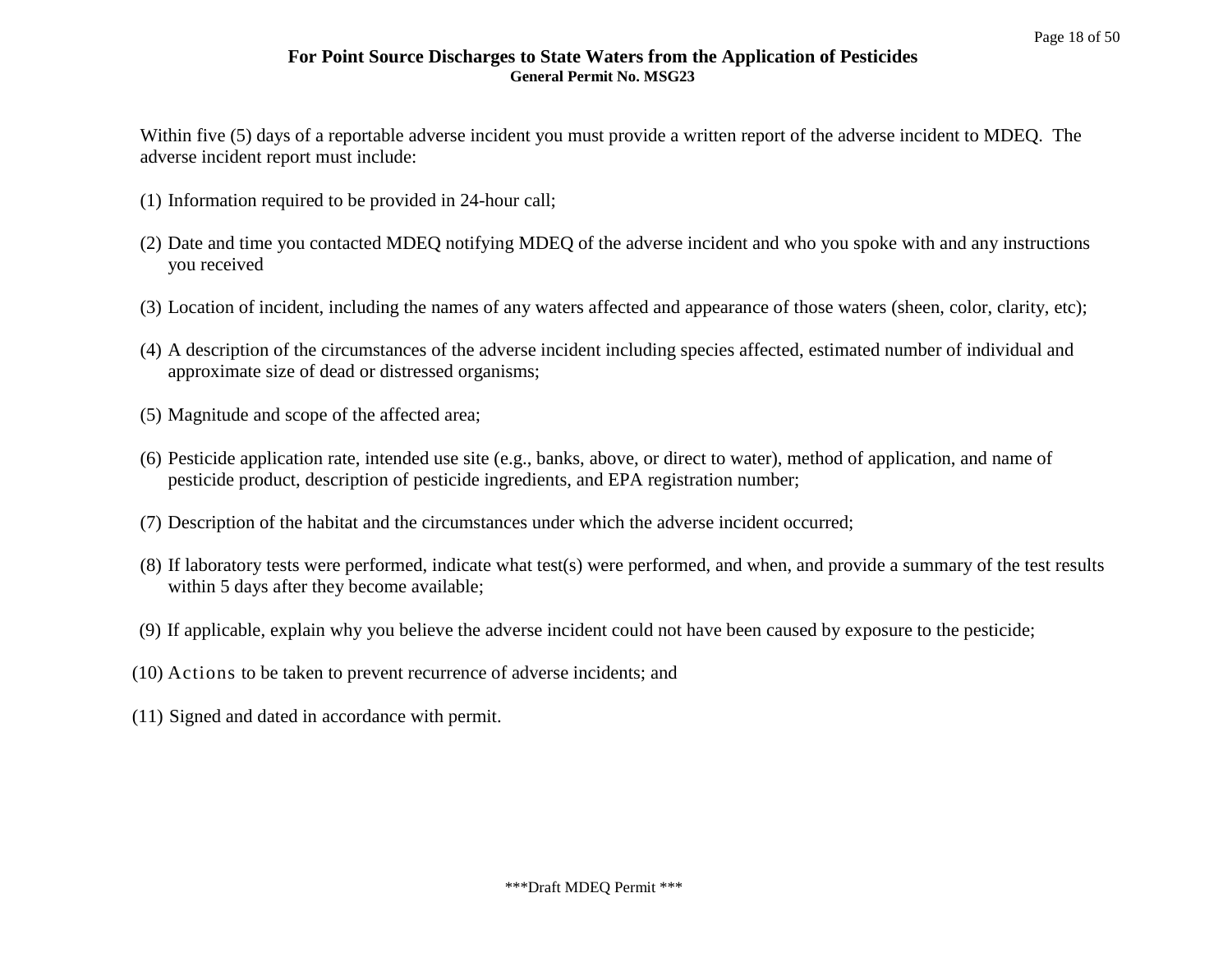# **T-7 ADVERSE INCIDENT TO THREATENED OR ENDANGERED SPECIES OR CRITICAL HABITAT ADDITIONAL NOTIFICATION REQUIREMENTS**

Additionally, if you become aware of an adverse incident to a federally-listed threatened or endangered species or its federallydesignated critical habitat, that may have resulted from a discharge from your pesticide application, you must immediately notify the National Marine Fisheries Service (NMFS) at 721-824-5301 in the case of an anadromous or marine species, or the U.S. Fish and Wildlife Service (FWS) at 1-800-344-9453 in the case of a terrestrial or freshwater species. This notification must be made by telephone immediately upon your becoming aware of the adverse incident and must include at least the following information:

- (1) The caller's name and telephone number;
- (2) Operator name and mailing address;
- (3) The name of the affected species;
- (4) How and when you became aware of the adverse incident;
- (5) Description of the location of the adverse incident;
- (6) Description of the adverse incident, including the EPA pesticide registration number for each product you applied in the area of the adverse incident;
- (7) Description of any steps you have taken or will take to alleviate the adverse impact to the species; and
- (8) Federally-listed threatened or endangered species and federally-designated critical habitat is available from NMFS (www.nmfs.noaa.gov) for anadromous or marine species or FWS (www.fws.gov) for terrestrial or freshwater species.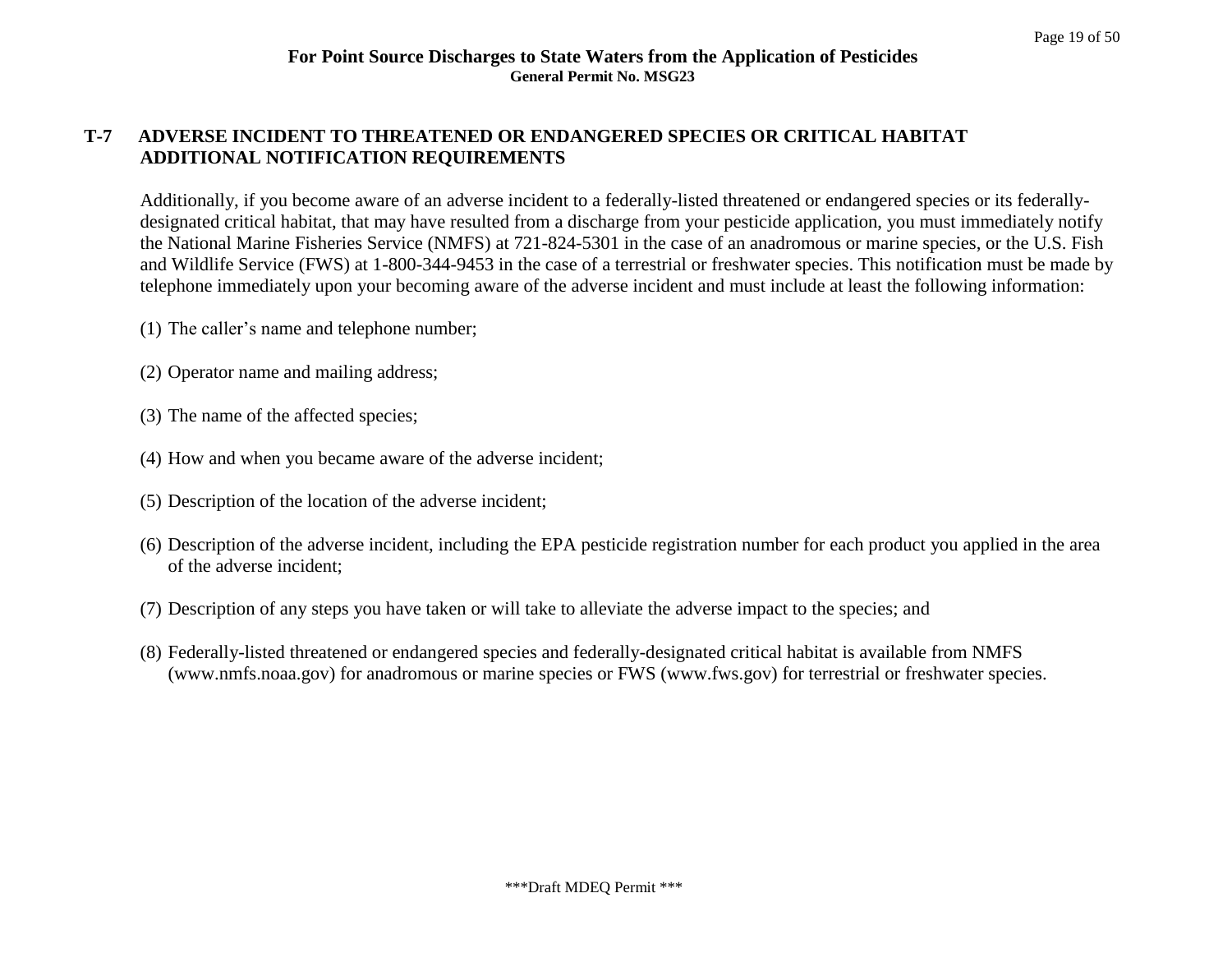#### **T-8 REPORTABLE SPILLS AND LEAKS NOTIFICATION REQUIREMENTS**

Where a leak, spill, or other release containing a hazardous substance or oil in an amount equal to or in excess of a reportable quantity established under either 40 CFR Part 110, 40 CFR Part 117, or 40 CFR Part 302 occurs in any 24-hour period, you must notify the National Response Center (NRC) immediately at (800) 424-8802 in accordance with the requirements of 40 CFR Part 110, 40 CFR Part 117, and 40 CFR Part 302 as soon as you have knowledge of the release. Contact information must be in locations that are readily accessible and available in the area where the spill, leak, or other unpermitted discharge may occur.

Within 5 days of you becoming aware of a spill, leak, or other unpermitted discharge triggering the notification above, you must document and retain the following information:

- (1) Information required to be provided in the above paragraph;
- (2) Summary of corrective action taken or to be taken including date initiated and date completed or expected to be completed;
- (3) Any measures to prevent recurrence of such a spill or leak or other discharge, and if a PDMP has been developed, notice of whether PDMP modifications are required as a result of the spill or leak.

#### **T-9 REQUIRED PROCEDURE CHANGES**

If any of the following occur, applicators must review procedures used so the occurrence will not be repeated:

- (1) An unauthorized spill, leak, or discharge;
- (2) Failed to:
	- (i) Use the lowest amount of pesticide necessary to control the target pest;
	- (ii) Perform regular maintenance activities; or
	- (iii) Maintain pesticide application equipment in proper operating condition by calibrating, cleaning, and repairing such equipment on a regular basis, or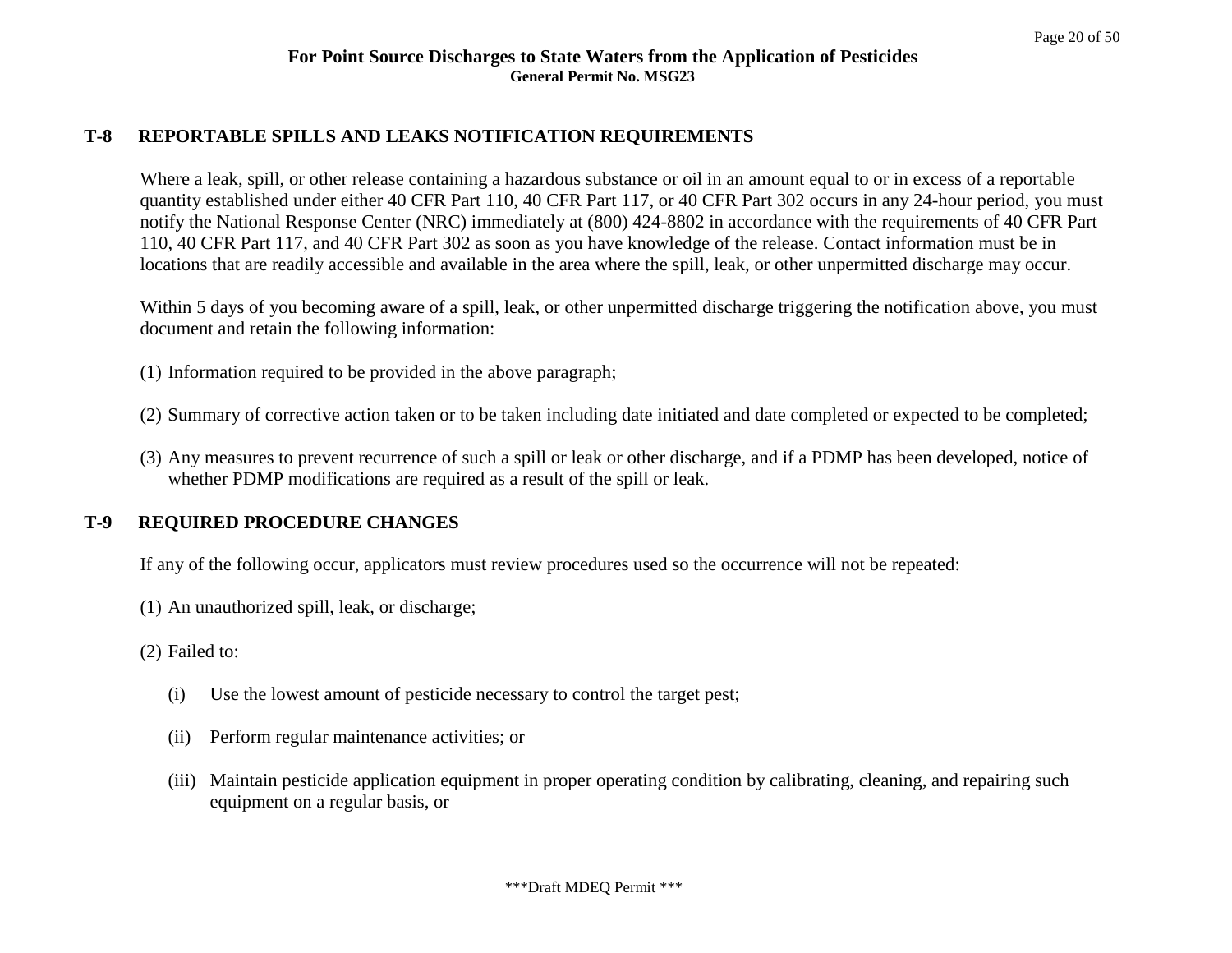(3) You observe an adverse incident as defined in T-5 above

Revisions / correction of procedures must be made before the next pesticide application or as soon as possible thereafter. Performing needed corrections or revisions to procedures does not absolve you of liability for any original violation. However, failure to perform needed corrections or revisions potentially constitutes an additional permit violation. Revised procedures must be documented.

## **T-9 RECORD KEEPING**

You must keep written records as required in this permit. These records must be accurate and complete and sufficient to demonstrate your compliance with the conditions of this permit. You can rely on records and documents developed for other obligations, such as requirements under FIFRA, and state or local pesticide programs, provided all requirements of this permit are satisfied. MDEQ requires that all operators covered under this permit keep records of acres or linear miles treated for all applicable use patterns covered under this general permit. The records should be kept up-to-date to determine if you will meet the annual treatment area threshold during any calendar year, as identified in ACT 2, T-1. In addition, all operators must keep a copy of this permit (an electronic copy is also acceptable).

# **ACT 4 (PESTICIDE GP) PESTICIDE DISCHARGE MANAGEMENT PLAN**

This ACT applies to operators who are "Decision-Makers" that operate large entities that surpass annual treatment thresholds (annual thresholds are identified in Table 1. You are considered a "decision – maker" if you are in control over the financing for, or over the decision to perform pest control activities that will result in a discharge. MDEQ defines a large entity as any public entity serving over 10,000 people or any private entity that exceeds the Small Business Administration (SBA) size standard. SBA size standards can be found in 13 CFR 121 or email the SBA at sizestandards@sba.gov or call them by phone at (202) 205-6618 If you meet the above identity you are required to develop a Pesticide Discharge Management Plan (PDMP) as outlined below. Some sections of the Pesticide Discharge Management Plan (PDMP) will require input from the pesticide applicator.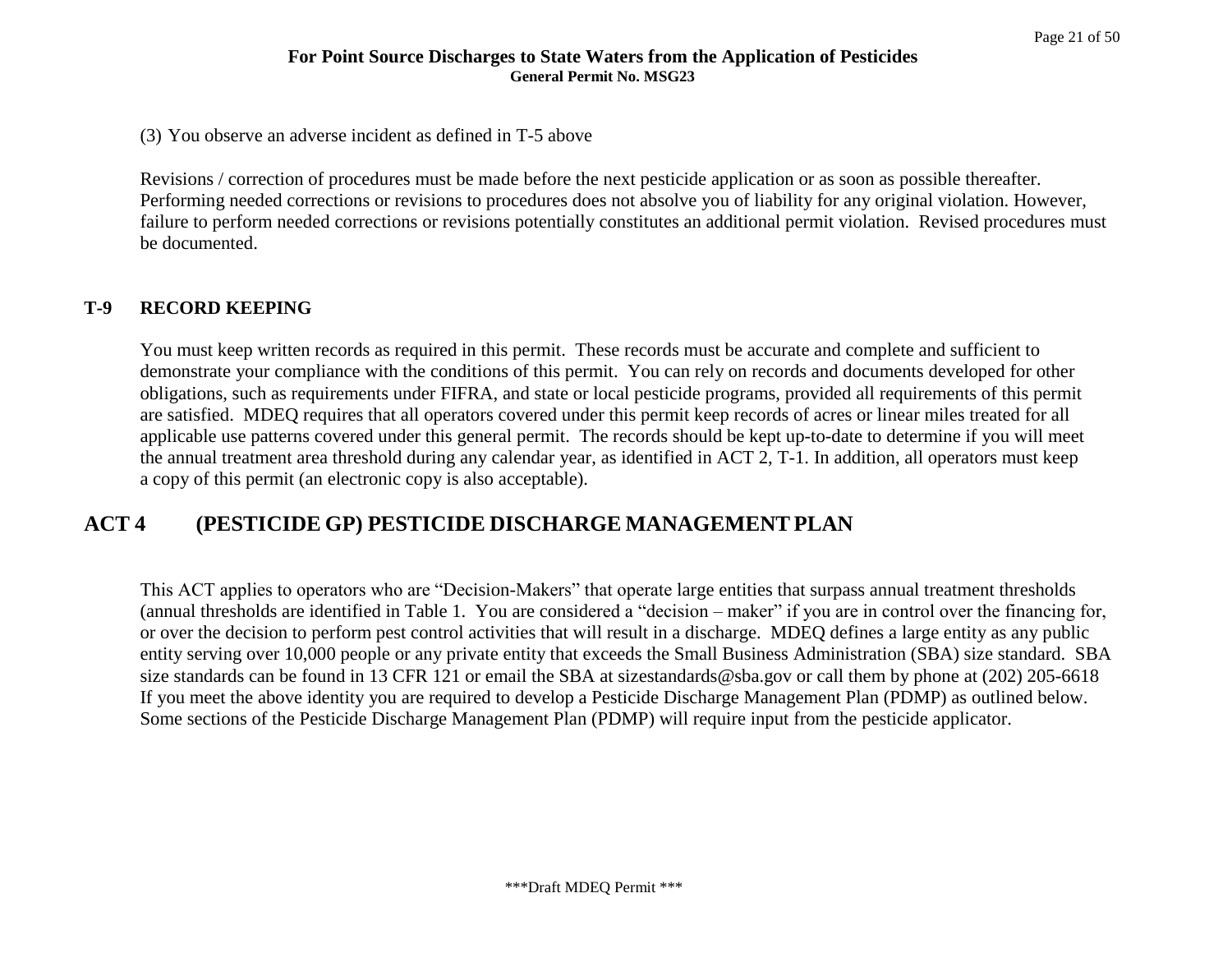Once a PDMP has been developed, the plan must be kept up-to-date thereafter for the duration of coverage under this general permit, even if your discharges subsequently fall below applicable treatment area thresholds. You must develop a PDMP consistent with the deadline outlined in Table 3 below.

| Table 3. Pesticide Discharge Management Plan Deadline                                                                                                                                                                                                                                                                                                                                                  |                                                                                                                                                                                                                                                                    |  |  |
|--------------------------------------------------------------------------------------------------------------------------------------------------------------------------------------------------------------------------------------------------------------------------------------------------------------------------------------------------------------------------------------------------------|--------------------------------------------------------------------------------------------------------------------------------------------------------------------------------------------------------------------------------------------------------------------|--|--|
| Category                                                                                                                                                                                                                                                                                                                                                                                               | <b>PDMP</b> Deadline                                                                                                                                                                                                                                               |  |  |
| Large operators not meeting treatment area thresholds                                                                                                                                                                                                                                                                                                                                                  | Not applicable                                                                                                                                                                                                                                                     |  |  |
| Large operators who know or should have reasonably<br>known, prior to commencement of discharge that they<br>will exceed an annual treatment area threshold<br>identified in ACT 2 for that year. Operators who do not<br>know or would reasonably not know until after<br>commencement of discharge, that they will exceed an<br>annual treatment area threshold identified in ACT2 for<br>that year. | April 30, 2012, and after that, prior<br>to first pesticide application covered<br>under this permit. Or if an operator<br>was not aware that they were going<br>to surpass a threshold, as soon as<br>possible but no later than 90 days<br>after becoming aware. |  |  |
| Large operators commencing discharge in response to<br>a declared pest emergency situation as defined in<br>Appendix A that will cause the operator to exceed an<br>annual treatment area threshold.                                                                                                                                                                                                   | No later than 90 days after<br>responding to declared pest<br>emergency situation.                                                                                                                                                                                 |  |  |

In your PDMP, you may incorporate by reference any procedures or plans in other documents that meet the requirements of this permit. If you rely upon other documents to comply with the requirement of this permit, you must attach a copy of the portion(s) of the document(s) that you are using. PDMPs must be kept up-to-date.

# **T-1 CONTENTS OF YOUR PESTICIDE DISCHARGE MANAGEMENT PLAN**

- (1) Your PDMP must include the following elements:
	- (i) Pesticide Discharge Management Team
	- (ii) Pest Management Area Description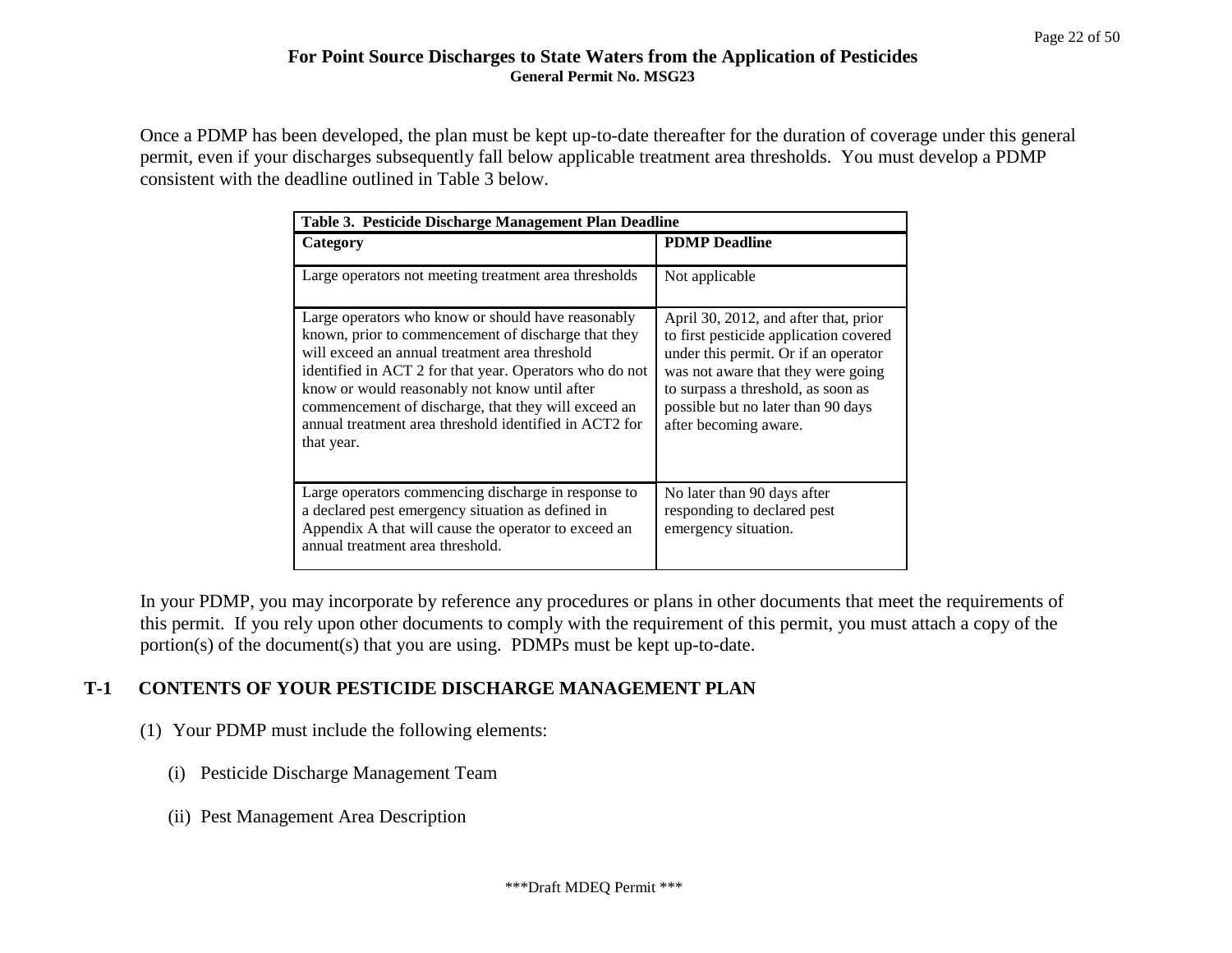- (iii) Control Measure Description
- (iv) Schedules and Procedures
- (2) Control Measures Used to Comply with the Effluent Limitations in ACT 3
	- (i) Application Rate and Frequency Procedures (consistent with label application rates authorized under FIFRA)
	- (ii) Spill Prevention Procedures
	- (iii) Pesticide Application Equipment Procedures
	- (iv) Pest Surveillance Procedures
	- (v) Assessing Environmental Conditions Procedures
- (3) Other Actions Necessary to Minimize Discharges
	- (i) Spill Response Procedures
	- (ii) Adverse Incident Response Procedures
	- (iii) Pesticide Monitoring Schedules and Procedures
	- (iv) Documentation to Support Eligibility Considerations under Other Federal Laws
	- (v) Signature Requirements.

# **T-2 PDMP TEAM**

You must identify all the persons (by name and contact information) that compose the team as well as each person's individual responsibilities, including:

(1) Person(s) responsible for managing pests in relation to the pest management area;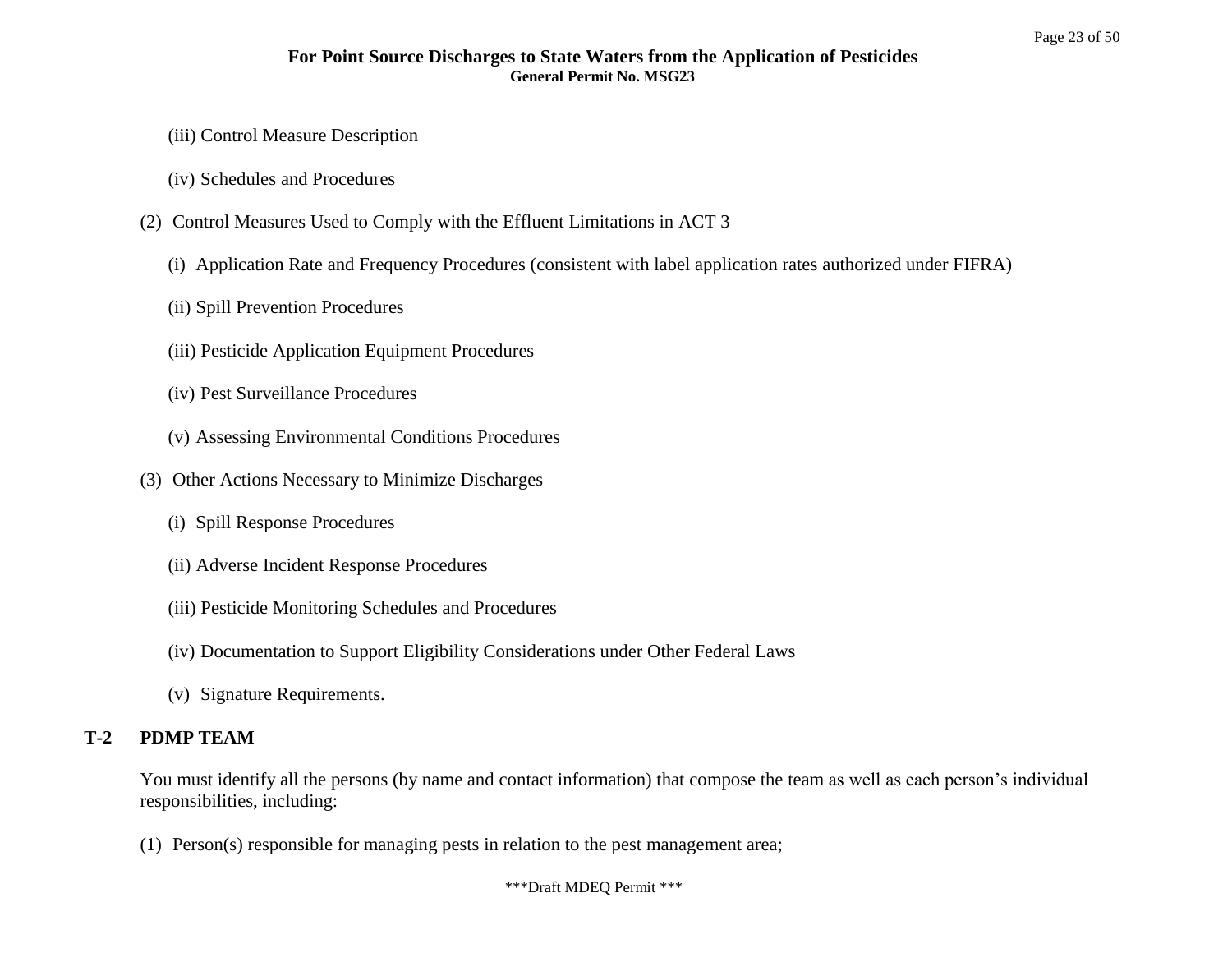- (2) Person(s) responsible for developing and revising the PDMP;
- (3) Person(s) responsible for developing, revising, and implementing corrective actions and other effluent limitation requirements; and
- (4) Person(s) responsible for pesticide applications. If the pesticide applicator is unknown at the time of plan development, indicate whether or not a for-hire applicator will be used and when you anticipate that you will identify the applicator. Identification of team members must include any written agreement(s) between you and any other operator(s), such as a for-hire pesticide applicator, that specify the division of responsibilities between owners / decision-maker and contractors as necessary to comply with the provisions of this permit.

# **T-3 PEST MANAGEMENT AREA DESCRIPTION**

You must document the following:

- (1) Pest problem description. Document a description of the pest problem at your pest management area, including identification of the target pest(s), source of the pest problem, and any source of data used to identify the problem;
- (2) Action Threshold(s). Describe the action threshold(s) for your pest management area including considerations for environmental conditions, the time of year, and an operator's personal knowledge of the pest management area (preemptive applications may reduce or eliminate the amount of pesticide product that may be required to be sprayed later.). Include a description of how threshold(s) were determined;
- (3) General location map. In the plan, include a general location map (e.g., USGS quadrangle map, a portion of a city or county map, or other map) that identifies the geographic boundaries of the area to which the plan applies and location of the waters of the State; and
- (4) Water quality standards. Document the water quality standards applicable to waters to which there may be a discharge, including the list of pesticide(s) or any degradates for which the water is impaired.

#### **T-4 CONTROL MEASURE DESCRIPTION**

You must document control measures necessary to comply with the effluent limitations required in ACT 3.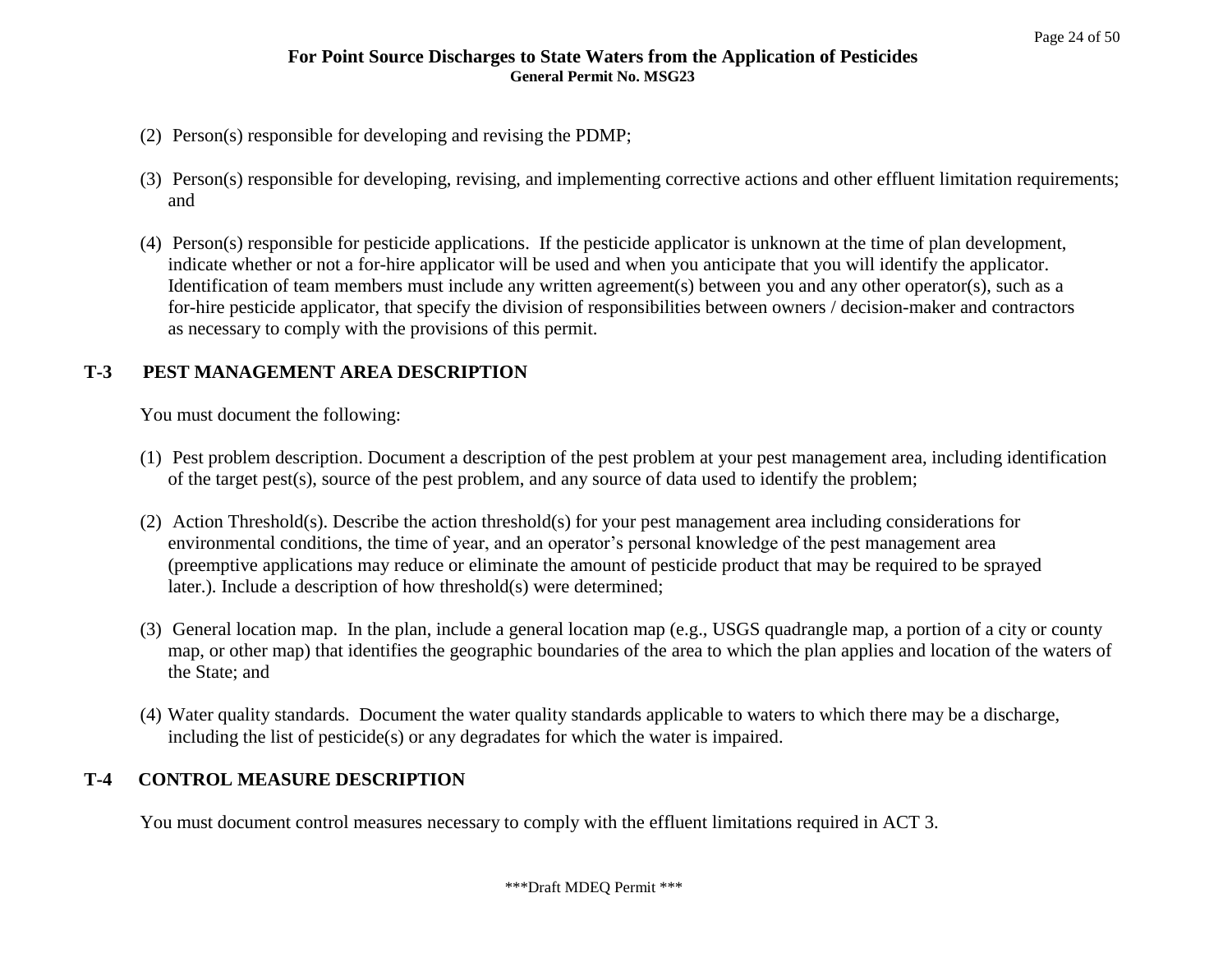#### **T-5 SCHEDULES AND PROCEDURES**

#### **You must document the following schedules and procedures in your PDMP**

- (1) Pertaining to control measures used to comply with the effluent limitations in ACT 3 the following must be documented in your PDMP:
	- (i) Application Rate and Frequency. Procedures for determining the lowest effective amount of pesticide product per application and the optimum frequency of pesticide applications necessary to control the target pest, consistent with product label application rates authorized under FIFRA, and reducing the potential for development of pest resistance;
	- (ii) Spill Prevention. Procedures and schedule of maintenance activities for preventing spills and leaks of pesticides associated with the application of pesticides covered under this permit;
	- (iii)Pesticide Application Equipment.) Schedules and procedures for maintaining the pesticide application equipment in proper operating condition, including calibrating, cleaning, and repairing the equipment;
	- (iv) Pest Surveillance. Procedures and methods for conducting pre- application pest surveillance; and
	- (vi) Assessing Environmental Conditions.) Procedures and methods for assessing environmental conditions in the treatment area.
- (2) Other actions necessary to minimize Pesticide discharges. The following must be documented in your PDMP:
	- (i) Spill Response Procedures At a minimum you must have:
		- a. Procedures for expeditiously stopping, containing, and cleaning up leaks, spills, and other releases. Employees who may cause, detect, or respond to a spill or leak must be trained in these procedures and have necessary spill response equipment available. If possible, one of these individuals should be a member of your PDMP team; and
		- b. Procedures for notification of appropriate facility personnel, emergency response agencies, and regulatory agencies.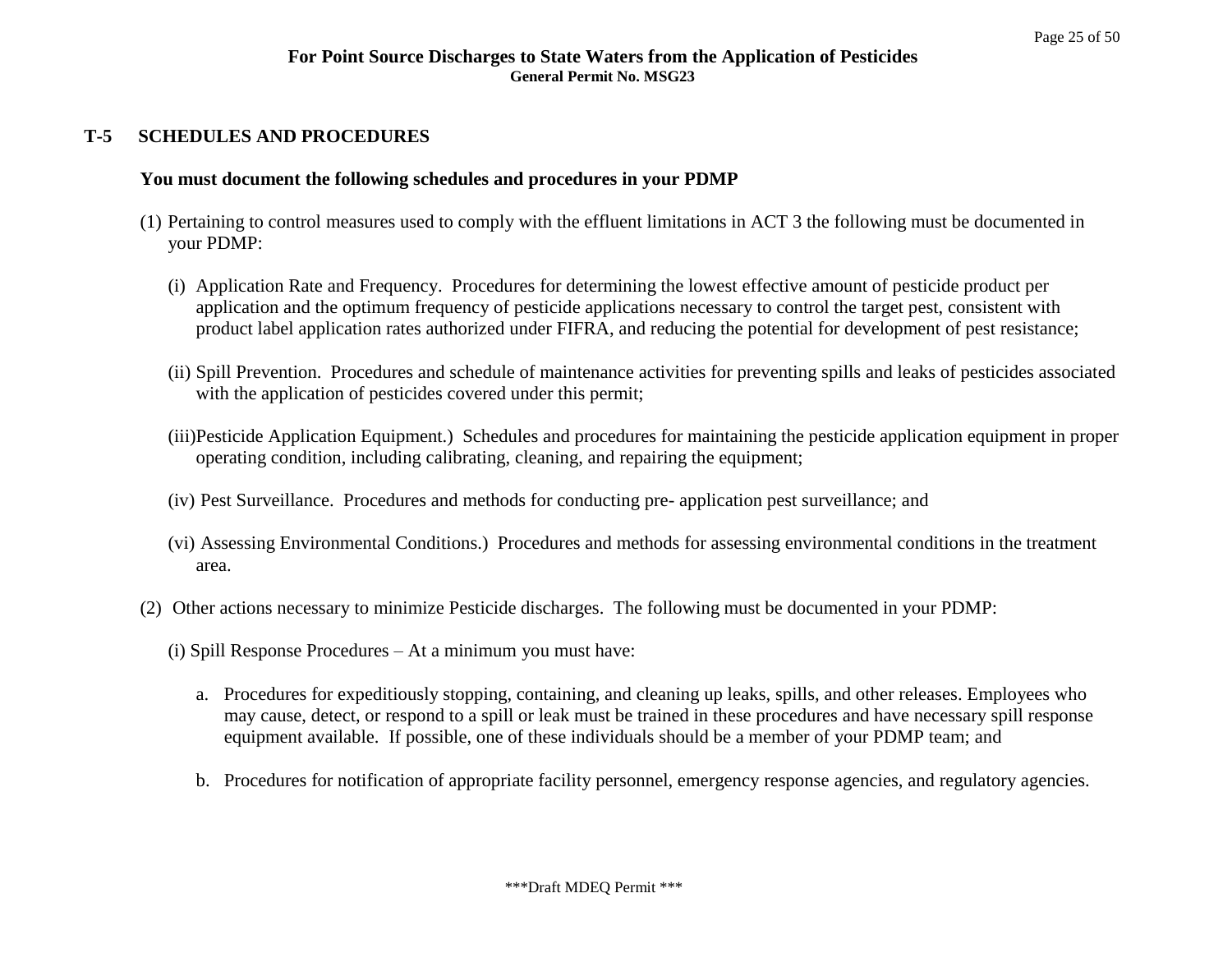- (ii) Adverse Incident Response Procedures At a minimum you must have:
	- a. Procedures for responding to any incident resulting from pesticide applications; and
	- c. Procedures for notification of the incident, both internal to your agency/organization and external. Contact information for state/federal permitting agency, nearest emergency medical facility, and nearest hazardous chemical responder must be in locations that are readily accessible and available.
- (iii) Pesticide Monitoring Schedules and Procedures You must document procedures for monitoring consistent with the following:
	- a. The process for determining the location of any monitoring;
	- b. A schedule for monitoring;
	- e. The person (or position) responsible for conducting monitoring; and
	- f. Procedures for documenting any observed impacts to non-target organisms resulting from your pesticide discharge.

#### **T-6 SIGNATURE REQUIREMENTS**

You must sign, date and certify your PDMP in accordance with ACT 6, T-13.

#### **T-7 PESTICIDE DISCHARGE MANAGEMENT PLAN MODIFICATIONS**

You must modify your PDMP whenever necessary to address any noncompliance with the conditions of this permit that require corrective action or when a change in pest control activities significantly changes the type or quantity of pollutants discharged. Changes to your PDMP must be made before the next pesticide application that results in a discharge, if practicable, or if not, as soon as possible thereafter. The revised PDMP must be signed and dated in accordance with ACT 6, T-13. You must review your PDMP at a minimum once per calendar year and whenever necessary to update the pest problem identified and pest management strategies evaluated for your pest management area.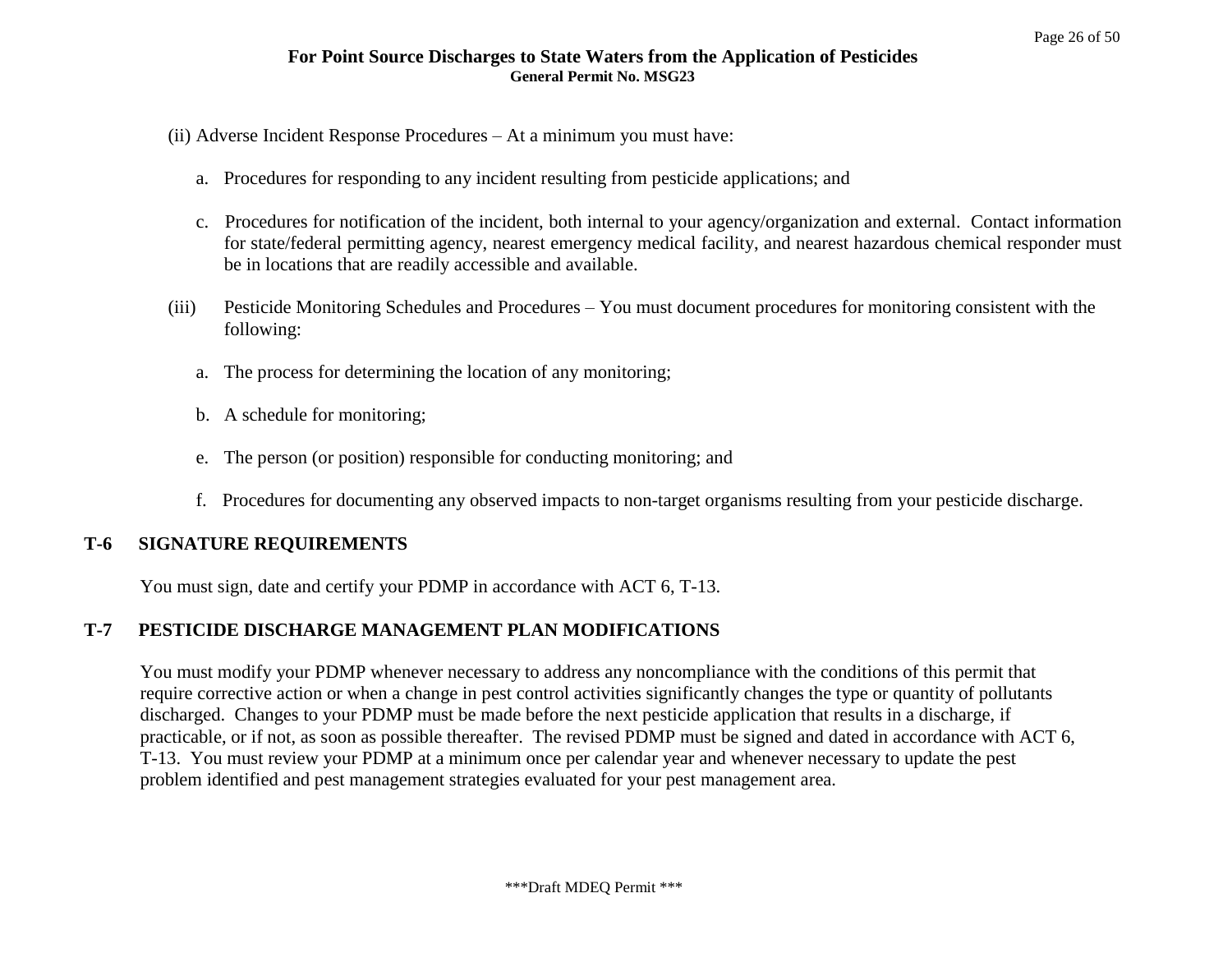#### **T-8 PESTICIDE DISCHARGE MANAGEMENT PLAN AVAILABILITY**

You must retain a copy of the current PDMP, along with all supporting maps and documents, at the address provided in the PNOI. The PDMP and all supporting documents must be readily available, upon request, and copies of any of these documents provided, upon request, to MDEQ and their agents. MDEQ may provide copies of your PDMP or other information related to this permit that is in its possession to members of the public. Any Confidential Business Information (CBI), as defined in 40 CFR 123.41, may be withheld from the public provided that a claim of confidentiality is properly asserted and documented in accordance with 40 CFR 2; however, CBI must be submitted to MDEQ, if requested, and may not be withheld from those staff within MDEQ.

#### **T-9 PESTICIDE MANAGEMENT PLAN RECORDS TO BE KEPT**

Records listed below are required to be kept at the address provided on the PNOI, as required by ACT 2, T-1, and readily available upon request. Records of equipment maintenance and calibration are to be maintained only by the entity performing the pest application activity (on behalf of self or client).

- (1) A copy of the PNOI and any correspondence exchanged between you and MDEQ specific to coverage under this permit, and if a PNOI was requested by MDEQ, a copy of the MDEQ acknowledgment letter assigning your permit coverage tracking number;
- (2) The date on which you knew or reasonably should have known that you would exceed an annual treatment area threshold during any calendar year, as identified in ACT 2, T-1;
- (4) Surveillance method(s) used, date(s) of surveillance activities, and findings of surveillance;
- (5) Target pest(s);
- (6) Pest density prior to pesticide application;
- (7) Company name and contact information for pesticide applicator;
- (9) Pesticide application date(s);
- (10) Description of treatment area, including location and size (acres or linear feet) of treatment area and identification of any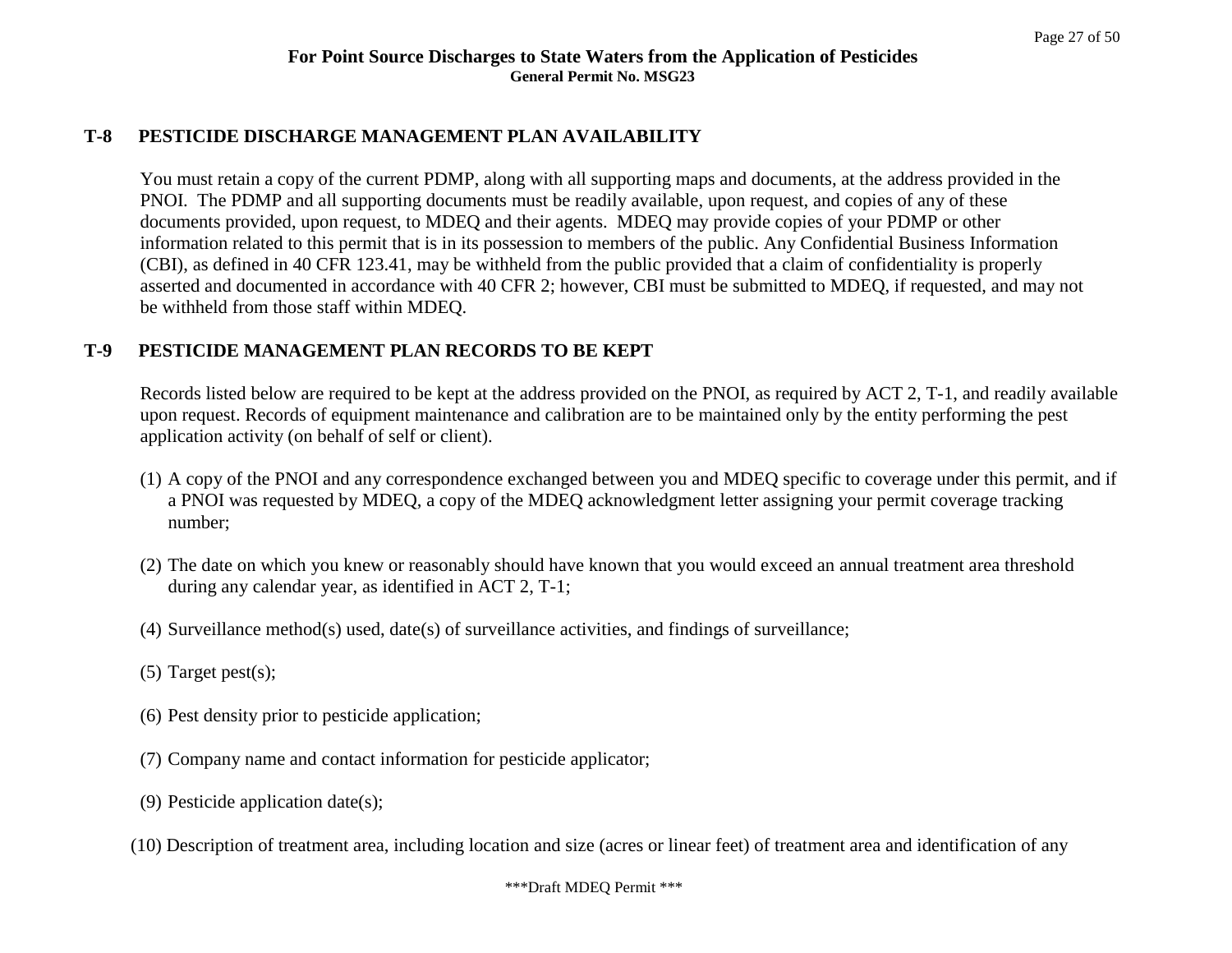waters, either by name or by location, to which you discharged any pesticide(s);

- (11) Name of each pesticide product used including the EPA registration number;
- (12) Quantity of pesticide applied (and specify if quantities are for the pesticide product as packaged or as formulated and applied);
- (13) Concentration (%) of active ingredient in formulation;
- (14) For pesticide applications directly to waters, the effective concentration of active ingredient required for control;
- (15) Any unusual or unexpected effects identified to non-target organisms;
- (16) Documentation of any equipment cleaning, calibration, and repair (to be kept by pesticide application equipment operator); and
- (19) A copy of your PDMP, including any modifications made to the PDMP during the term of this permit.

# **ACT 5 Documentation of Records and Reporting**

# **T-1 DOCUMENTING RECORDS**

All required records must be documented as soon as possible but no later than 14 days following completion of permitted activities that require documentation. You must retain all records required under this permit for at least 3 years from the date that your coverage under this permit expires or is terminated. You must make available to MDEQ, including authorized representatives of MDEQ, all records kept under this permit upon request and provide copies of such records, upon request.

# **T-2 ANNUAL REPORTING**

If you've completed a PNOI, you must complete an annual report as described below. This report must be submitted to MDEQ **only upon request**. Once you've met the obligation to complete an annual report, you must continue to complete an annual report each calendar year thereafter for the duration of coverage under this general permit, whether or not you have discharges from the application of pesticides in any subsequent calendar year. You must attach copies all pesticide activities covered under this permit occurring during the previous calendar year to the report.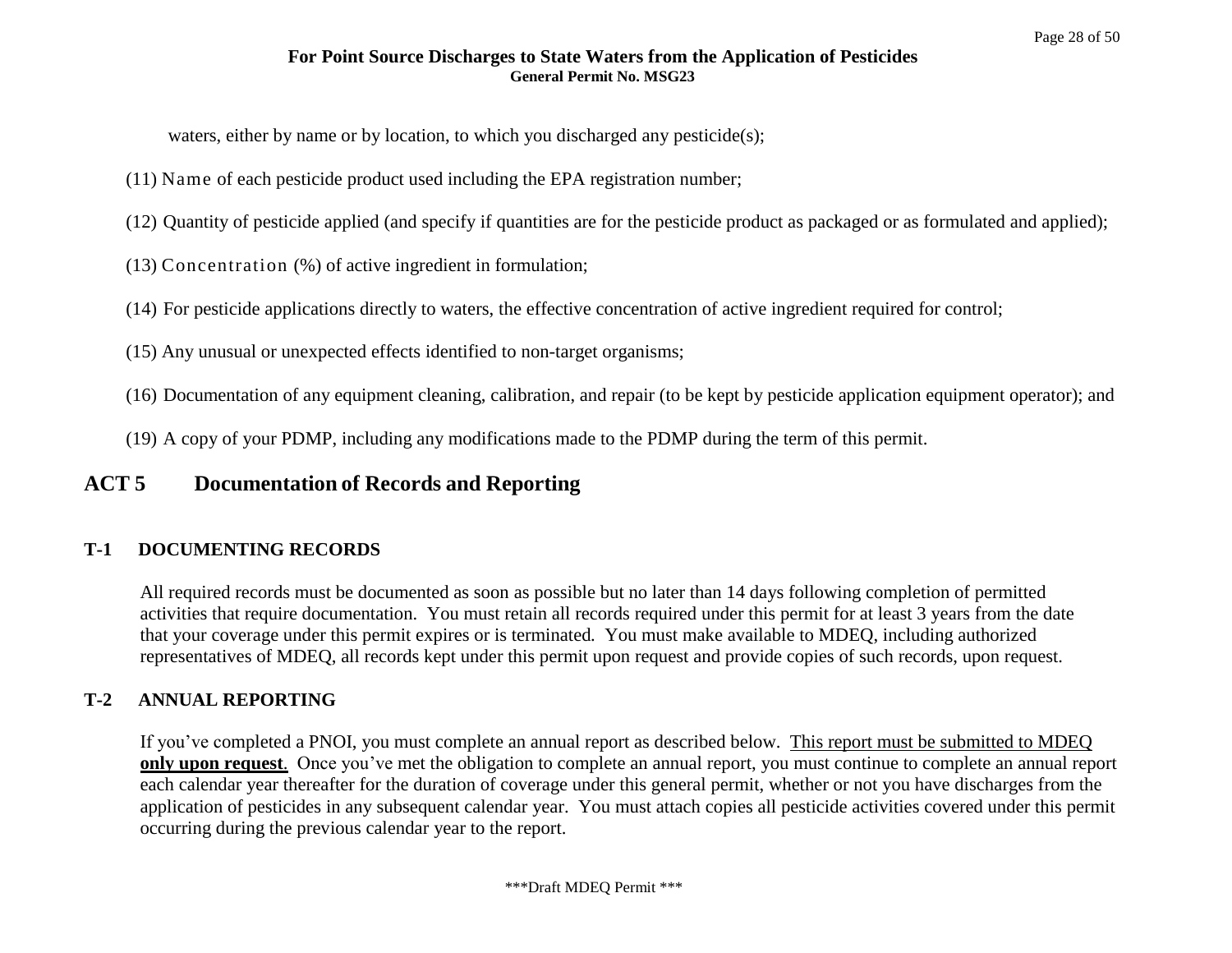The annual report must include information for the calendar year, with the first annual report required to include activities for the portion of the calendar year after the effective date of coverage. If the effective date is after December 1, you are required to develop an annual report for that first partial year. When you terminate permit coverage, as specified in ACT 2, T-8 you must develop an annual report for the portion of the year up through the date of your termination.

The annual report must contain the following information:

(1) Operator's name;

- (2) If a Certificate of Coverage was issued to you then the NPDES coverage tracking number(s);
- (3) Contact person name, title, e-mail address (if any), and phone number; and
- (4) For each pest treatment area, report the following information:
	- (i) Identification of any waters or other treatment area, including size, either by name or by location, to which you discharged any pesticide(s);
	- (ii) Pesticide use pattern(s) (i.e., mosquito and other flying insects, weeds, algae and pathogens, nuisance animals, or forest canopy) and target pest(s);
	- (iii)Company name(s) and contact information for pesticide applicator(s), if different from the PNOI submitter;
	- (iv) Total amount of each pesticide product applied for the reporting year by the EPA registration number(s) and by application method (e.g., aerially by fixed-wing or rotary aircraft, broadcast spray, etc.);
	- (v) Whether this pest control activity was addressed in your PDMP prior to pesticide application;
	- (vi)If applicable, an annual report of any adverse incidents as a result of these treatment(s), for incidents, as described in ACT 3, T-5; and
	- (vii) A description of any corrective action(s), including spill responses, resulting from pesticide application activities and the rationale for such action(s).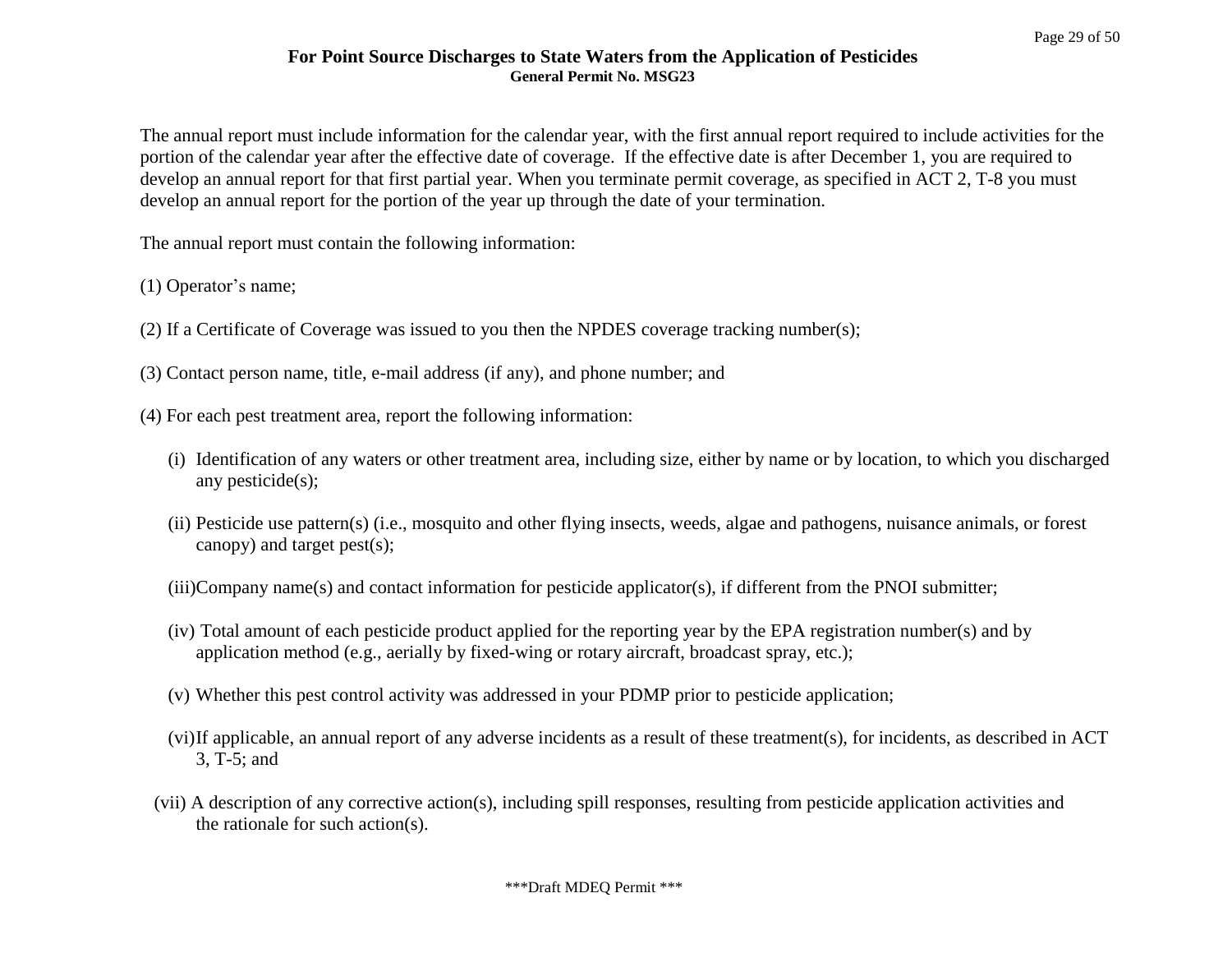# **ACT 6 (PESTICIDE GP) STANDARD REQUIREMENTS APPLICABLE TO ALL WATER PERMITS**

The standard permit conditions found in this permit generally are consistent with the permit provisions required in 40 CFR 122.41, but are modified to reflect the nature of discharges covered under this general permit.

#### **R-1 RECORDING OF RESULTS AND RECORDS RETENTION**

For each measurement or sample taken pursuant to the requirements of this permit, the coveragee shall maintain records of all information obtained from such monitoring including:

- (1) the place, date, and time of sampling;
- (2) the dates the analyses were performed;
- (3) the person(s) performing the analyses;
- (4) the analytical techniques, procedures or methods used; and
- (5) the results of such analyses.

All records and results of monitoring activities required by this permit, including calibration and maintenance records, shall be retained by the coveragee for a minimum of three (3) years unless otherwise required or extended by the Permit Board, copies of which shall be furnished to the Department upon request. Except for data determined to be confidential under the Mississippi Air and Water Pollution Control Law, all reports prepared in accordance with the terms of this permit shall be available for public inspection at the offices of the Department. [11 Miss. Admin. Code Pt. 6, R.1.1.4.A(29)(a).]

#### **S-1 PLANNED CHANGES**

The coveragee shall give notice to the Permit Board as soon as possible of any planned physical alterations or additions, including but not limited to, a change of operation to the permitted facility. Notice is required in the circumstances that follow:

(1) The alteration or addition to a permitted facility may meet one of the criteria for determining whether the facility is a new source in 40 CFR 122.29(b);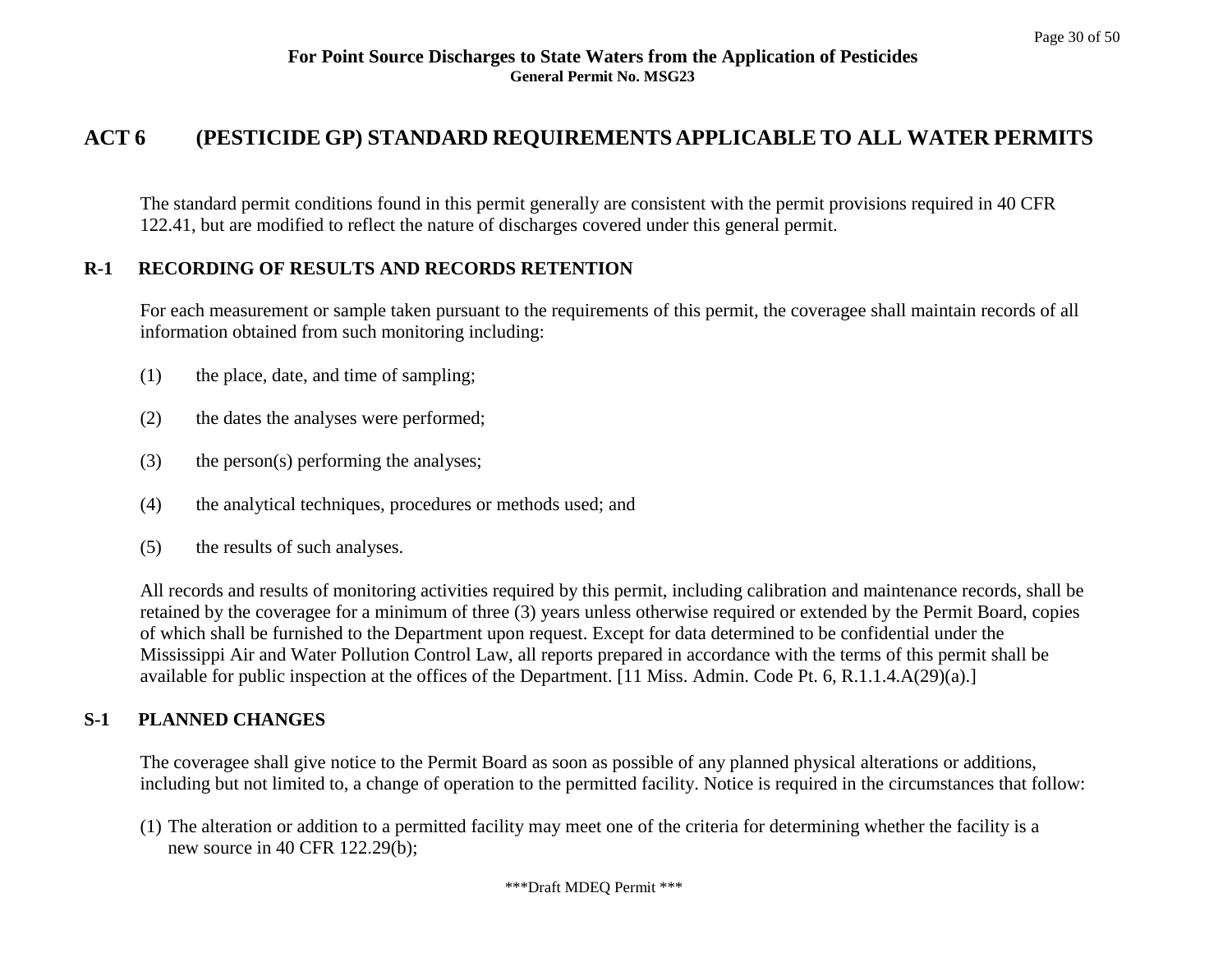- (2) The alteration or addition could significantly change the nature or increase the quantity of pollutants discharged. This notification applies to pollutants which are not subject to either effluent limitations in the permit or notification requirements under 40 CFR 122.42(a) (1);
- (3) The alteration or addition results in a significant change in the coveragee's sludge use or disposal practices, and such alteration, addition, or change may justify the application of permit conditions that are different from or absent in the existing permit, including notification of additional use or disposal sites not reported during the application process or not reported pursuant to an approved land application plan or an approved nutrient management plan; or
- (4) Any planned change in project operations that may affect storm water discharges. [11 Miss. Admin. Code Pt. 6,  $R.1.1.4.A(15)(a).$ ]

# **S-2 FACILITY EXPANSION AND/OR MODIFICATION**

Any facility expansion, production increases, process modifications, changes in discharge volume or location, or other changes in operations or conditions of the coveragee which may result in a new or increased discharge of waste, shall be reported to the Permit Board by submission of an updated NOI for coverage under the general permit pursuant to 11 Miss. Admin. Code Pt. 6, R.1.1.2.A. [11 Miss. Admin. Code Pt. 6, R.1.1.4.A.(14).]

# **S-3 MISREPRESENTATION OF INFORMATION**

- (1) In the event the permittee becomes aware that it failed to submit any relevant facts in a permit application, or submitted incorrect information in a permit application or in any report to the Department or Permit Board, it shall promptly submit such facts or information.
- (2) Any person who knowingly makes any false statement, representation, or certification in any application, record, report, or other documents filed with the Permit Board pursuant to the State law or the rules and regulations pursuant to such law; shall be subject to the penalties provided for in the Code for perjury or false statements. [11 Miss. Admin. Code Pt. 6, R.1.1.2.E., 11 Miss. Admin. Code Pt. 6, R.1.1.4.A(29)(g).]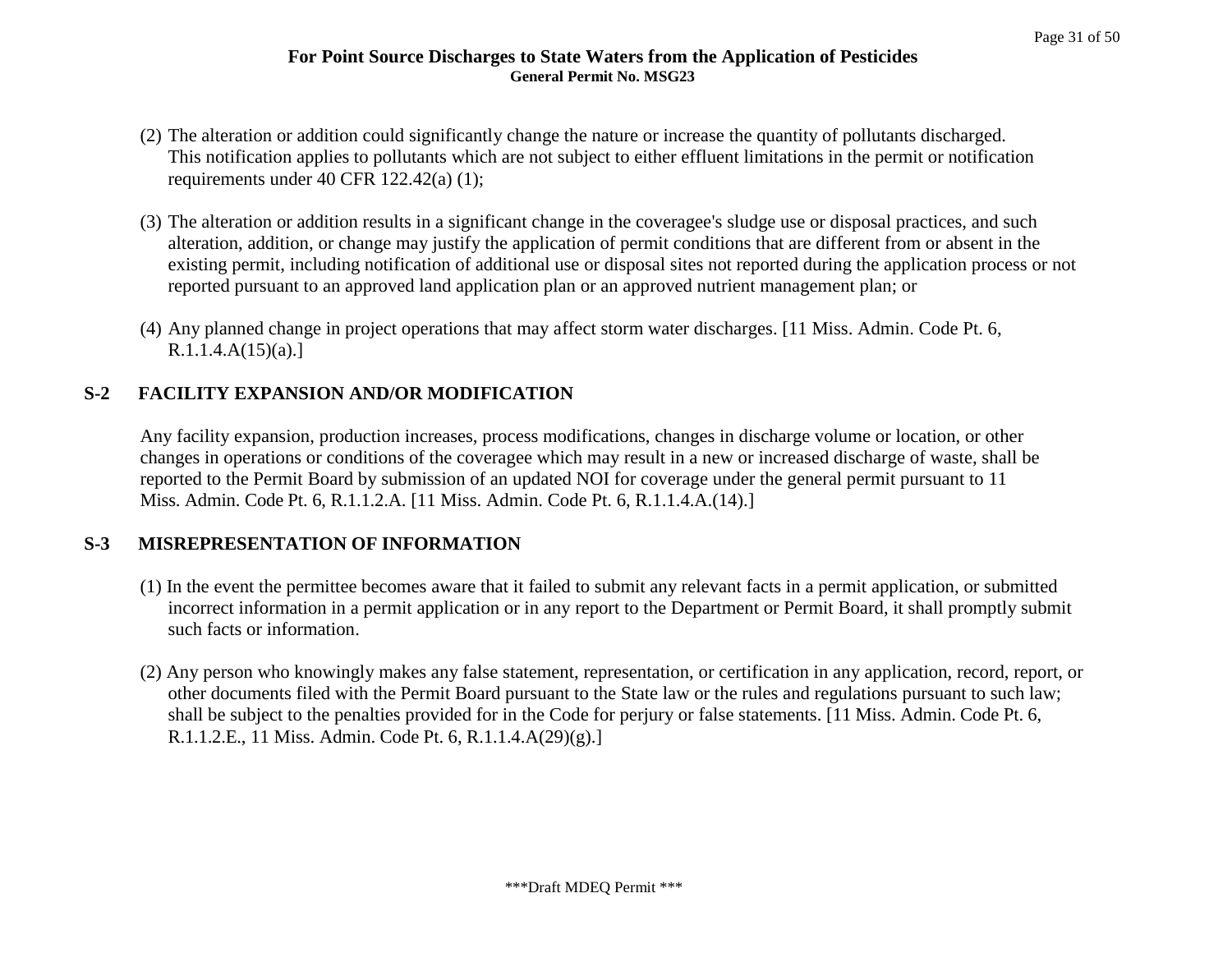#### **S-4 NONCOMPLIANCE REPORTING**

- (1) Anticipated Noncompliance. The coverage shall give advance notice to the Permit Board of any planned changes in the permitted facility or activity which may result in noncompliance with permit requirements. Giving notice of planned or anticipated noncompliance does not immunize the coveragee from enforcement action for that noncompliance.
- (2) Unanticipated Noncompliance. The coveragee shall notify the MDEQ orally of any unanticipated noncompliance within 24 hours from the time the coverage becomes aware of the circumstances. A written report shall be provided to the MDEQ within 5 days of the time the coveragee becomes aware of the circumstances. The report shall contain a description of the noncompliance and its cause; the period of noncompliance, including exact dates and times, and if the noncompliance has not been corrected, the anticipated time it is expected to continue; and steps taken or planned to reduce, eliminate, and/or prevent recurrence of the noncompliance.
- (3) Other Noncompliance. The coveragee shall report all instances of noncompliance not reported under paragraph (2) above, at the time monitoring reports are submitted or within 30 days from the end of the month in which the noncompliance occurs. The reports shall contain the information listed in paragraph (2) above. [11 Miss. Admin. Code Pt. 6, R.1.1.4.A(15)(b)., 11 Miss. Admin. Code Pt. 6, R.1.1.4.A(29)(e)(1)., 11 Miss. Admin. Code Pt. 6, R.1.1.4.A(29)(f).]

# **S-5 TRANSFER OF OWNERSHIP OR CONTROL**

Coverage granted under this permit is not transferable to any person except after proper notice and approval by the Permit Board. In the event of any change in control or ownership of facilities from which the authorized activities emanate, the coveragee shall notify the Mississippi Environmental Quality Permit Board at least thirty (30) days in advance of the proposed transfer date. Transfer or ownership change Forms can be obtained from MDEQ. [11 Miss. Admin. Code Pt. 6, R.1.1.5.C(2)., 11 Miss. Admin. Code Pt. 2, R.2.16.]

# **S-6 CLOSURE REQUIREMENTS**

When issuing a State or NPDES permit pursuant to the State law and this regulation, the Permit Board shall require submittal of a Closure Plan.

- (1) no later than 90 days prior to abandonment and
- (2) within 90 days of decommissioning the treatment works.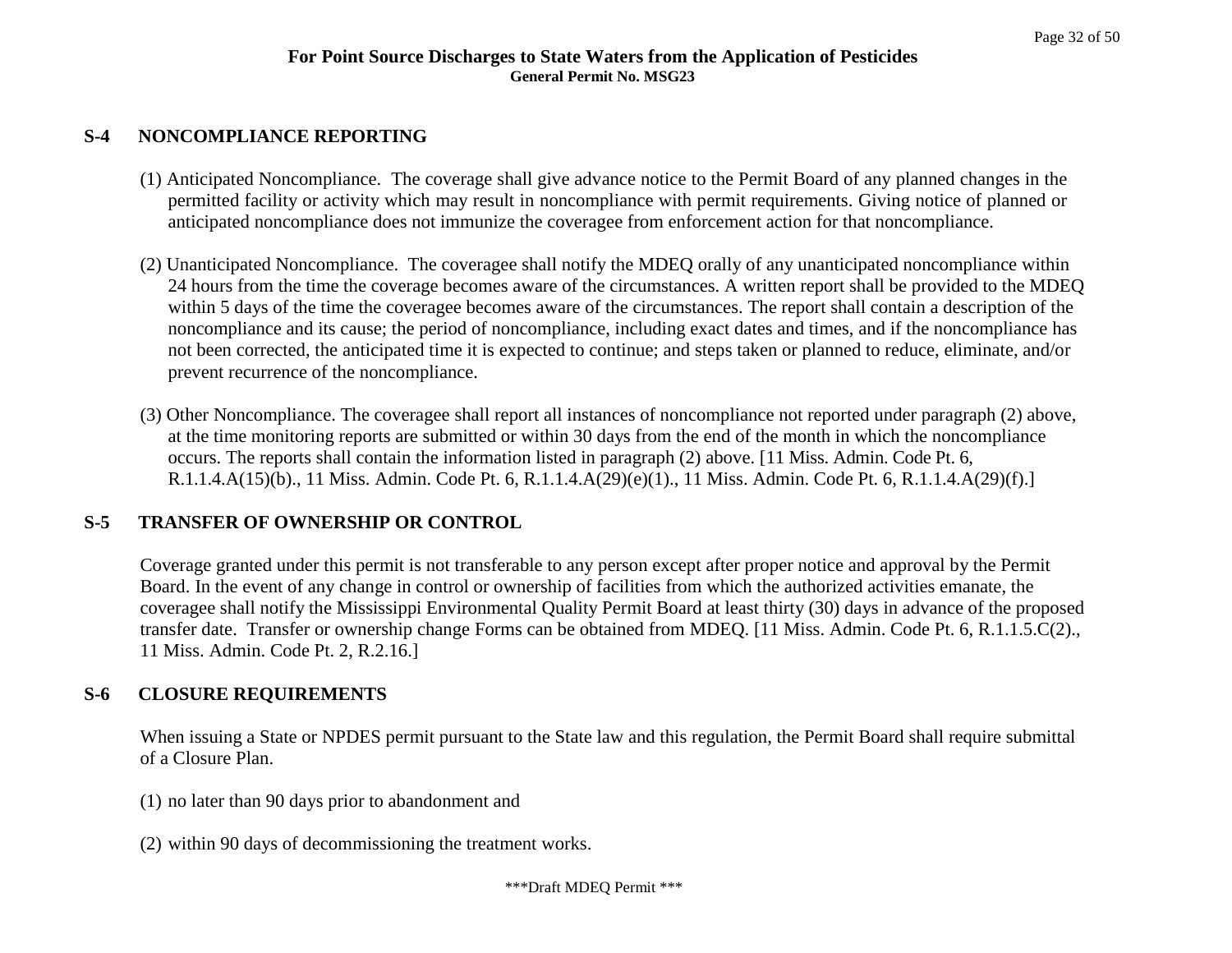The Closure Plan shall address how and when all manufactured products, by- products, raw materials, stored chemicals, and solid and liquid waste and residues will be removed from the premises so that no potential environmental hazard to the waters of the State will be presented. [11 Miss. Admin. Code Pt. 6, R.1.1.4.A(11).]

# **T-1 REPORTING**

- (1) If the coveragee monitors any pollutant as prescribed in the permit more frequently than required by the permit using test procedures approved under 40 CFR Part 136 or, in the case of sludge use or disposal, approved under 40 CFR Part 136 unless otherwise specified in 40 CFR Part 503, or as specified in the permit, the results of this monitoring shall be included in the calculation and reporting of the data submitted in the DMR or sludge reporting form specified by the Permit Board**.**
- (2) Calculations which require averaging of measurements shall utilize an arithmetic mean unless otherwise specified by the Permit Board in the permit. For fecal coliform, the average shall be calculated utilizing the geometric mean. Geometric Mean is the n-th root of the product (multiplication) of n numbers. Example: Calculate the geometric mean of the numbers 2 and 32. The product of 2 times 32 equals 64. Because there are only two numbers, the n-th root is the square root, and the square root of 64 is 8. Therefore, the geometric mean of 2 and 32 is 8.
- (3) If the results for a given sample analysis are such that any parameter (other than fecal coliform) is not detected at or above the minimum level for the test method used, a value of zero will be used for that sample in calculating an arithmetic mean value for the parameter. If the resulting calculated arithmetic mean value for that reporting period is zero, the coveragee shall report "NODI  $=$  B" on The DMR. For fecal coliform, a value of 1.0 shall be used in calculating the geometric mean. If the resulting fecal coliform mean value is 1.0, the coveragee shall report "NODI =  $B$ " on the DMR. For each quantitative sample value that is not detectable, the test method used and the minimum level for that method for that parameter shall be attached to and submitted with the DMR. The coveragee shall then be considered in compliance with the appropriate effluent limitation and/or reporting requirement. [11 Miss. Admin. Code Pt. 6, R.1.1.4.A(15)(c)(2)., 11 Miss. Admin. Code Pt. 6, R.1.1.4.A(15)(c)(3)., 11Miss. Admin. Code Pt. 6, R.1.2.6.G(4).]

# **T-2 TEST PROCEDURES**

Test procedures for the analysis of pollutants shall conform to regulations published pursuant to Section 304(h) of the Federal Water Pollution Control Act, as amended or alternative procedures approved and/or promulgated by EPA. For those parameters listed in Exhibit D of the Mississippi Wastewater Permit Regulations, the coveragee shall use approved methods with minimum quantification levels as sensitive as those found in Exhibit D of the regulations. [11 Miss. Admin. Code Pt. 6,  $R.1.1.4.A(28)(d).$ ]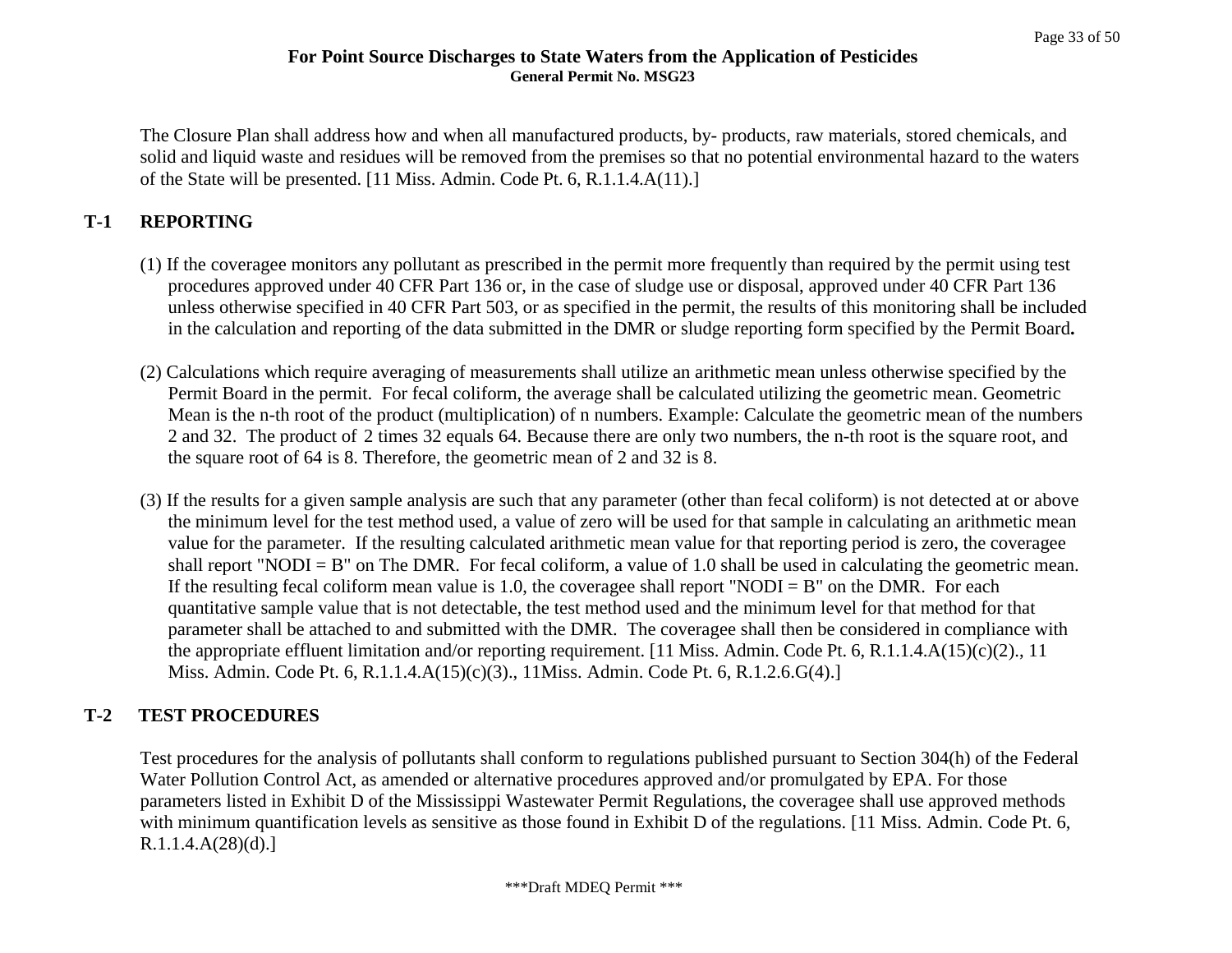#### **T-3 FALSIFYING RESULTS AND MONITORING DEVICE TAMPERING**

Any coveragee who falsifies, tampers with, or knowingly renders inaccurate any monitoring device or method required by the Permit Board to be maintained as a condition in a permit, or who alters or falsifies the results obtained by such devices or methods and/or any written report required by or in response to a permit condition, shall be deemed to have violated a permit condition and shall be subject to the penalties provided for a violation of a permit condition pursuant to Section 49-17-43 of Mississippi Code. [11 Miss. Admin. Code Pt. 6, R.1.1.4.A(29)(d).]

## **T-4 DUTY TO COMPLY**

The coveragee must comply with all conditions of this permit. Any permit noncompliance constitutes a violation and is grounds for enforcement action; for coverage termination, revocation and reissuance, or modification; or denial of Pesticide NOI form. [40 CFR 122.41(a)]

## **T-5 PROPER OPERATION, MAINTENANCE AND REPLACEMENT**

The coveragee shall at all times properly operate, maintain, and when necessary, promptly replace all facilities and systems of collection, treatment and control (and related appurtenances) which are installed or used by the coveragee to achieve compliance with the conditions of this permit. Proper operation and maintenance includes adequate laboratory controls and appropriate quality assurance procedures. Proper replacement includes maintaining an adequate inventory of replacement equipment and parts for prompt replacement when necessary to maintain continuous collection and treatment of wastewater. This provision requires the operation of back-up or auxiliary facilities or similar systems which are installed by a coveragee only when the operation is necessary to achieve compliance with the conditions of the permit. The Permit Board may require regular reporting of internal operational and maintenance parameters where necessary to confirm proper operation of a waste treatment system. [11 Miss. Admin. Code Pt. 6, R.1.1.4.A(18).]

# **T-6 DUTY TO MITIGATE**

The coveragee shall take all reasonable steps to minimize or prevent any discharge or sludge use or disposal in violation of the permit. [11 Miss. Admin. Code Pt. 6, R.1.1.4.A(19).]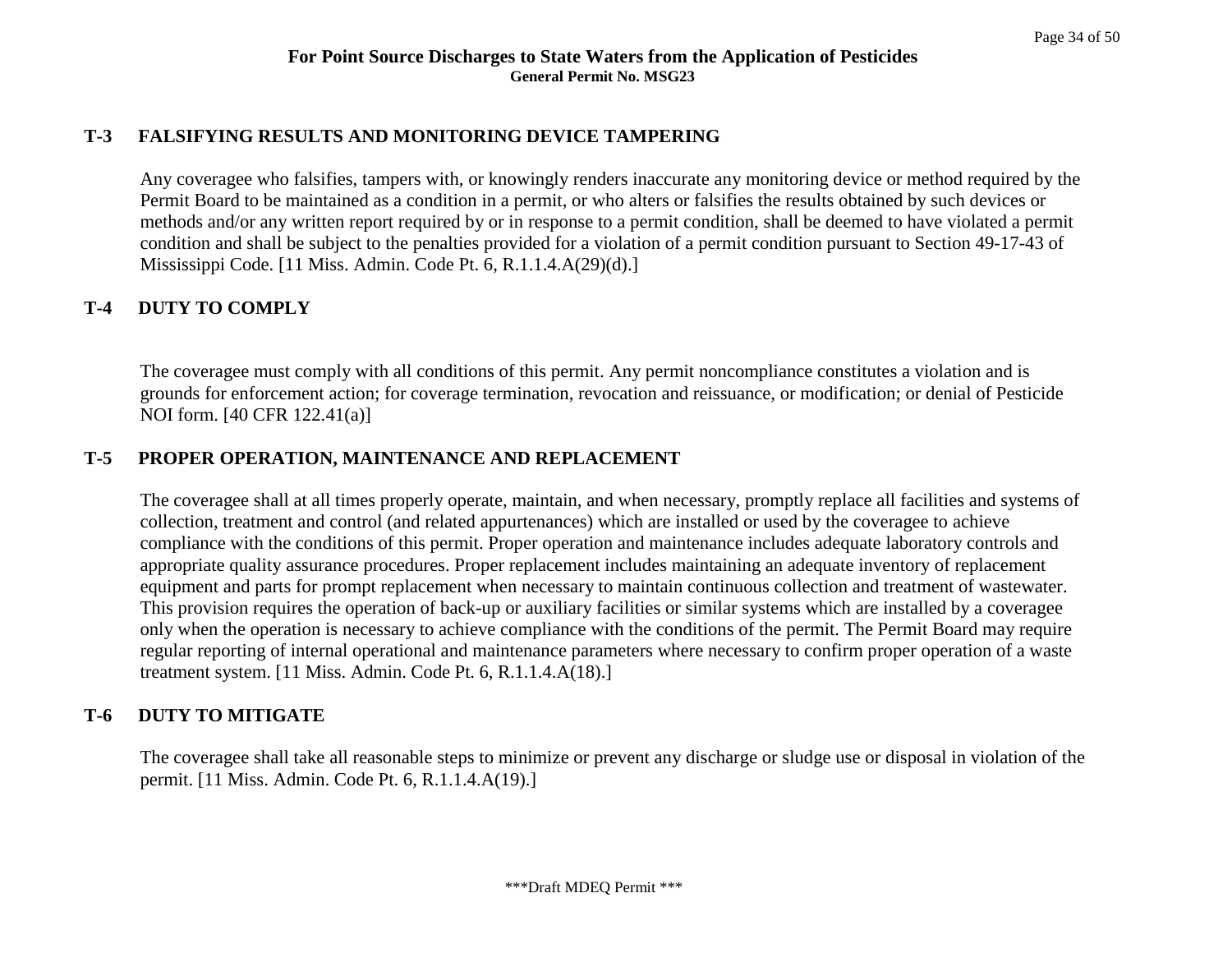#### **T-7 BYPASS**

The coveragee shall comply with the terms and conditions of 40 CFR 122.41(m) regarding "Bypass" and as follows**:**

- (1) Definitions. "Bypass" means the intentional diversion of waste streams from any portion of a treatment facility. "Severe property damage" means substantial physical damage to property, damage to the treatment facilities which causes them to become inoperable, or substantial and permanent loss of natural resources which can reasonably be expected to occur in the absence of a bypass. Severe property damage does not mean economic loss caused by delays in production.
- (2) Notice.
	- (i) Anticipated bypass- If the coveragee knows in advance of the need for a bypass, it shall submit prior notice, if possible at least ten days before the date of the bypass.
	- (ii)Unanticipated bypass- The coveragee shall submit notice of an unanticipated bypass as required ACT 6 Condition S-4 (2) of this permit.
- (3) Prohibition of bypass.
	- (i) Bypass is prohibited, and the Commission may take enforcement action against a coveragee unless:
		- a. Bypass was unavoidable to prevent loss of life, personal injury, or severe property damage.
		- b. There were no feasible alternatives to the bypass, such as the use of auxiliary treatment facilities, retention of untreated wastes, or maintenance during normal periods of equipment downtime. This condition is not satisfied if adequate back-up equipment should have been installed in the exercise of reasonable engineering judgment to prevent a bypass which occurred during normal periods of equipment downtime or preventative maintenance; and
		- c. The coveragee submitted notices as required under paragraphs (2) and (3) of this permit condition.
	- (ii) The Commission may approve an anticipated bypass, after considering its adverse effects, if the Commission determines that it will meet the three conditions listed above in paragraph (4) of this permit condition. [40 CFR PART 122.41(m), 40 CFR Part 412.46(a)(3),11 Miss. Admin. Code Pt. 6, R.1.1.4.A(20).]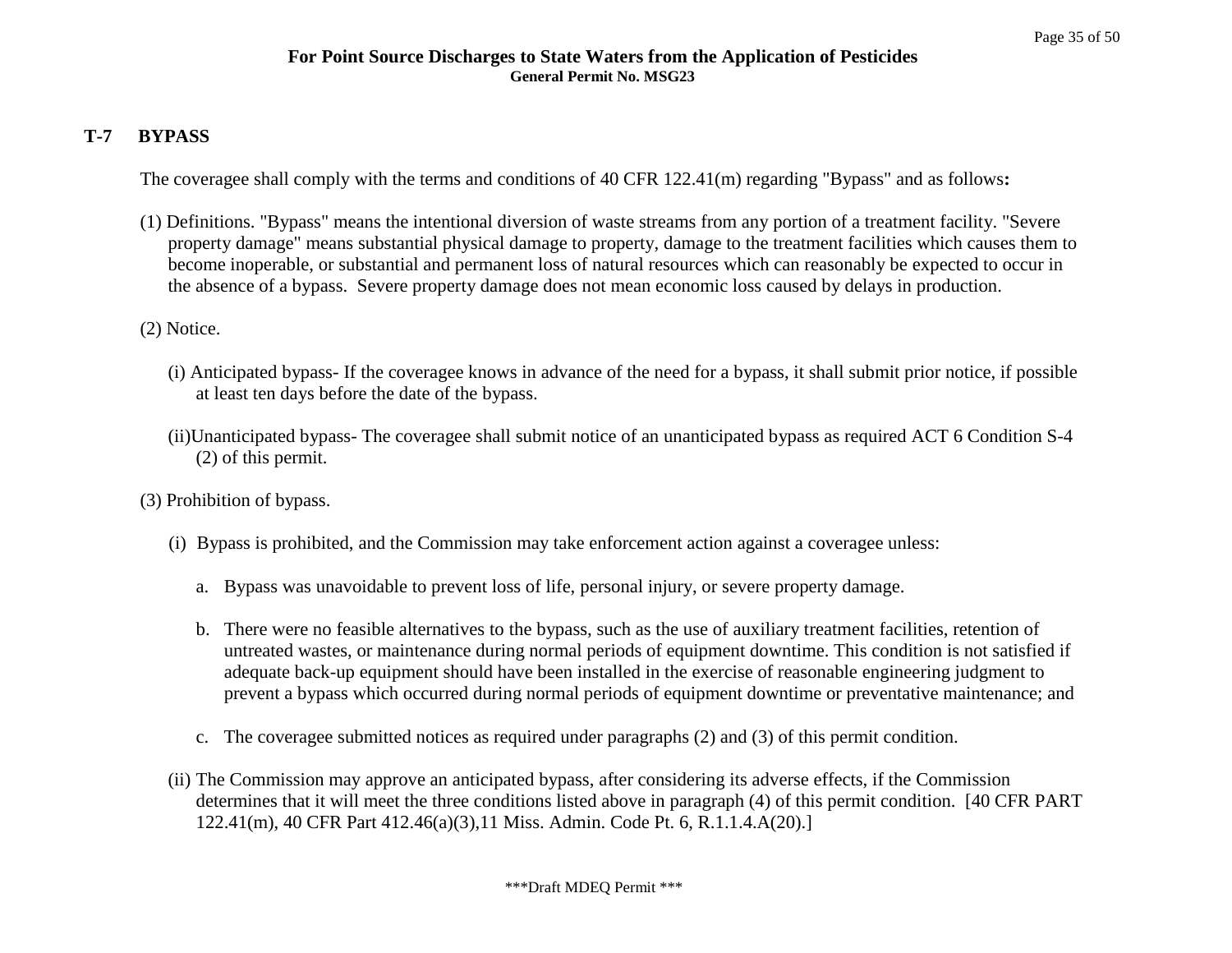#### **T-8 UPSETS**

Coveragees which experience upset conditions shall meet the conditions of 40 CFR 122.41(n), which is incorporated herein and adopted by reference, as follows:

- (1) Definition. "Upset" means an exceptional incident in which there is unintentional and temporary noncompliance with technology based permit effluent limitations because of factors beyond the reasonable control of the coveragee. An upset does not include noncompliance to the extent caused by operational error, improperly designed treatment facilities, inadequate treatment facilities, lack of preventive maintenance, or careless or improper operation.
- (2) Effect of an upset. An upset constitutes an affirmative defense to an action brought for noncompliance with such technology based permit effluent limitations if the requirements of paragraph (3) of this section are met. Any determination made during administrative review of claims that noncompliance was caused by upset, and before an action for noncompliance, shall not constitute final administrative action subject to judicial review.
- (3) Conditions necessary for demonstration of upset. A coveragee who wishes to establish the affirmative defense of upset shall demonstrate, through properly signed contemporaneous operating logs, or other relevant evidence that:
	- (i) An upset occurred and that the coveragee can identify the cause(s) of the upset;
	- (ii) The permitted facility was at the time being properly operated;
	- (iii)The coveragee submitted notice of the upset as required in 40 CFR  $122.41(L)(6)(ii)(B)(24$ -hour notice of noncompliance); and
	- (iv)The coveragee complied with any remedial measures required under 40 CFR 122.41(d) (Duty to Mitigate).
- (4) Burden of proof. In any enforcement proceeding the coveragee seeking to establish the occurrence of an upset has the burden of proof. [40 CFR Part 412.46(a)(3),11 Miss. Admin. Code Pt. 6, R.1.1.4.A(27).]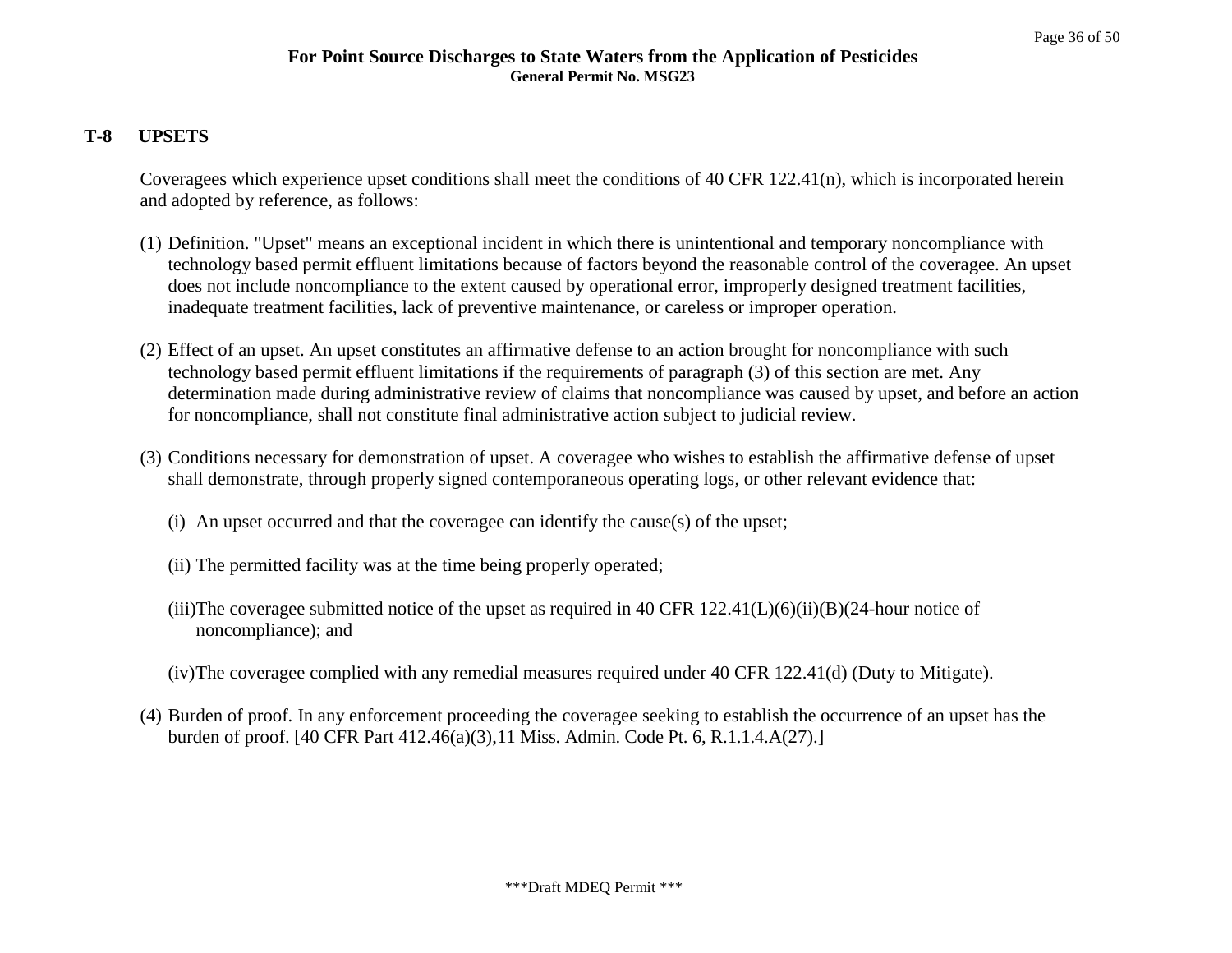#### **T-9 REMOVED SUBSTANCES**

Solids, sludges, filter backwash, or other residuals removed in the course of treatment or control of wastewaters shall be disposed of in a manner such as to prevent such materials from entering state waters and in a manner consistent with the Mississippi Solid Waste Disposal Act, the Federal Resource Conservation and Recovery Act, and the Mississippi Water Pollution Control Act. [11 Miss. Admin. Code Pt. 6, R.1.1.4.A(21).]

#### **T-10 POWER FAILURE**

If electric power is required, in order to maintain compliance with the conditions and prohibitions of the permit, the coverage shall either:

- (1) Provide an alternative power source to operate the wastewater control facilities; or, if such alternative power source is not in existence, and no date for its implementation appears in the permit,
- (2) Halt, reduce, or otherwise control production and/or all wastewater flows upon reduction, loss, or failure of the primary source of power to the wastewater control facilities. [11 Miss. Admin. Code Pt. 6, R.1.1.4.A(22).]

#### **T-11 INSPECTION AND ENTRY**

The coveragee shall allow any authorized Commission representative to enter upon the coveragee's premises at any reasonable time, to have access to and copy any applicable records, to inspect process facilities, treatment works, monitoring methods or equipment or to take samples, as authorized by Section 49-17-21 of Mississippi Code. In the event of investigation during an emergency response action, a reasonable time shall be any time of the day or night. Follow-up investigations subsequent to the conclusion of the emergency event shall be conducted at reasonable times. [Miss. Code Ann. 49-17-17, 11 Miss. Admin. Code Pt. 6, R.1.1.4.A(17).]

#### **T-12 BIOSECURITY**

MDEQ personnel will attempt to observe all standard biosecurity measures when performing inspections authorized Condition T-11 above. [11 Miss. Admin. Code Pt. 6, Ch. 1.]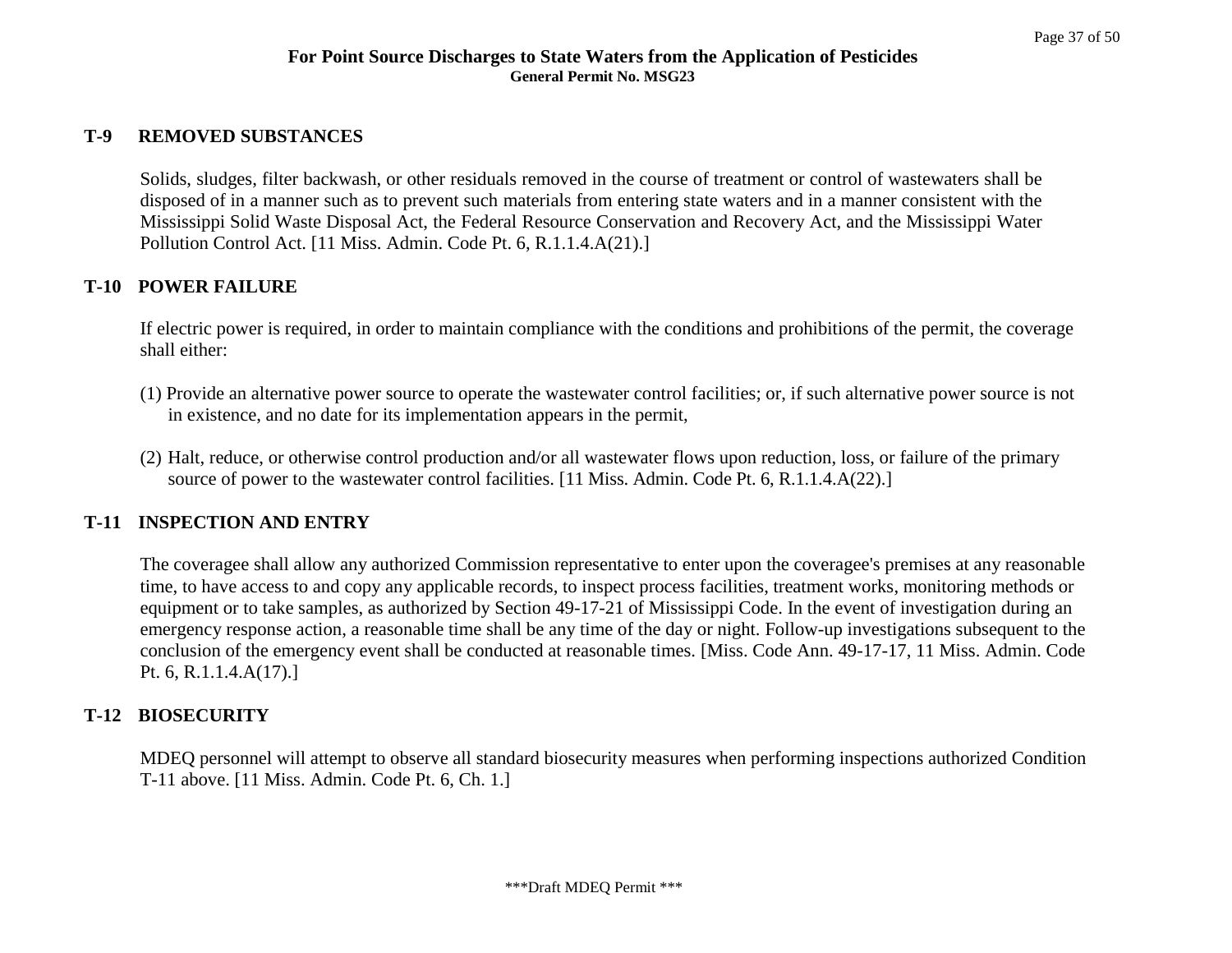## **T-13 SIGNATORY REQUIREMENTS**

- (1) An NOI form submitted to the Permit Board shall be signed as follows:
	- (i) for a corporation, by a responsible corporate officer. For the purpose of this section, a responsible corporate officer means a president, secretary, treasurer or vice president of the corporation in charge of a principal business function, or any other person who performs similar policy- or decision-making function for the corporation, or as defined in 40 CFR 122.22(a)(l)(ii);
	- (ii) for a partnership, by a general partner;

(iii)for a sole proprietorship, by the proprietor;

(iv)for a municipal, state or other public facility, by a principal executive officer, the mayor, or ranking elected official.

- (2) All reports required by permits, and other information requested by the Permit Board shall be signed by a person described in (1) above, or by a duly authorized representative of that person. A person is a duly authorized representative when:
	- (i) the authorization is made in writing by a person described in (1) above;
	- (ii) the authorization specifies either an individual or a position having responsibility for the overall operation of the regulated facility or activity including, but not limited to, the position of plant manager, operator of a well or a well field, superintendent, position of equivalent responsibility, or an individual or position having overall responsibility for environmental matters for the company (a duly authorized representative may be either a specified individual or position); and

(iii)the written authorization is submitted to the Permit Board.

(3) Any person making application for any permit, filing any record, report, or other document pursuant to a regulation of the Commission, shall certify that all information contained in such document is true, based upon information provided by responsible individuals. [11 Miss. Admin. Code Pt. 6, R.1.2.C., 11 Miss. Admin. Code Pt. 6, R.1.1.2.E(1).]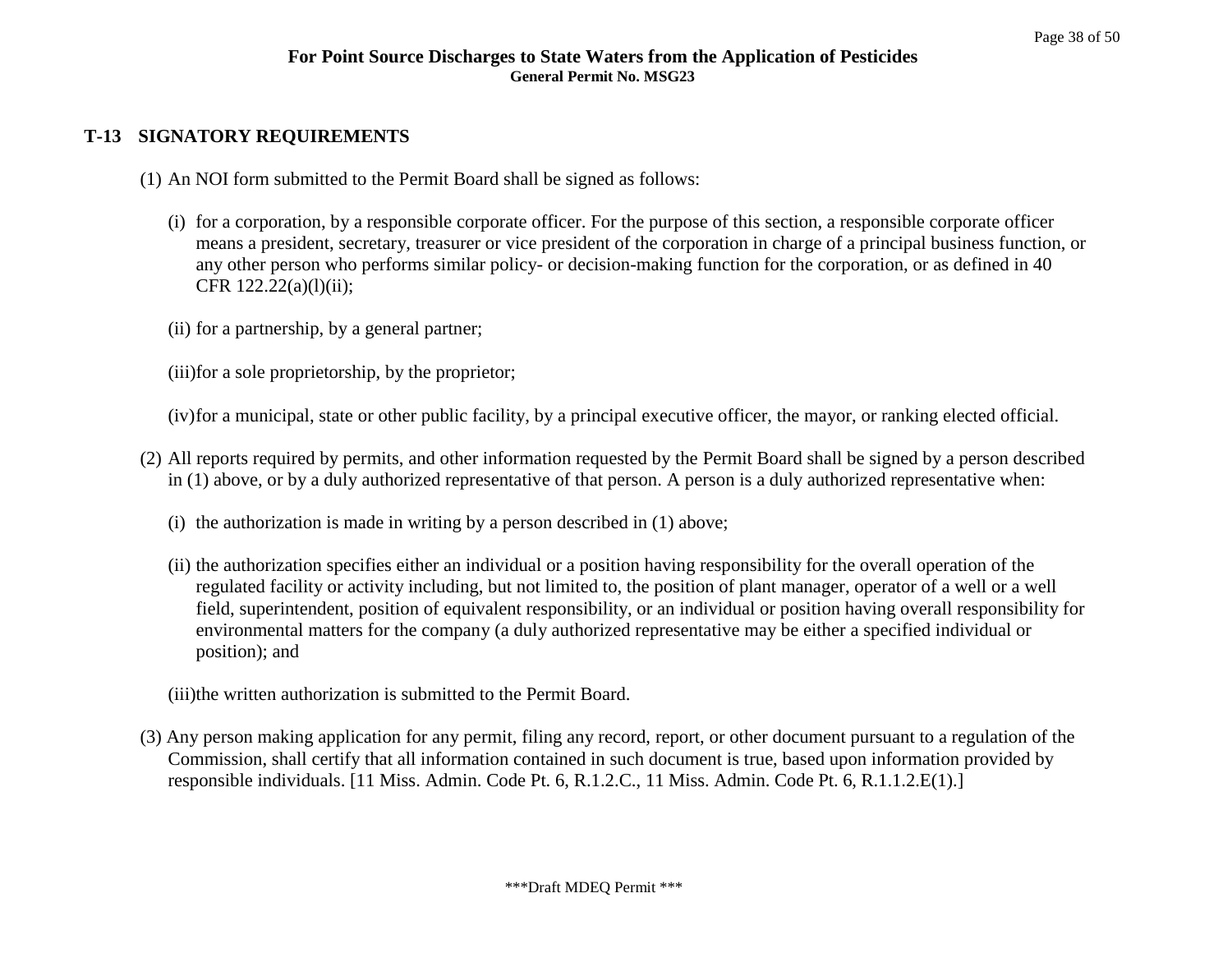#### **T-14 AVAILABILITY OF RECORDS**

Except for data determined to be confidential under the Mississippi Water Pollution Control Law, all reports prepared in accordance with the terms of this permit shall be available for public inspection and copying during normal business hours at the office of the Mississippi Department of Environmental Quality Office of Pollution Control. [11 Miss. Admin. Code Pt. 6, R.1.1.3.E.]

#### **T-15 DUTY TO PROVIDE INFORMATION**

The coveragee shall furnish to the Permit Board, within a reasonable time, any information which the Permit Board may request to determine whether cause exists for modifying, terminating and reissuing, or terminating the coverage or to determine compliance with the permit. The coveragee shall also furnish to the Permit Board upon request, copies of records required to be kept by the permit. [11 Miss. Admin. Code Pt. 6, R.1.1.4.A(16)., 11 Miss. Admin. Code Pt. 2,  $R.2.2.B(15)(d).]$ 

#### **T-16 COMPLIANCE WITH TOXIC EFFLUENT STANDARDS**

The coverage shall comply with any toxic effluent standard or prohibition (including any schedule of compliance specified in such effluent standard or prohibition) established under Section 307(a) of the Federal Water Pollution Act. The coveragee shall comply with the applicable provisions of 40 CFR 22.42, which are incorporated herein and adopted by reference. [11 Miss. Admin. Code Pt. 6, R.1.1.4.A(26).]

#### **T-17 CRIMINAL AND CIVIL LIABILITY**

- (1) Any person who violates a term, condition, or schedule of compliance contained within the permit or the Mississippi Water Pollution Control Law is subject to the actions defined by law.
- (2) Except as provided in permit conditions on "By-passing" and "Upsets" (11 Miss. Admin. Code Pt. 6, R.1.1.4.A.20 and 27) nothing in a permit shall be construed to relieve the coveragee from civil or criminal penalties for noncompliance.
- (3) It shall not be the defense of the coveragee in an enforcement action that it would have been necessary to halt or reduce the permitted activity in order to maintain compliance with the conditions of the permit. [11 Miss. Admin. Code Pt. 6, R.1.1.4.A(24).]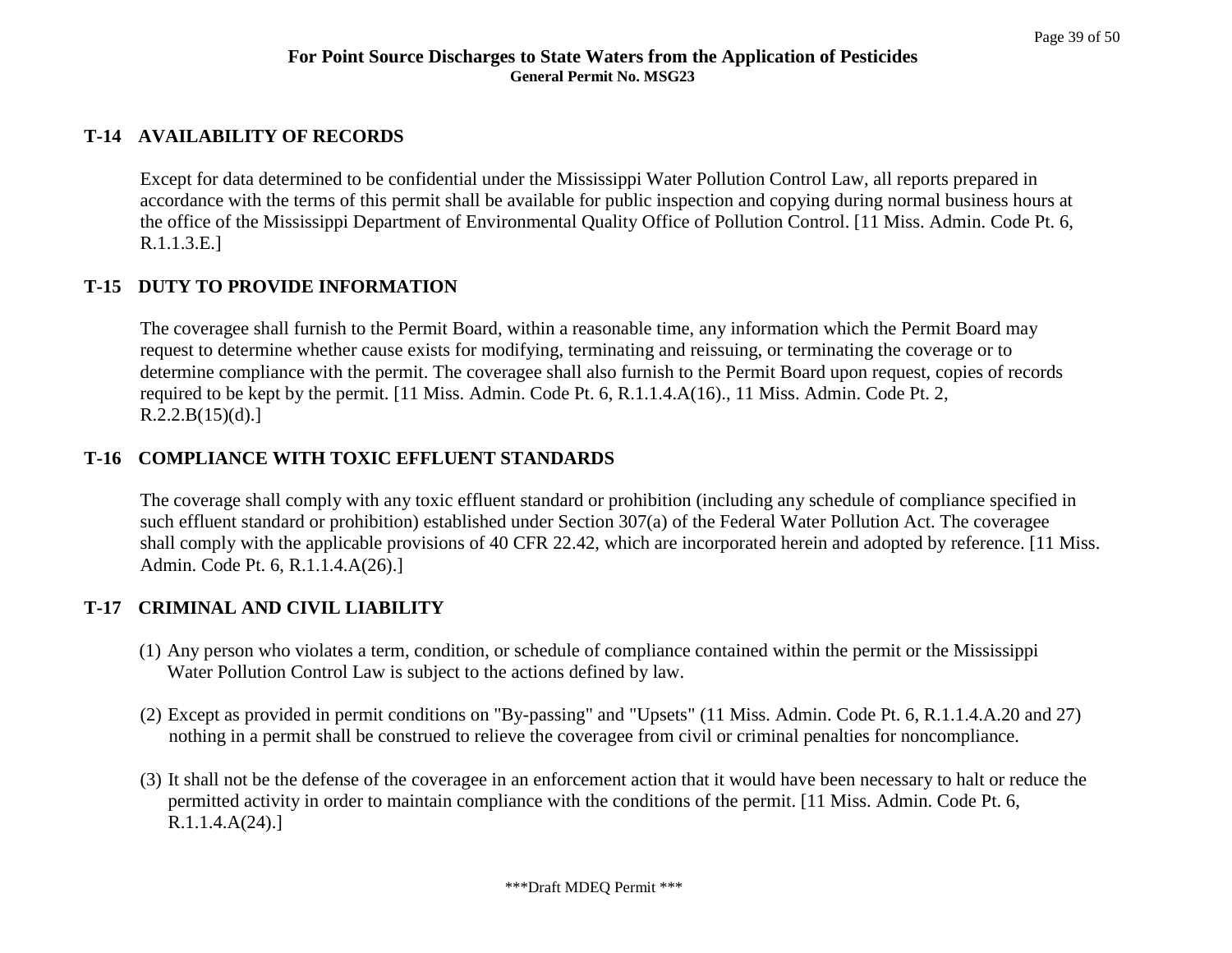#### **T-18 OIL AND HAZARDOUS SUBSTANCE LIABILITY**

Nothing in this permit shall be construed to preclude the institution of any legal action or relieve the coveragee from any responsibilities, liabilities, or penalties to which the coveragee is or may be subject to under Section 311 of the Federal Act or the applicable provisions under Mississippi law pertaining to the transportation, storage, treatment, or spillage of oil or hazardous substances. [11 Miss. Admin. Code Pt. 6, R.1.1.4.A(23).]

#### **T-19 PROPERTY RIGHTS**

A permit issued by the Permit Board does not convey any property rights in either real or personal property, or any exclusive privileges, nor does it authorize any injury to private property or any invasion of personal rights, nor any infringement of Federal, State, or local laws or regulations. [11 Miss. Admin. Code Pt.2, R.2.2.B(15)(c), 11 Miss. Admin. Code Pt. 6, R.1.1.5.E.]

#### **T-20 SEVERABILITY**

The provisions of a permit are severable. If any provision of a permit, or the application of any provision of a permit to any circumstances, is challenged or held invalid, the validity of the remaining permit provisions and/or portions thereof or their application to other persons or sets of circumstances, shall not be affected thereby. [11 Miss. Admin. Code Pt. 6, R.1.1.4.A(25)., 11 Miss. Admin. Code Pt. 2, R.2.17., 11 Miss. Admin. Code Pt. 2, R.1.11.]

#### **T-21 SPILL PREVENTION AND BEST MANAGEMENT PLANS**

Any coveragee which has above ground bulk storage capacity, of more than 1,320 gallons or any single container with a capacity greater than 660 gallons, of materials and/or liquids (including but not limited to, all raw, finished and/or waste material) with chronic or acute potential for pollution impact on waters of the State and not subject to Mississippi Hazardous Waste Management Regulations or 40 CFR 112 (Oil Pollution Prevention) regulations shall provide secondary containment as found in 40 CFR 112 or equivalent protective measures such as trenches or waterways which would conduct any tank releases to a permitted treatment system or sufficient equalization or treatment capacity needed to prevent chronic/acute pollution impact. [11 Miss. Admin. Code Pt. 6, R.1.1.4.A(12).]

#### **T-22 REOPENER CLAUSE:**

The Permit Board may revoke and/or modify a general permit or coverage under a general permit. [11 Miss. Admin. Code Pt. 6, R.1.1.4.E., 11 Miss. Admin. Code Pt. 6, R.1.1.4.F(1).]

\*\*\*Draft MDEQ Permit \*\*\*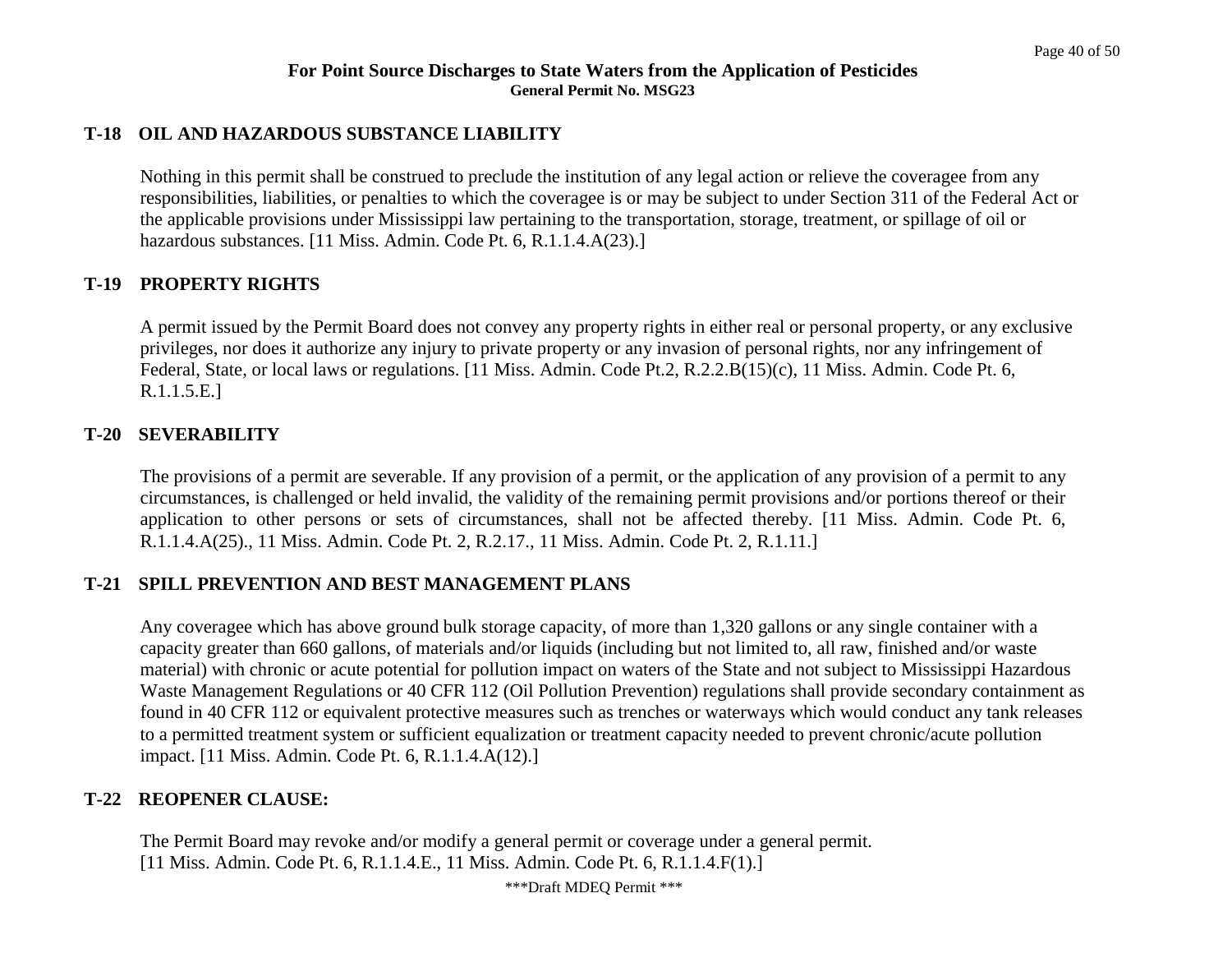# **T-23 PERMIT ACTIONS**

This permit may be modified, revoked and reissued, or terminated for cause. A request by the coveragee for coverage modification, termination and recoverage, or termination, or a certification of planned changes or anticipated noncompliance does not stay any permit condition. [11 Miss. Admin. Code Pt. 6, R.1.1.5.C(5).]

# **T-24 PROTECTION OF CONFIDENTIAL INFORMATION**

- (1) Pursuant to Miss. Code Ann. §§49-17-39 and 25-61-1 (The Mississippi Public Records Act of 1983), 40 CFR 123.41, and the Commission's Regulation 11 Miss. Admin. Code Pt.1, Ch. 2., *Regulations Regarding the Review and Reproduction of Public Records,* the Permit Board shall make available to the public all information contained on any form and all public comments on such information. Effluent data and information concerning air or water quality also shall be made available to the public. Information that is determined by the Commission to be trade secrets shall not be disclosed to the public without prior consent of the source of such information. When a claim of confidentiality is made by a person in accordance with the provisions of Miss. Code Ann. §49-17-39 and Regulation 11 Miss. Admin. Code Pt.1, Ch. 2., a recommendation on the questions of confidentiality shall be made by the Commission and forwarded to the Regional Administrator (or his/her designee) of EPA for his concurrence in such determination of confidentiality.
- (2) A copy of a State, UIC, or NPDES permit application, public notice, fact sheet, draft permit and other forms relating thereto, including written public comment and other reports, files and information relating to the application not classified as confidential information by the Commission pursuant to 11 Miss. Admin. Code Pt. 6, R.1.1.3.F.1., shall be available for public inspection and copying during normal business hours at the office of the Department in Jackson, Mississippi.
- (3) Upon determination by the Commission that information submitted by a permit applicant is entitled to protection against disclosure as trade secrets, the information shall be so labeled and otherwise handled as confidential. Copies of the information and a notice of the Commission's action shall be forwarded to the Regional Administrator (or his/her designee). In making its determination of the entitlement of information to protection as confidential, the Commission shall follow the procedure set forth in Regulation 11 Miss. Admin. Code Pt.1, Ch. 2. [Miss. Code Ann. 49-17-39, 11 Miss. Admin. Code Pt. 6, R.1.1.3.F.]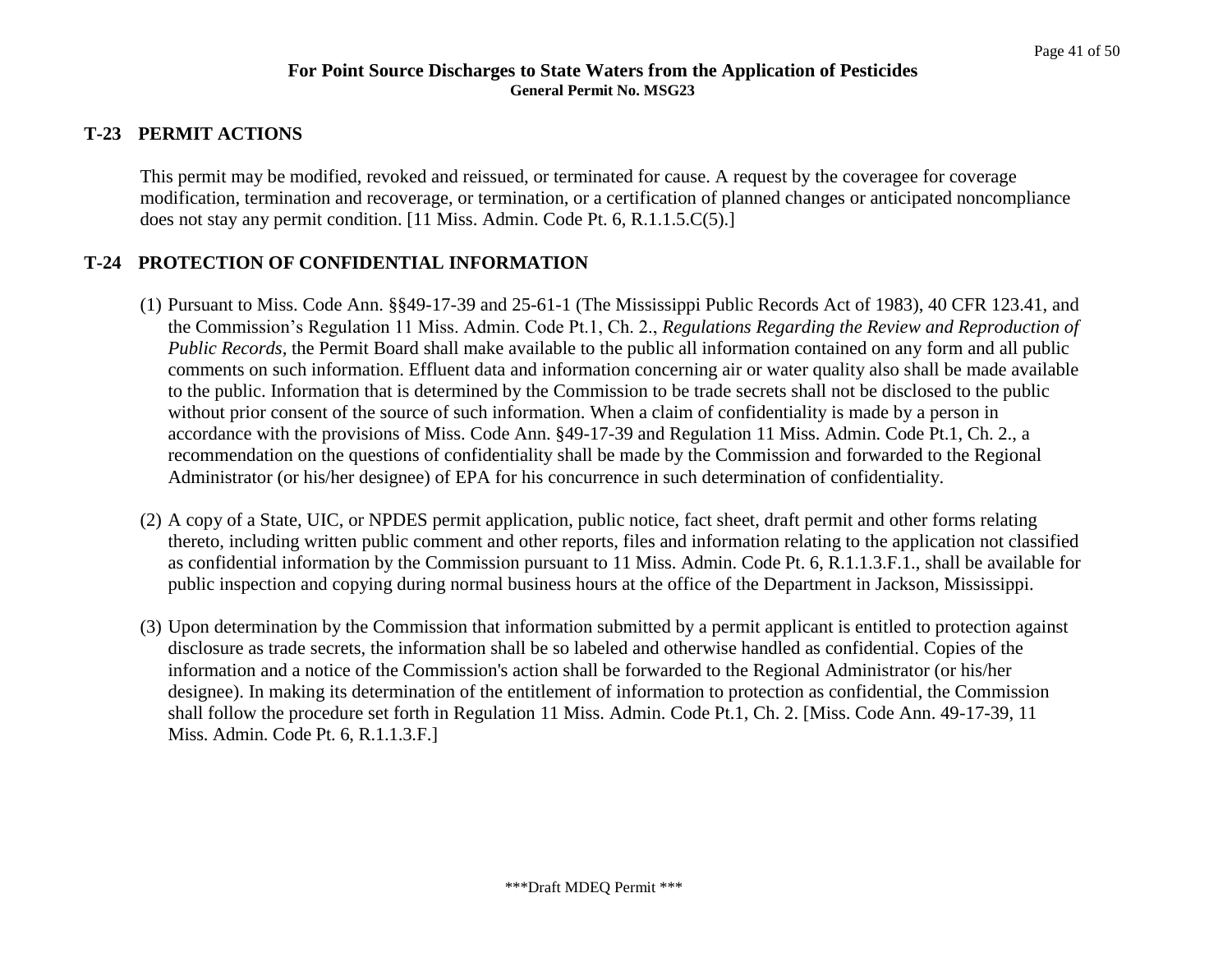#### **Appendix A Definitions, Abbreviations, and Acronyms**

## **A.1. DEFINITIONS**

**Action Threshold** – The point at which pest populations or environmental conditions can no longer be tolerated necessitating that pest control action be taken based on economic, human health, aesthetic, or other effects. Sighting a single pest does not always mean control is needed. Action thresholds help determine both the need for control actions and the proper timing of such actions.

**Active Ingredient –** any substance (or group of structurally similar substances if specified by the Agency) that will prevent, destroy, repel or mitigate any pest, or that functions as a plant regulator, desiccant, or defoliant within the meaning of FIFRA sec. 2(a). [40 CFR 152.3] Active ingredient also means a pesticidal substance that is intended to be produced and used in a living plant, or in the produce thereof, and the genetic material necessary for the production of such a pesticidal substance. [40 CFR 174.3]

**Adverse Incident** – means an incident that you have observed upon inspection or of which you otherwise become aware, in which**:**

- (1) A person or non-target organism may have been exposed to a pesticide residue, and
- (2) The person or non-target organism suffered a toxic or adverse effect.

The phrase "toxic or adverse effects" includes effects that occur within waters of the State on non-target plants, fish or wildlife that are unusual or unexpected (e.g., effects are to organisms not otherwise described on the pesticide product label or otherwise not expected to be present) as a result of exposure to a pesticide residue, and may include:

- -Distressed or dead juvenile and small fishes
- -Washed up or floating fish
- -Fish swimming abnormally or erratically
- -Fish lying lethargically at water surface or in shallow water
- -Fish that are listless or non-responsive to disturbance
- -Stunting, wilting, or desiccation of non-target submerged or emergent aquatic plants

-Other dead or visibly distressed non-target aquatic organisms (amphibians, turtles, invertebrates, etc.)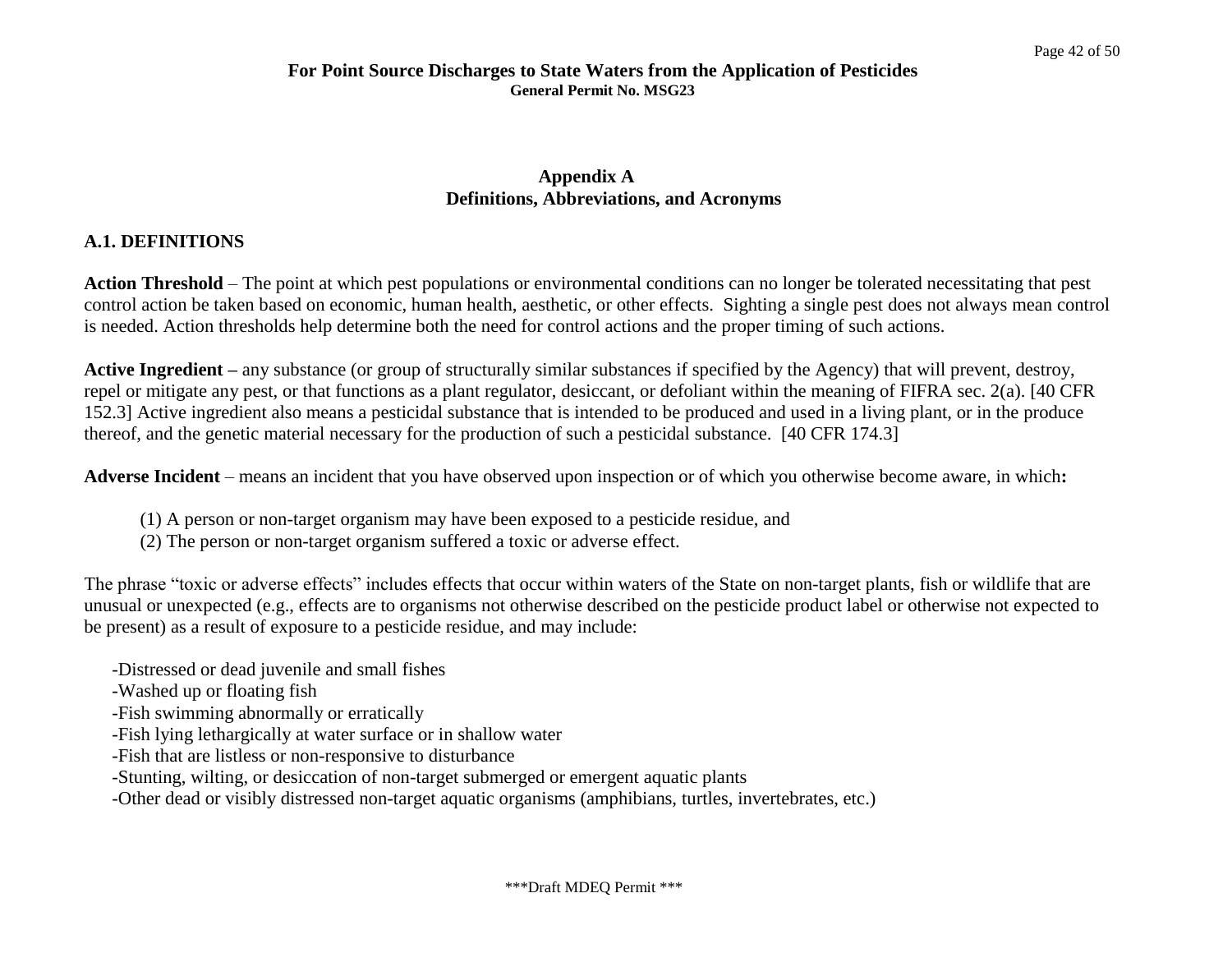The phrase, "toxic or adverse effects," also includes any adverse effects to humans (e.g., skin rashes) or domesticated animals that occur either directly or indirectly from a discharge to waters of the State that are temporally and spatially related to exposure to a pesticide residue (e.g., vomiting, lethargy).

**Best Management Practices (BMPs)** – are examples of control measures that may be implemented to meet effluent limitations. These include schedules of activities, prohibitions of practices, maintenance procedures, and other management practices to minimize the discharge of pollutants to waters of the State BMPs also include treatment requirements, operating procedures, and practices to control spillage or leaks, waste disposal, or drainage from raw material storage. [40 CFR 122.2]

**Biological Control Agents** – These agents are organisms that can be introduced to your sites, such as herbivores, predators, parasites, and hyperparasites. [Source: US FWS IPM Guidance, 2004]

**Biological Pesticides (also called biopesticides)** - include microbial pesticides, biochemical pesticides and plant-incorporated protectants (PIP). Microbial pesticide means a microbial agent intended for preventing, destroying, repelling, or mitigating any pest, or intended for use as a plant regulator, defoliant, or dessicant, that (1) is a eucaryotic microorganism including, but not limited to, protozoa, algae, and fungi; (2) is a procaryotic microorganism, including, but not limited to, Eubacteria and Archaebacteria; or (3) is a parasitically replicating microscopic element, including but not limited to, viruses. [40 CFR 158.2100(b)] *biological pesticides are microorganisms, including bacteria, fungi, viruses, and protozoa that are used to control target pests - they are applied in a similar to chemical pesticides*

**Biochemical Pesticide** - means a pesticide that (1) is a naturally-occurring substance or structurally-similar and functionally identical to a naturally-occurring substance; (2) has a history of exposure to humans and the environment demonstrating minimal toxicity, or in the case of a synthetically-derived biochemical pesticides, is equivalent to a naturally-occurring substance that has such a history; and (3) Has a non-toxic mode of action to the target pest(s).  $[40 \text{ CFR } 158.2000(a)(1)]$ 

**Plant-Incorporated Protectant** - means a pesticidal substance that is intended to be produced and used in a living plant, or in the produce thereof, and the genetic material necessary for production of such a pesticidal substance. It also includes any inert ingredient contained in the plant, or produce thereof. [40 CFR 174.3]

**Chemical Pesticides** – all pesticides not otherwise classified as biological pesticides.

**Control Measure** – refers to any BMP or other method used to meet the effluent limitations. Control measures must comply with manufacturer specifications, industry standards and recommended industry practices related to the application of pesticides, and relevant legal requirements. Additionally, control measures could include other actions that a prudent operator would implement to reduce and/or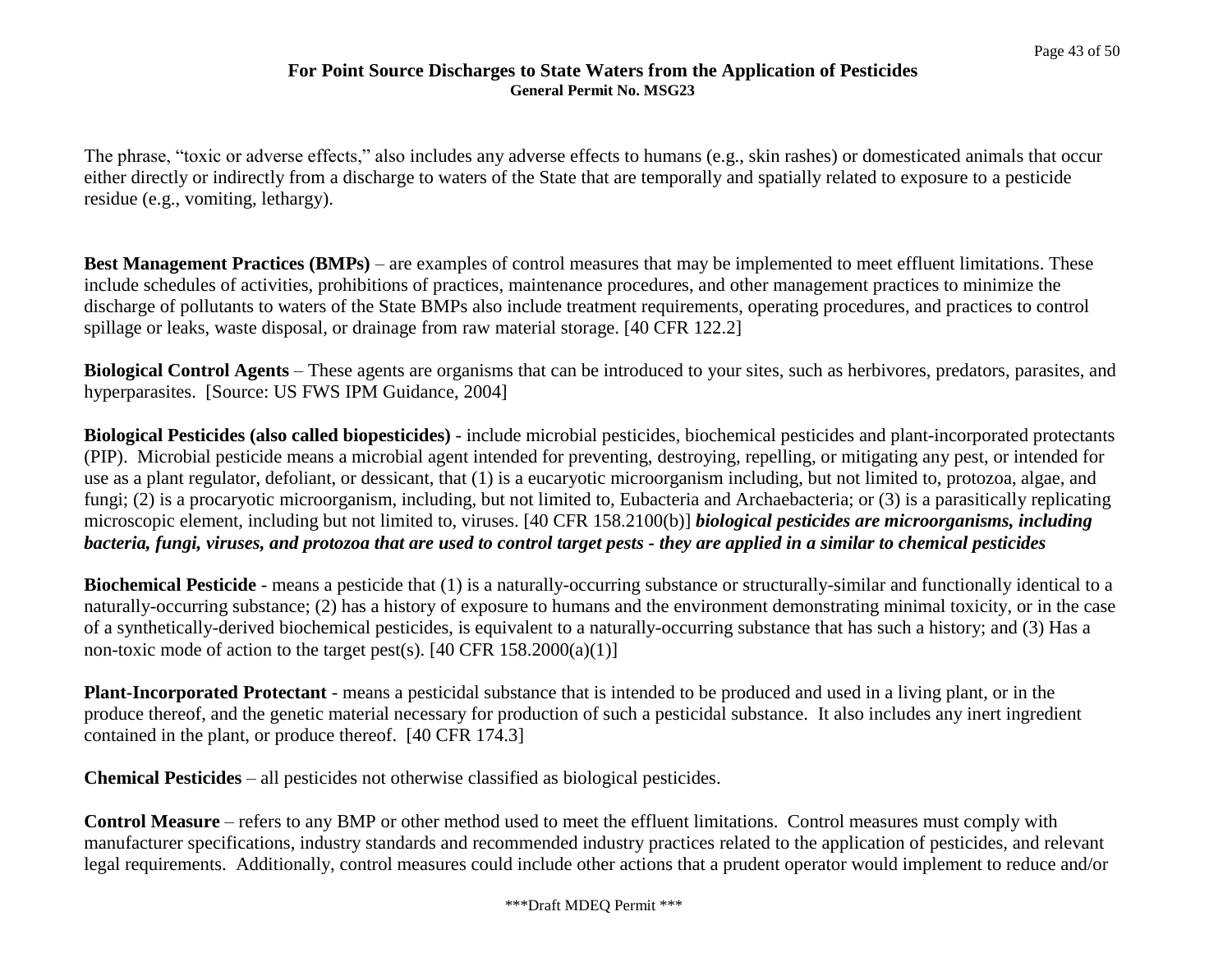eliminate pesticide discharges to waters of the State to comply with the effluent limitations in this permit.

**Cultural Methods** - manipulation of the habitat to increase pest mortality by making the habitat less suitable to the pest. [U.S. Environmental Protection Agency 2010 NPDES Draft Pesticides General Permit]

**Declared Pest Emergency Situation –** An event defined by a public declaration by a federal agency, state, or local government of a pest problem determined to require control through application of a pesticide beginning less than ten days after identification of the need for pest control. This public declaration may be based on:

- (1) Significant risk to human health;
- (2) Significant economic loss; or
- (3) Significant risk to:
- (i) Endangered species,
- (ii) Threatened species,
- (iii) Beneficial organisms, or
- (iv) The environment. [40 CFR 166]

**Director** – a Regional Administrator of the Environmental Protection Agency or an authorized representative. [excerpted from 40 CFR 122.2]

**Discharge** – when used without qualification, means the "discharge of a pollutant." [40 CFR 122.2]

**Discharge of a pollutant** – any addition of any "pollutant" or combination of pollutants to "waters of the United States" from any "point" source," or any addition of any pollutant or combination of pollutants to the water of the "contiguous zone" or the ocean from any point source other than a vessel or other floating craft that is being used as a means of transportation. This includes additions of pollutants into waters of the State from: surface runoff that is collected or channeled by man; discharges through pipes, sewers, or other conveyances, leading into privately owned treatment works. [Excerpted from 40 CFR 122.2]

**EPA Approved or Established Total Maximum Daily Loads (TMDLs)** – "EPA Approved TMDLs" are those that are developed by a State and approved by EPA. "EPA Established TMDLs" are those that are issued by EPA.

**Establishment** – generally, a single physical location where business is conducted or where services or industrial operations are performed (e.g., factory, mill, store, hotel, movie theater, mine, farm, airline terminal, sales office, warehouse, or central administrative office).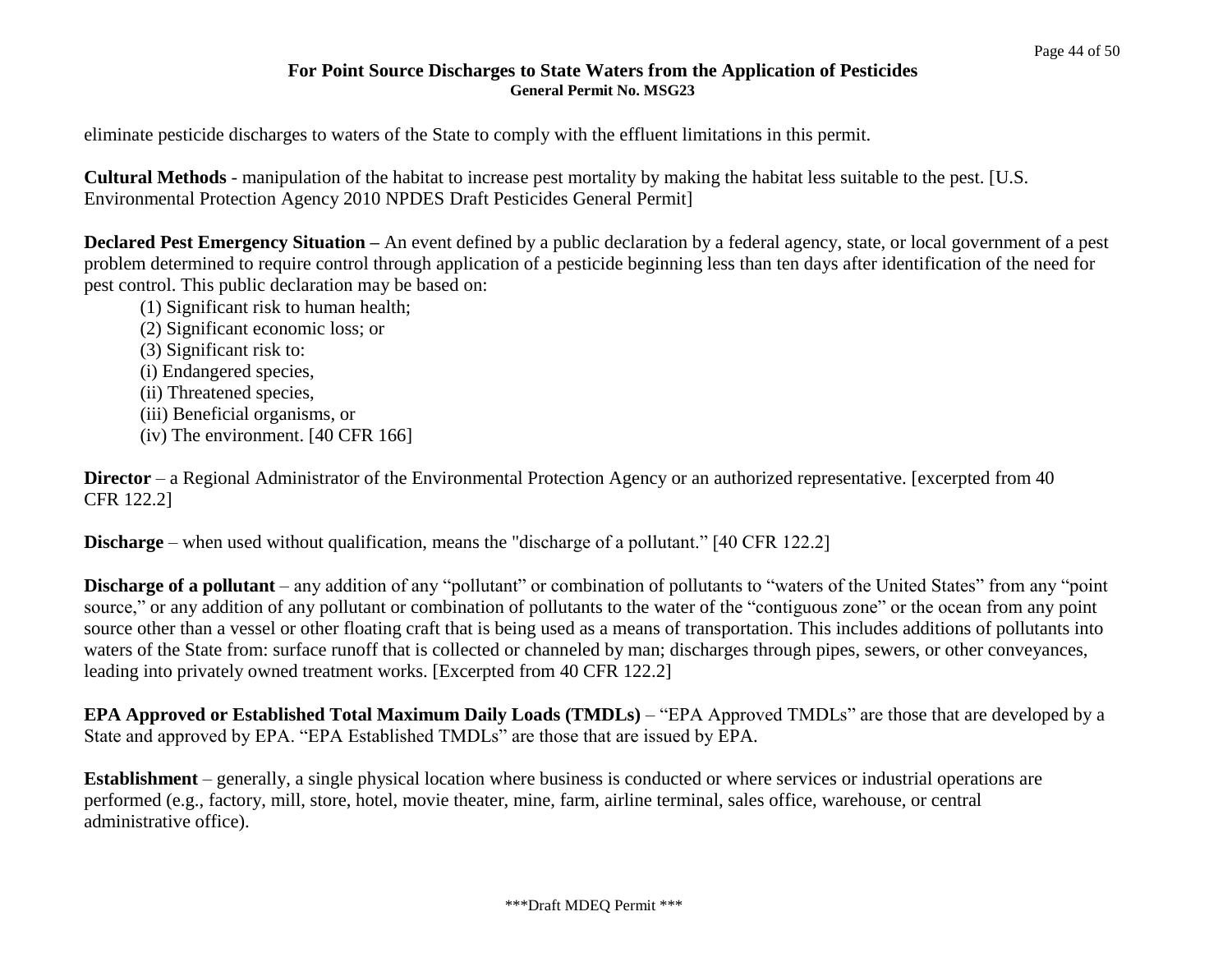**Facility or Activity** – any NPDES "point source" (including land or appurtenances thereto) that is subject to regulation under the NPDES program. [40 CFR 122.2]

**Federal Facility** – any buildings, installations, structures, land, public works, equipment, aircraft, vessels, and other vehicles and property, owned, operated, or leased by, or constructed or manufactured for the purpose of leasing to, the federal government.

**For-Hire Applicator -**Includes persons who make contractual pesticide applications for which they or their employer receives compensation (e.g., lawn care firms, pest control companies).

**Impaired Water** (or "Water Quality Impaired Water" or "Water Quality Limited Segment") – A water is impaired for purposes of this permit if it has been identified by a State, Territory, Tribe or EPA pursuant to Section 303(d) of the Clean Water Act as not meeting applicable State, Territorial, or Tribal water quality standards (these waters are called "water quality limited segments" under 40 CFR 130.2(j)). Impaired waters include both waters with approved or established TMDLs, and those for which a TMDL has not yet been approved or established.

**Inert Ingredient -**any substance (or group of structurally similar substances if designated by the Agency), other than an active ingredient, that is intentionally included in a pesticide product. [40 CFR 152.3] Inert ingredient also means any substance, such as a selectable marker, other than the active ingredient, where the substance is used to confirm or ensure the presence of the active ingredient, and includes the genetic material necessary for the production of the substance, provided that genetic material is intentionally introduced into a living plant in addition to the active ingredient. [40 CFR 174.3]

Large Entity – MDEQ defines large entities as any public entity serving over 10,000 people or any private entity that exceeds the Small Business Administration (SBA) size standard. SBA size standards can be found in 13 CFR 121 or email the SBA @ sizestandards@sba.gov or call them by phone at (202) 205-6618

**Mechanical/Physical Methods** - mechanical tools or physical alterations of the environment, for pest prevention or removal.

**Minimize -** to reduce and/or eliminate pesticide discharges to waters of the State through the use of "control measures" to the extent technologically available and economically practicable and achievable.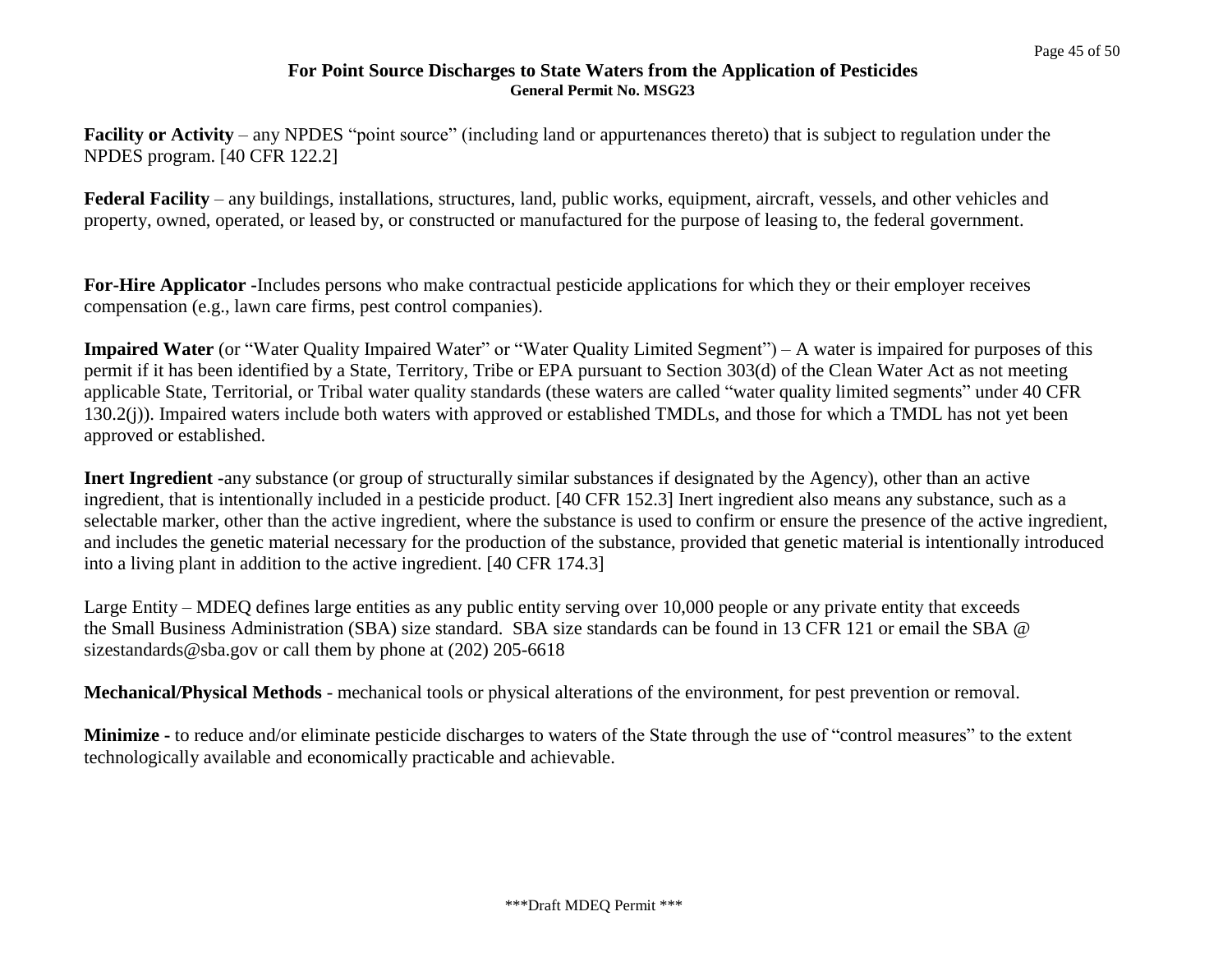**Non-target Organisms –** includes the plant and animal hosts of the target pest, the natural enemies of the target pest living in the community, and other plants and animals, including vertebrates, living in or near the community that are not the target of the pesticide.

**North American Industry Classification System (NAICS)** – developed under the direction and guidance of the U.S. Office of Management and Budget (OMB) as the standard for use by Federal statistical agencies in classifying business establishments for the collection, tabulation, presentation, and analysis of statistical data describing the U.S. economy. NAICS is scheduled to be reviewed every 5 years for potential revisions with the most recent version being completed in 2007. Under NAICS, an establishment is generally a single physical location where business is conducted or where services or industrial operations are performed (e.g., factory, mill, store, hotel, movie theater, mine, farm, airline terminal, sales office, warehouse, or central administrative office). An enterprise, on the other hand, may consist of more than one location performing the same or different types of economic activities. Each establishment of that enterprise is assigned a NAICS code based on its own primary business activity. Ideally, the primary business activity of an establishment is determined by relative share of production costs and/or capital investment. In practice, other variables, such as revenue, value of shipments, or employment, are used as proxies. For this permit, the U.S. Environmental Protection Agency uses revenue or value of shipments to determine an establishment's primary business activity. Details of NAICS are available on the Internet at [http://www.census.gov/eos/www/naics/index.html.](http://www.census.gov/eos/www/naics/index.html)

**Operator** – includes decision – makers and applicators or any entity involved in the application of a pesticide that result in a discharge to waters of the State that meets either or both of the following two criteria:

- (i) The entity has control over the financing for, or the decision to perform pesticide applications that result in discharges, including the ability to modify those decisions; or
- (ii) The entity has day-to-day control of or performs activities that are necessary to ensure compliance with the permit (e.g., they are authorized to direct workers to carry out activities required by the permit or perform such activities themselves).

**Person –** an individual, association, partnership, corporation, municipality, State or Federal agency, or an agent or employee thereof.

**Pest** – Consistent with 40 CFR 152.5, any organism under circumstances that make it deleterious to man or the environment, if it is:

- (a) Any vertebrate animal other than man;
- (b) Any invertebrate animal, including but not limited to, any insect, other arthropod, nematode, or mollusk such as a slug and snail, but excluding any internal parasite of living man or other living animals;
- (c) Any plant growing where not wanted, including any moss, alga, liverwort, or other plant of any higher order, and any plant part such as a root; or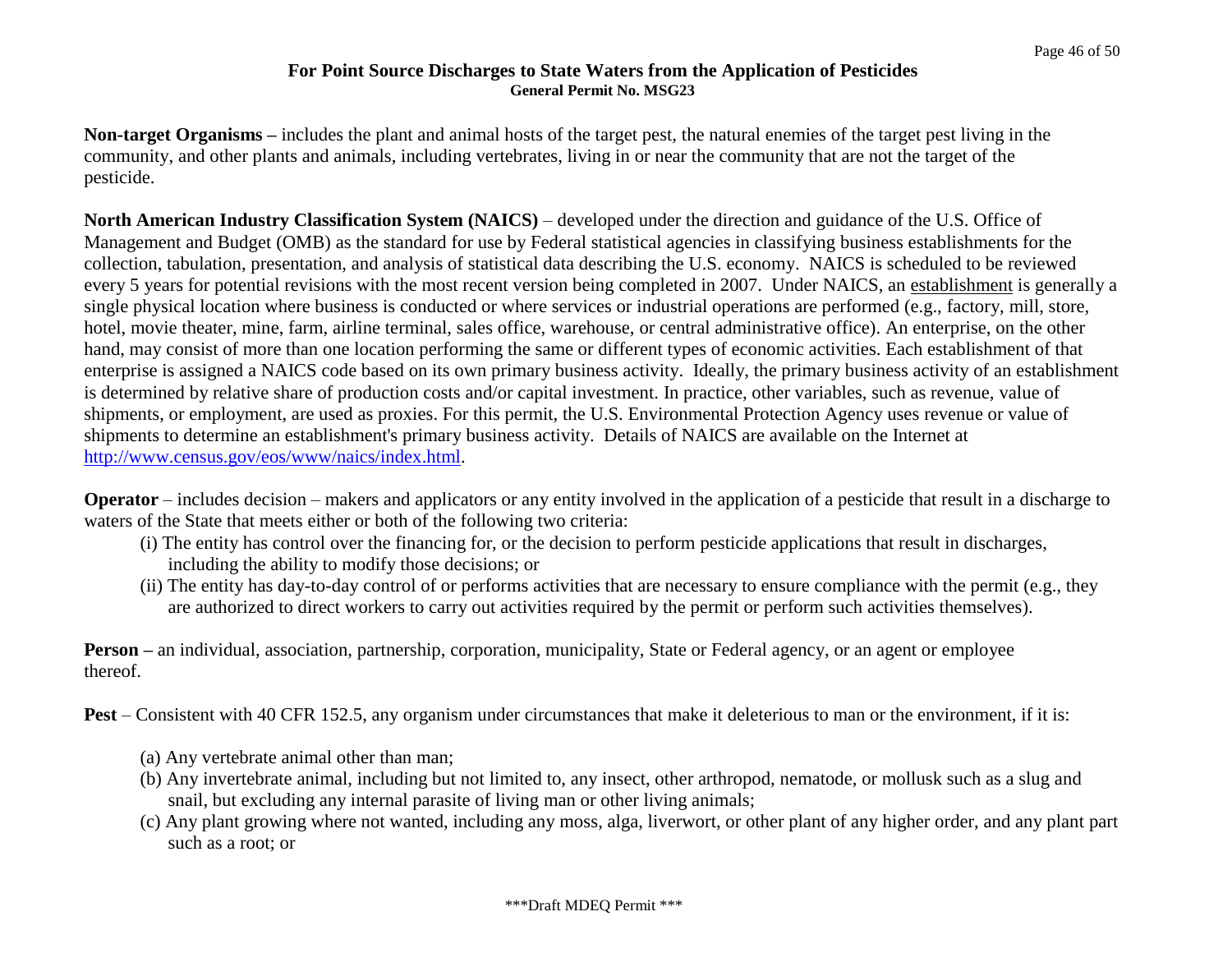(d) Any fungus, bacterium, virus, or other microorganism, except for those on or in living man or other living animals and those on or in processed food or processed animal feed, beverages, drugs (as defined in FFDCA sec.  $201(g(1))$ ) and cosmetics (as defined in FFDCA sec. 201(i)).

**Pest Management Area** – The area of land, including any water, for which you are conducting pest management activities covered by this permit.

**Pesticide** – means (1) any substance or mixture of substances intended for preventing, destroying, repelling, or mitigating any pest, (2) any substance or mixture of substances intended for use as a plant regulator, defoliant, or desiccant, and (3) any nitrogen stabilizer, except that the term ''pesticide'' shall not include any article that is a "new animal drug" within the meaning of section 201(w) of the Federal Food, Drug, and Cosmetic Act (21 U.S.C. 321(w)), that has been determined by the Secretary of Health and Human Services not to be a new animal drug by a regulation establishing conditions of use for the article, or that is an animal feed within the meaning of section  $201(x)$  of such Act (21 U.S.C. 321(x)) bearing or containing a new animal drug. The term "pesticide" does not include liquid chemical sterilant products (including any sterilant or subordinate disinfectant claims on such products) for use on a critical or semi-critical device, as defined in section 201 of the Federal Food, Drug, and Cosmetic Act (21 U.S.C. 321). For purposes of the preceding sentence, the term "critical device" includes any device that introduced directly into the human body, either into or in contact with the bloodstream or normally sterile areas of the body and the term "semi-critical device" includes any device that contacts intact mucous membranes but which does not ordinarily penetrate the blood barrier or otherwise enter normally sterile areas of the body. [FIFRA Section 2(u)]

The term "pesticide" applies to insecticides, herbicides, fungicides, rodenticides, and various other substances used to control pests. The definition encompasses all uses of pesticides authorized under FIFRA including uses authorized under sections 3 (registration), 5 (experimental use permits), 18 (emergency exemptions), 24(c) (special local needs registrations), and 25(b) (exemptions from FIFRA).

Note: drugs used to control diseases of humans or animals (such as livestock and pets) are not considered pesticides; such drugs are regulated by the Food and Drug Administration. Fertilizers, nutrients, and other substances used to promote plant survival and health are not considered plant growth regulators and thus are not pesticides. Biological control agents, except for certain microorganisms, are exempted from regulation under FIFRA. (Biological control agents include beneficial predators such as birds or ladybugs that eat insect pests, parasitic wasps, fish, etc).

*This permit uses the term "pesticide" when referring to the "pesticide, as applied." When referring to the chemical in the pesticide product with pesticidal qualities, the permit uses the term "active ingredient."*

**Pesticide Product** – a pesticide in the particular form (including composition, packaging, and labeling) in which the pesticide is, or is intended to be, distributed or sold. The term includes any physical apparatus used to deliver or apply the pesticide if distributed or sold with the pesticide.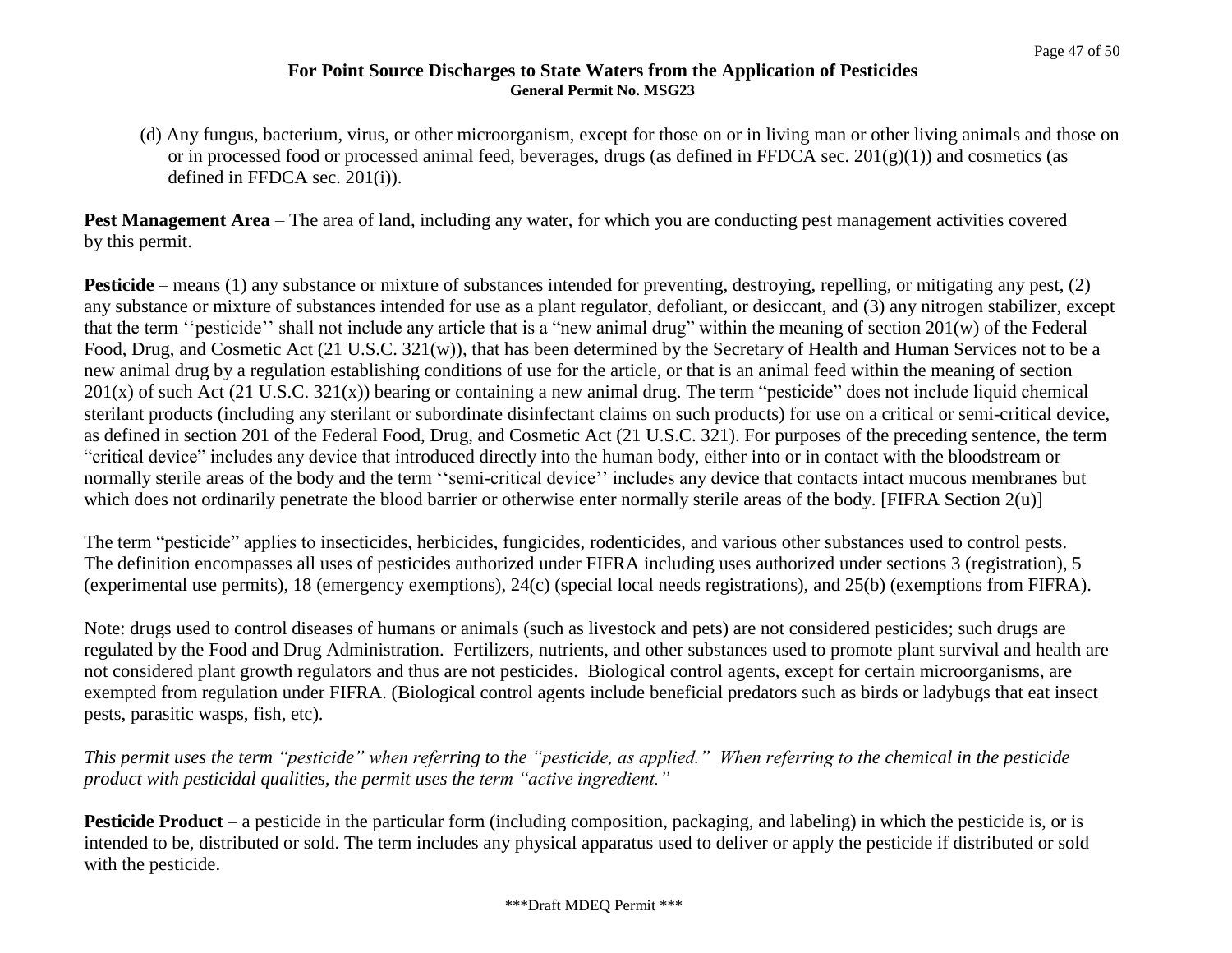**Pesticide Research and Development** – Activities undertaken on a systematic basis to gain new knowledge (research) and/or the application of research findings or other scientific knowledge for the creation of new or significantly improved products or processes (experimental development). These types of activities are generally categorized under the four-digit code of 5417 under the 2007 NAICS.

**Pesticide Residue** – includes that portion of a pesticide application that is discharged from a point source to waters of the US and no longer provides pesticidal benefits. It also includes any degradates of the pesticide.

**Point source** – any discernible, confined, and discrete conveyance, including but not limited to any pipe, ditch, channel, tunnel, conduit, well, discrete fissure, container, rolling stock, concentrated animal feeding operation, landfill leachate collection system, vessel, or other floating craft from which pollutants are or may be discharged. This term does not include return flows from irrigated agriculture or agricultural stormwater runoff. [40 CFR 122.2]

**Pollutant –** dredged spoil, solid waste, incinerator residue, filter backwash, sewage, garbage, sewage sludge, munitions, chemical wastes, biological materials, heat, wrecked or discarded equipment, rock, sand, cellar dirt, and industrial, municipal, and agricultural waste discharged into water. For purposes of this definition, a "biological pesticide" is considered a "biological material," and any "pesticide residue" resulting from use of a "chemical pesticide" is considered a "chemical waste." [excerpted from 40 CFR 122.2]

**Target Pest** – the organism toward which pest control measures are being directed.

**Tier 3 Waters** – For antidegradation purposes, pursuant to 40 CFR 131.12(a)(3), Tier 3 waters are identified by States, Territories, or Tribes as having high quality waters constituting an Outstanding National Resource Water (ONRW), such as waters of National Parks and State Parks, wildlife refuges, and waters of exceptional recreational or ecological significance. That high water quality shall be maintained and protected.

**Total Maximum Daily Loads (TMDLs)** – A TMDL is a calculation of the maximum amount of a pollutant that a water body can receive and still meet water quality standards, and an allocation of that amount to the pollutant's sources. A TMDL includes wasteload allocations (WLAs) for point source discharges; load allocations (LAs) for nonpoint sources and/or natural background, and must include a margin of safety (MOS) and account for seasonal variations. [See section 303(d) of the Clean Water Act and 40 CFR 130.2 Aad 130.7]

**Treatment Area –** The area of land including any waters, or the linear distance along water's edge, to which pesticides are being applied. Multiple treatment areas may be located within a single "pest management area." The "treatment area" includes the entire area, whether over land or water, where the pesticide application is intended to provide pesticidal benefits. In some instances, the treatment area will be larger than the area where pesticides are actually applied. For example, the treatment area for a stationary drip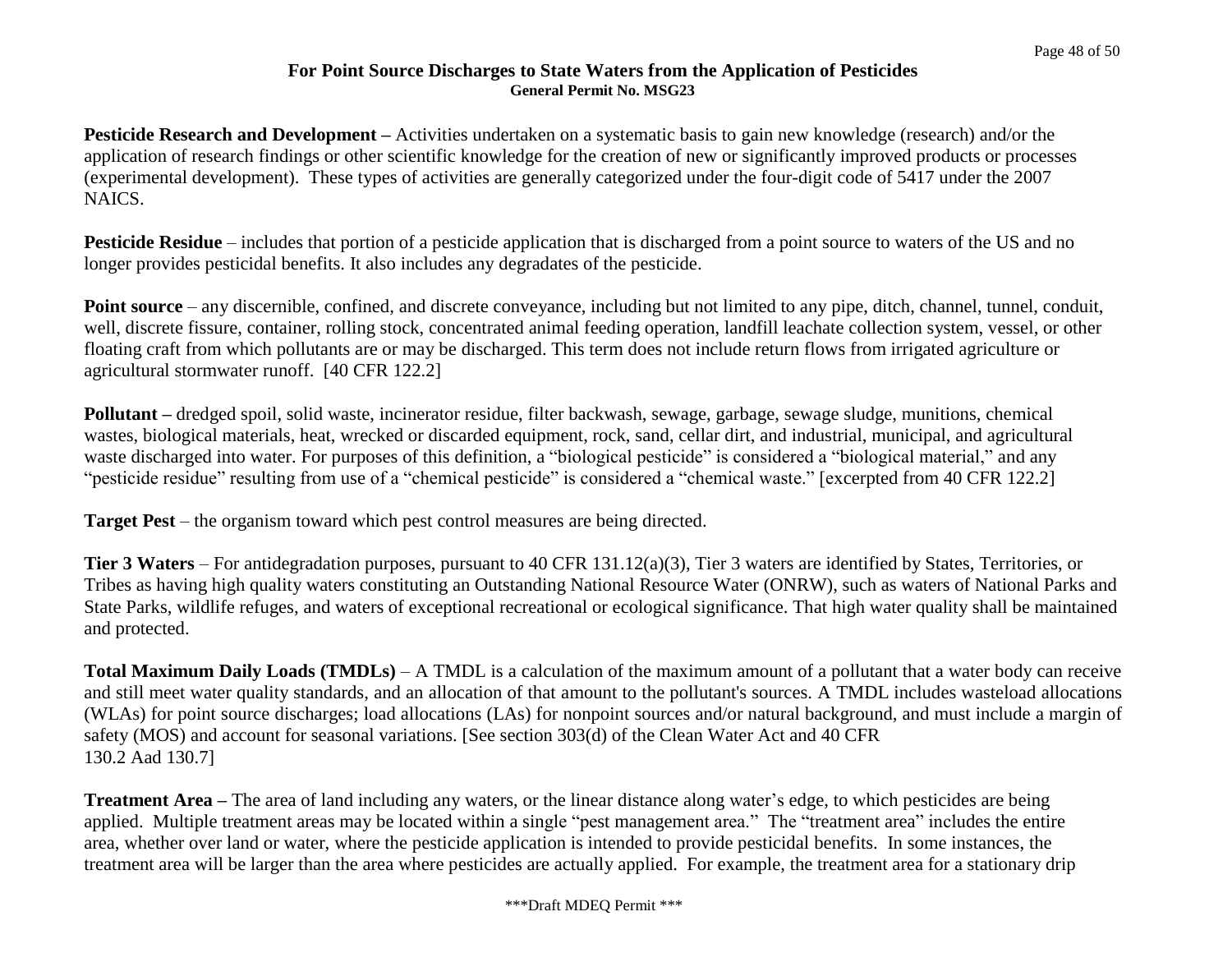treatment into a canal should be calculated by multiplying the width of the canal by the length over which the pesticide is intended to control weeds. The treatment area for a lake or marine area is the water surface area where the application is intended to provide pesticidal benefits. Treatment area calculations for pesticide applications that occur "at water's edge", where the discharge of pesticides directly to waters is unavoidable, are determined by the linear distance over which pesticides are applied. For example, treating both sides of a five-mile-long river, stream, or ditch is equal to ten miles of treatment area. Treating five miles of shoreline or coast would equal a five-mile treatment area.

**Waters of the States** – "Waters of the State" means all waters within the jurisdiction of this State, including all streams, lakes, ponds, wetlands, impounding reservoirs, marshes, watercourses, waterways, wells, springs, irrigation systems, drainage systems, and all other bodies or accumulations of water, surface and underground, natural or artificial, situated wholly or partly within or bordering upon the State, and such coastal waters as are within the jurisdiction of the State, except lakes, ponds, or other surface waters which are wholly landlocked and privately owned, and which are not regulated under the Federal Clean Water Act (33 U.S.C.1251, et seq.).

**Water Quality Impaired** – See 'Impaired Water'.

**Water Quality Standards** – A water quality standard defines the water quality goals of a water body, or portion thereof, by designating the use or uses to be made of the water and by setting criteria necessary to protect the uses. Water quality standards also include an antidegradation policy and implementation procedures. See P.U.D. o. 1 of Jefferson County et al v. Wash Dept of Ecology et al, 511 US 701, 705 (1994). States, Territories, Tribes and EPA adopt water quality standards to protect public health or welfare, enhance the quality of water and serve the purposes of the Clean Water Act (See CWA sections 101(a)2 and 303(c)). Where necessary, EPA has the authority to promulgate federal water quality standards.

**Wetlands** - means those areas that are inundated or saturated by surface or groundwater at a frequency and duration sufficient to support, and that under normal circumstances do support, a prevalence of vegetation typically adapted for life in saturated soil conditions. Wetlands generally include swamps, marshes, bogs, and similar areas. [40 CFR 122.2]

**"You" and "Your"** – as used in this permit are intended to refer to the operator as the context indicates and that party's activities or responsibilities.

#### **A.2. ABBREVIATIONS AND ACRONYMS**

BAT – Best Available Technology Economically Achievable BMP – Best Management Practice BPJ – Best Professional Judgment BPT– Best Practicable Control Technology Currently Available